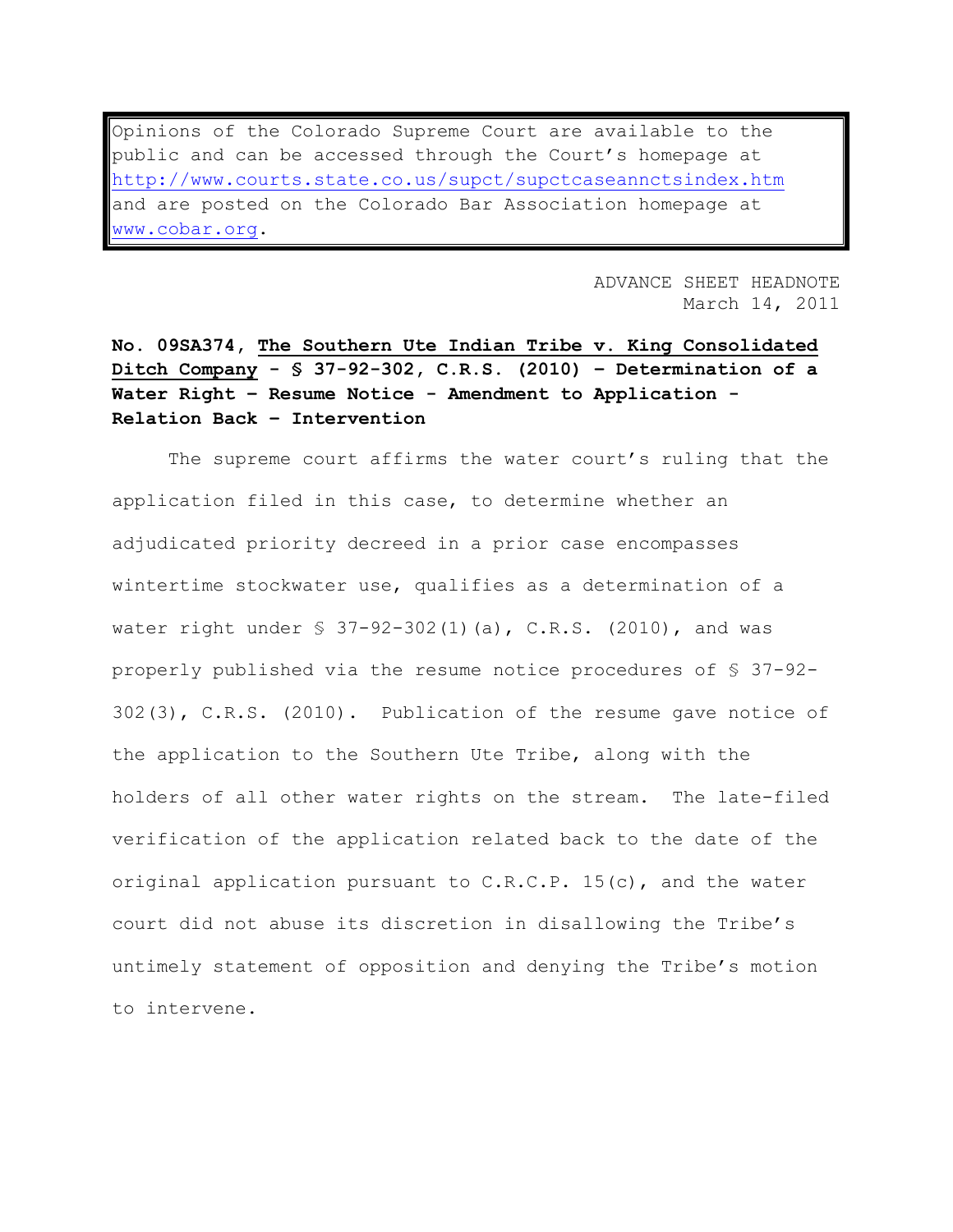SUPREME COURT, STATE OF COLORADO 101 West Colfax Avenue, Suite 800 Denver, Colorado 80202 Appeal from the District Court Water Division 7, Water Court Case No. 09CW22 Honorable Gregory Lyman, Judge Case No. 09SA374

In the matter of the Application for Water Rights of the King Consolidated Ditch Company, Morrison Consolidated Ditch Company, Los Pinos Ditch Company, Thompson-Epperson Ditch Company, Pine River Canal, Sullivan Ditch Company, Bear Creek and Pine River Ditch (Remmow Land Co., LP; Robert Williams d/b/a Williams Ranch; Jarrett F. Cook; and Robert S. Dulin and Susan W. Dulin), and Spring Creek Ditch Company in the Pine River Drainage in La Plata County,

# **Appellant:**

The Southern Ute Indian Tribe,

v.

# **Appellees:**

King Consolidated Ditch Company; Morrison Consolidated Ditch Company; Los Pinos Ditch Company; Thompson-Epperson Ditch Company; Pine River Canal; Sullivan Ditch Company; Bear Creek and Pine River Ditch (Remmow Land Co., LP; Robert Williams d/b/a Williams Ranch; Jarrett F. Cook; and Robert S. Dulin and Susan W. Dulin); and Spring Creek Ditch Company.

> JUDGMENT AFFIRMED EN BANC March 14, 2011

Maynes Bradford Shipps & Sheftel, LLP Janice Sheftel Katherine A. Burke Adam T. Reeves Durango, Colorado

Attorneys for Appellant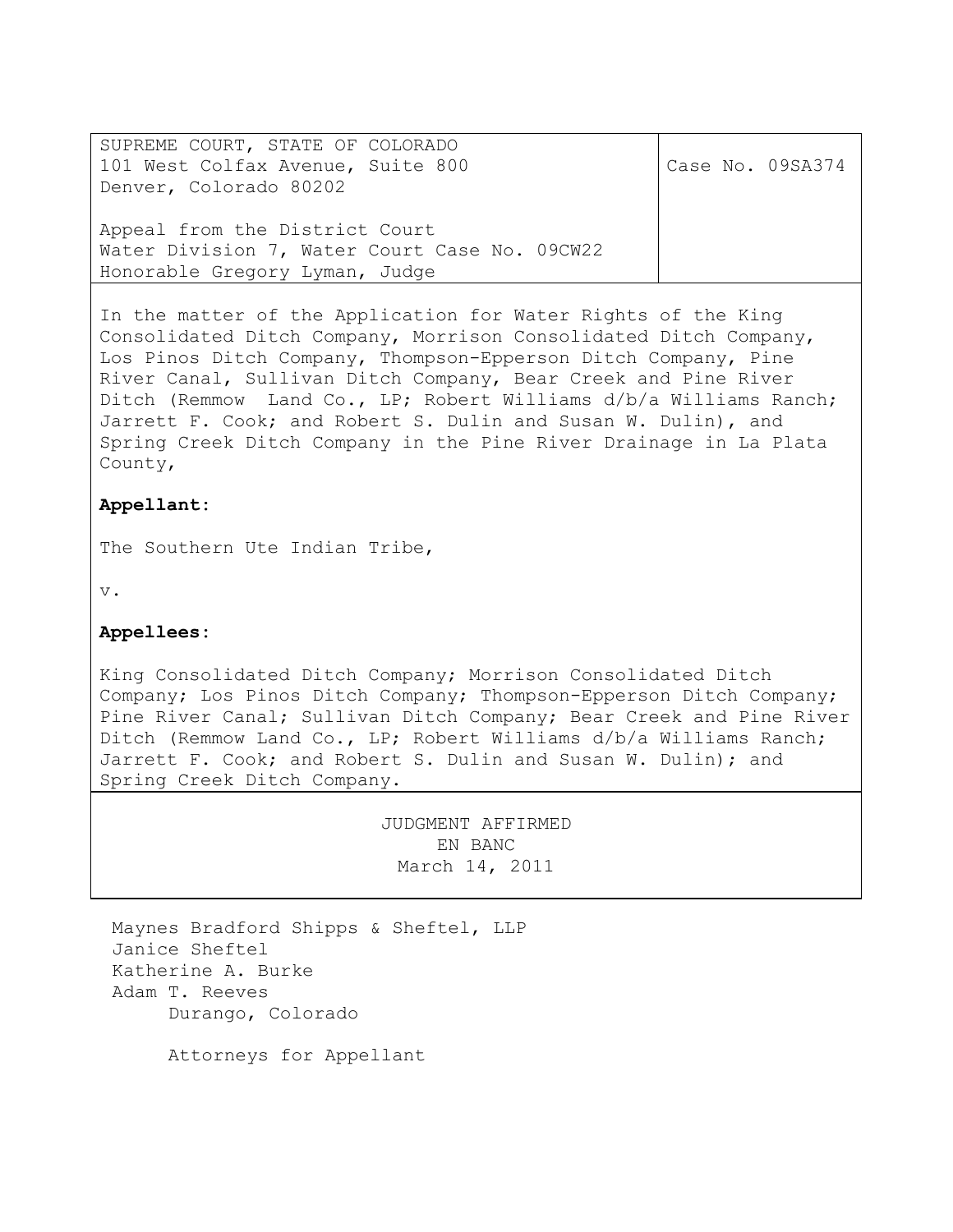Miller, Agro, & Robbins, L.L.C. Nancy Agro Durango, Colorado The Craig Law Firm P.C. Geoffrey M. Craig Durango, Colorado Attorneys for Appellees

JUSTICE HOBBS delivered the Opinion of the Court. JUSTICE RICE dissents, and JUSTICE COATS and JUSTICE EID join in the dissent.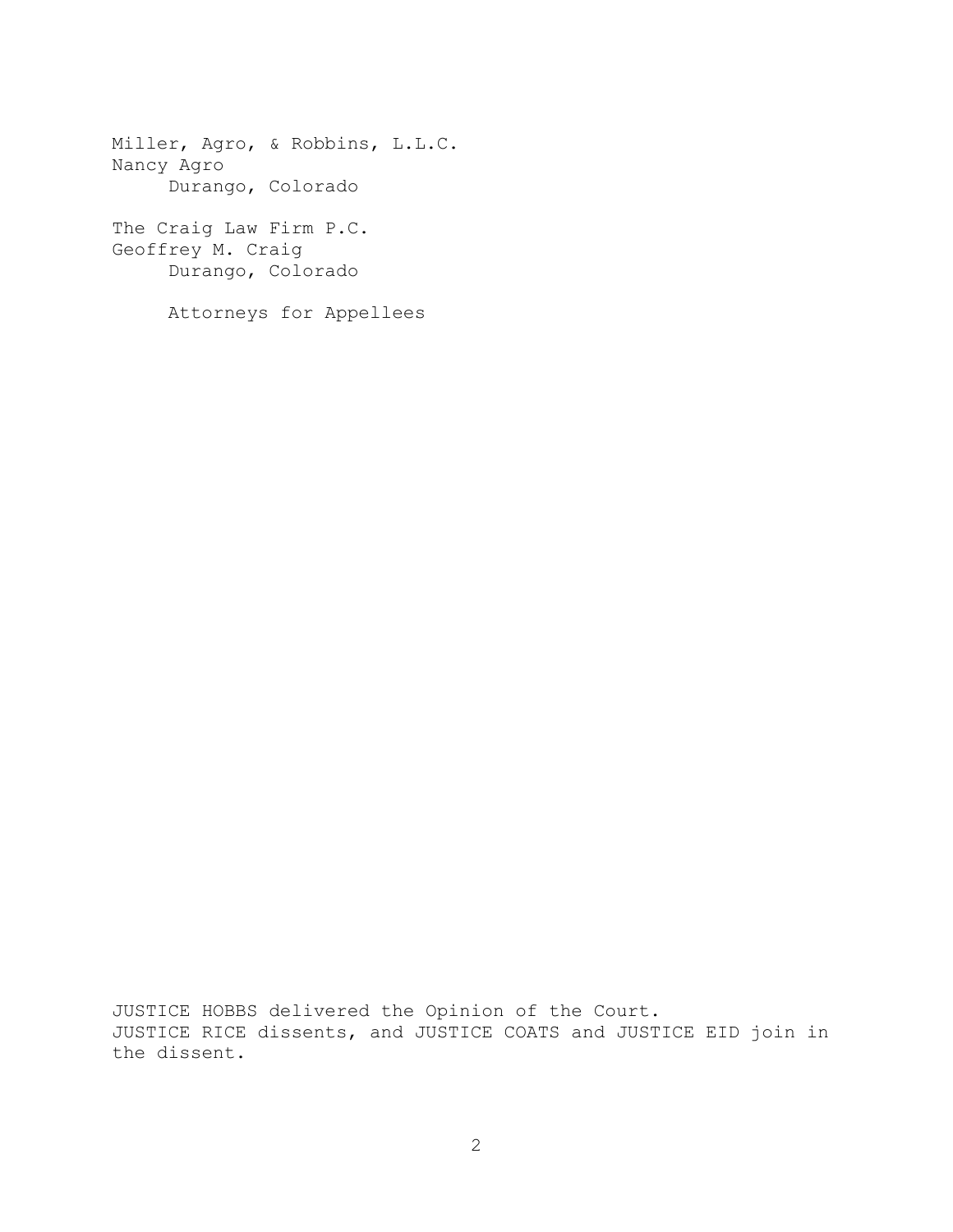In this appeal from a judgment of the District Court for Water Division No. 7, the Southern Ute Tribe ("the Tribe") seeks to set aside the judgment on three grounds: (1) this case involves a declaratory judgment action requiring personal service on the Tribe and other affected parties pursuant to C.R.C.P. 19 and 4, and publication of resume notice pursuant to section 37-92-302(3)(a), C.R.S. (2010) was insufficient; (2) if the applicants ("the Ditch Companies") properly filed this case as an application for a determination of a water right under section  $37-92-302(1)$  (a), the lack of verification of the application when it was filed prevented the court from proceeding; and (3) the water court abused its discretion by denying the Tribe"s motion to intervene pursuant to section 37- 92-304(3), C.R.S. (2010) and in disallowing its late-filed statement of opposition.<sup>1</sup>

L,

The Tribe phrases the issues on appeal as follows:

<sup>1.</sup> Whether a request for a water court to interpret the meaning of a previously entered decree is a "determination of a water right," as that term is used in Section 37-92- 302(1)(a), C.R.S. (2010), and, therefore, entitled to benefit from special statutory procedures, including resume notice.

<sup>2.</sup> Whether the "relation back" doctrine and C.R.C.P. 15(c) apply to amendments attempting to correct procedural errors in applications for determinations of water rights, including failure to verify such an application.

<sup>3.</sup> Whether the Southern Ute Indian Tribe ("Tribe") met the requirements for intervention set forth in Section 37-92- 304(3), C.R.S. (2010), in this case.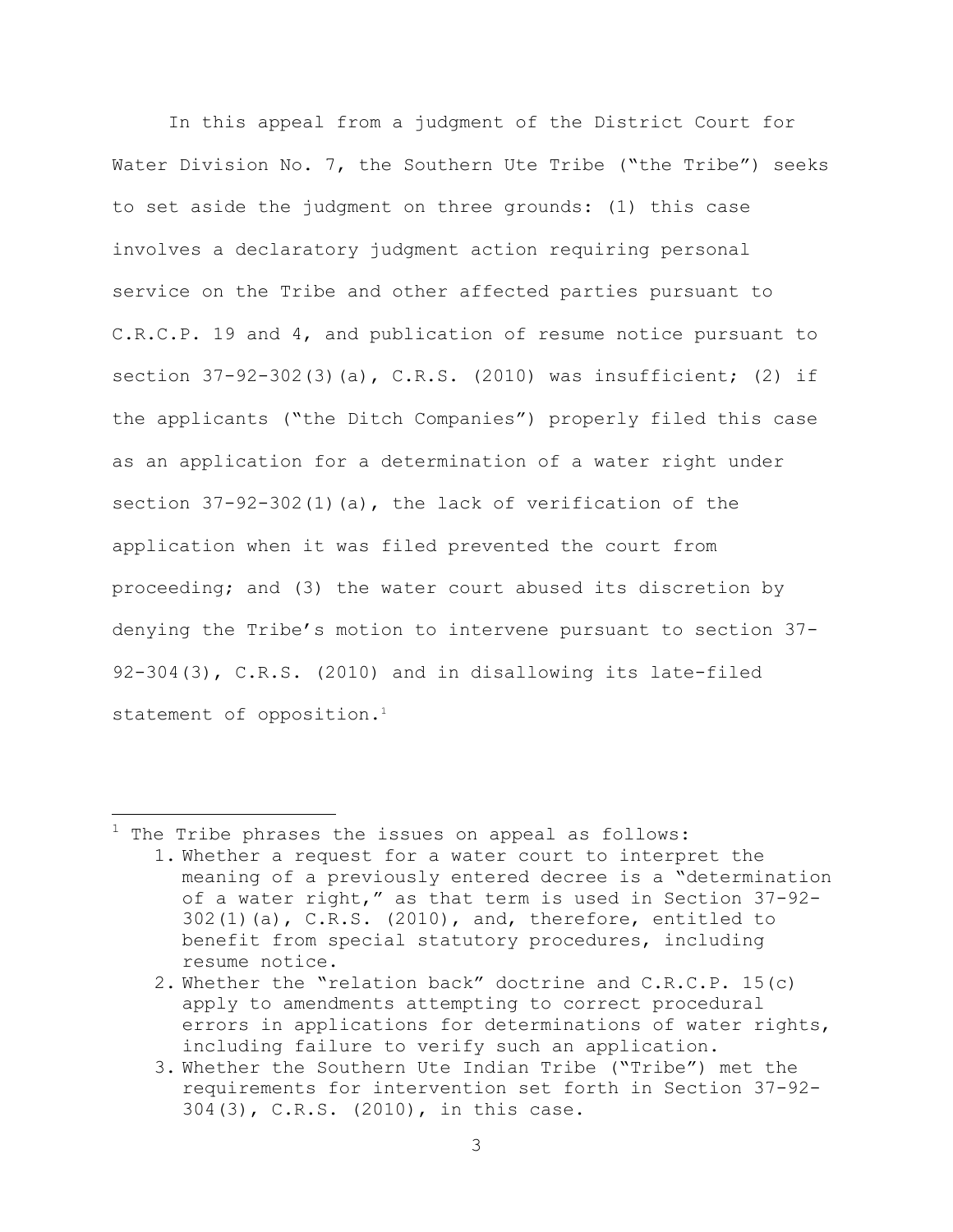The Ditch Companies filed an application in this case for a water court determination that two previously adjudicated decrees included priorities for year-round stockwatering and domestic uses incidental to the appropriation and use of water for agricultural purposes, including wintertime use. Resume notice and newspaper publication occurred. One of the Ditch Companies belatedly verified the application. The Tribe did not file a statement of opposition to the application within the time period specified by section 37-92-302(1)(b) and (c). No statements of opposition were filed by any other party. The water court considered and denied the Tribe's motion to intervene and disallowed its untimely statement of opposition. The water court then proceeded to consider the case and entered its written judgment that the previously adjudicated decrees had awarded the Ditch Companies priority dates for year-round stockwatering and domestic uses incidental to the appropriation and use of water for agricultural purposes, including wintertime use.

We hold that the application in this case is for a determination of a water right under section 37-92-302(1)(a) and the water court properly proceeded in compliance with the resume notice procedures of section 37-92-302(3); the belated verification of the application related back to the original application; and the water court did not abuse its discretion in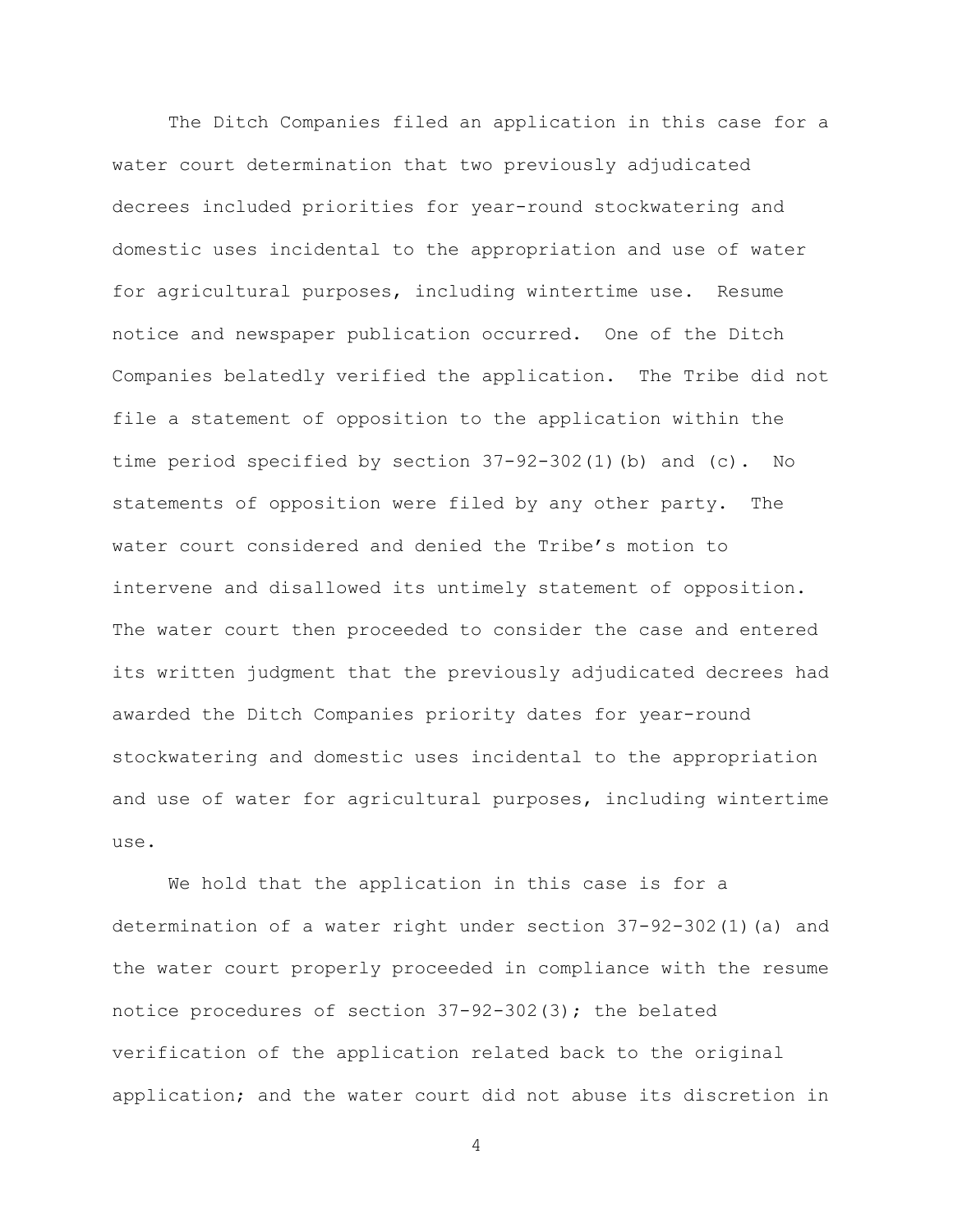denying the Tribe"s motion to intervene and disallowing its untimely filed statement of opposition.

#### **I.**

This case centers on various water rights in the Pine River drainage of Colorado that the La Plata County District Court adjudicated pursuant to a general adjudication in 1934 and a supplemental adjudication in 1966 ("the Initial Decrees").<sup>2</sup> Paragraph 8 of the 1934 decree included the right to use water for "domestic purposes, incidental to the appropriation and use for agricultural purposes." In the 1966 decree, paragraph 9 of the preamble clarified this language to include the right to use water for "domestic and stockwater purposes, incidental to the appropriation and use for agricultural purposes." (Emphasis added).

Between 2001 and 2005, seven of the eight Ditch Companies, who hold some of the initially decreed Pine River rights, separately filed applications in the water court for wintertime stock watering rights from the Pine River (the "Winter Applications"). $^3$  The Tribe, another holder of some of the

a<br>B

 $2$  In re the Adjudication of Priorities of Water Rights for Irrigation Purposes, No. 1248 (La Plata County District Court 1934); In re the Supplemental Adjudication of Priorities of Water Rights to the Use of Water, No. 1248-B (La Plata County District Court 1966). <sup>3</sup> The Winter Applications included In re King Consolidated Ditch

Co., 01CW104 (filed Dec. 28, 2001); In re Morrison Consolidated Ditch Co., 01CW108 (filed Dec. 31, 2001); In re Los Pinos Ditch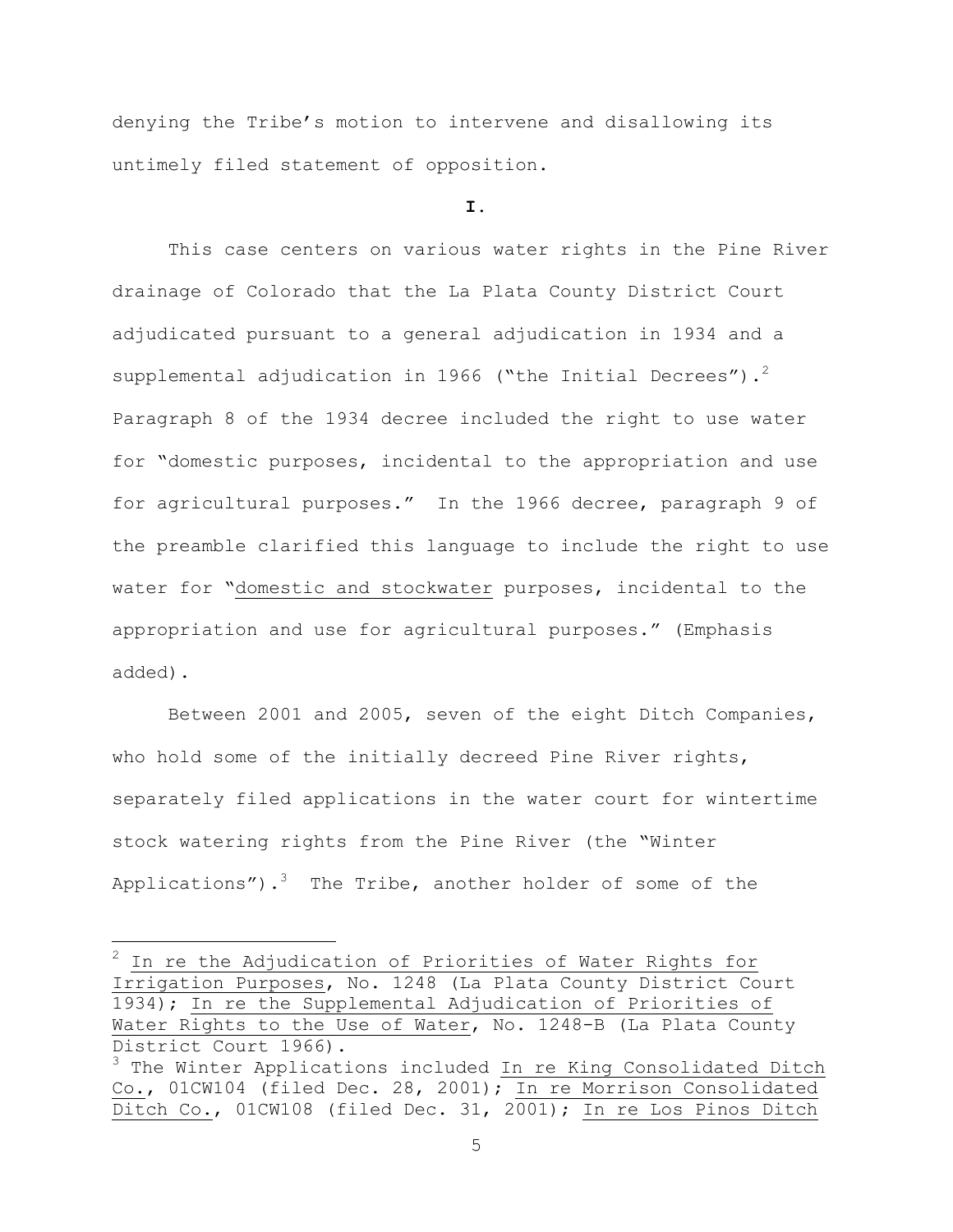initially decreed Pine River rights, filed statements of opposition to the Winter Applications.

In its written consultation report filed with the water court pursuant to section 37-92-302(4), the Division Engineer took the position that the Ditch Companies' already held the right to make wintertime stockwater use under the priorities of the Initial Decrees and had historically exercised that right. The Division Engineer"s written report recommended that the water court enter an order or decree so finding in each of the Ditch Companies' cases, and then dismiss the Winter Applications. The report reads, in part:

It is believed that all of the ditches that have applied for these non-irrigation season water rights have probably had winter diversions incidental to agricultural practices which date back to the early appropriations of water for the ditches. . . .

Therefore, as long as the non-irrigation season uses of domestic and stockwater is not expanded beyond the historic practices, and the primary use of the water in these ditches is still for irrigation of agricultural lands, it is not believed a new water right is needed for these purposes. . . .

It would be beneficial to have court recognition of the non-irrigation uses of domestic and stockwater historically used by these ditches, either by Order of the court or by decrees entered in each individual case. . . . If the court is in agreement, an Order could be issued recognizing these uses as being allowed in the 1934 and 1966 adjudications based on

L,

Co., 05CW70 (filed Dec. 20, 2005); In re Thompson-Epperson Ditch Co., 05CW71 (filed Dec., 20 2005); In re Sullivan Ditch Co., 05CW72 (filed Dec. 21, 2005); In re Remmow Land Co., 05CW89 (filed Dec. 29, 2005); In re Pine River Canal Co., 05CW98 (filed Dec. 30, 2009). The Spring Creek Ditch Co. apparently did not file such an application.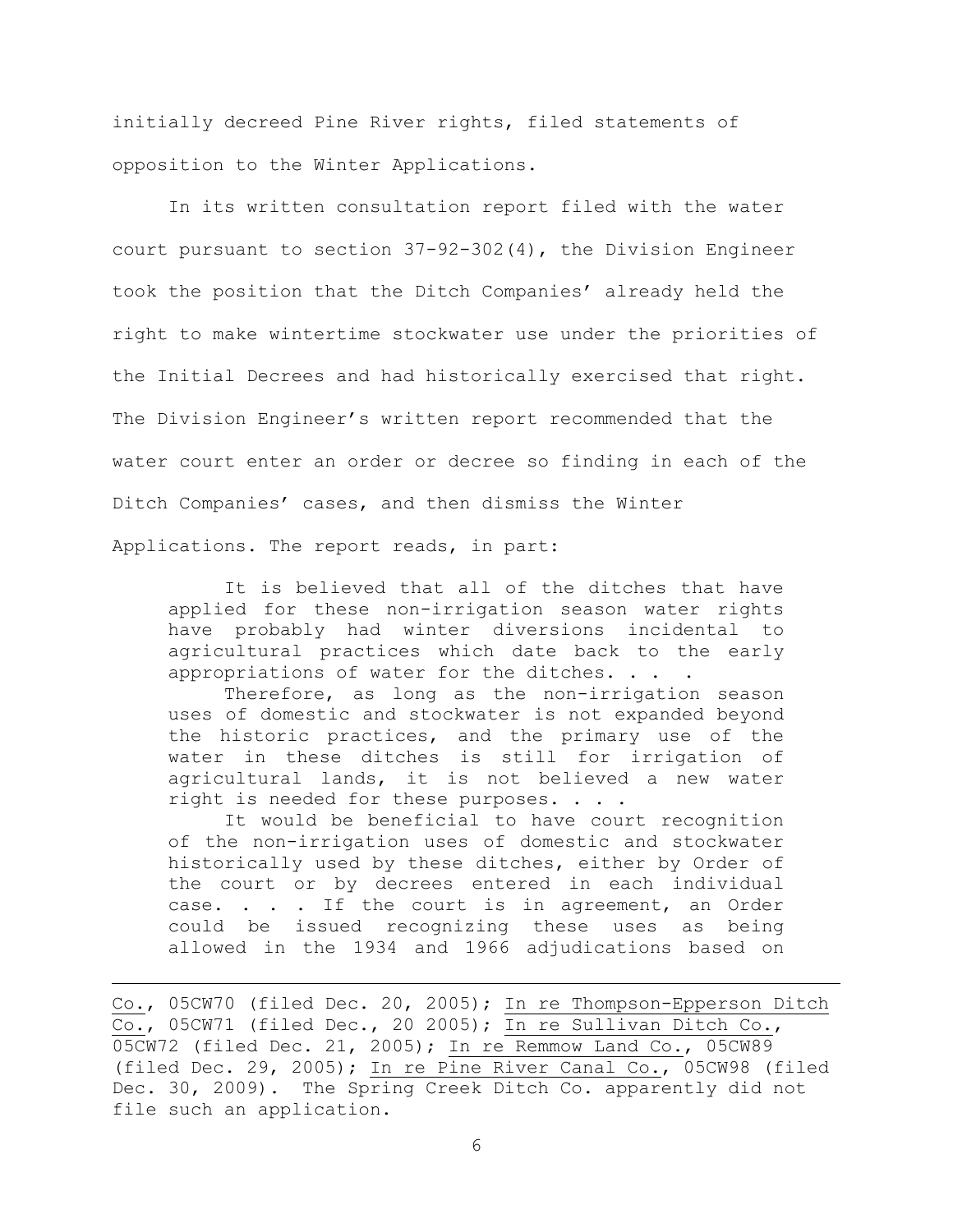historic practices, and the applications in these cases could be dismissed.

The Ditch Companies entered into settlement discussions with the Tribe to dispose of the Winter Applications in accordance with the Division Engineer"s consultation report, but settlement was not achieved. Counsel for the Ditch Companies then informed counsel for the Tribe that the Ditch Companies would file a separate, consolidated application to confirm that their wintertime stock watering use had been adjudicated in the Initial Decrees.

On March 25, 2009, the Ditch Companies filed with the clerk of the water court an application for a determination of water rights, asking the water court to confirm that the Initial Decrees had adjudicated priorities for stock watering rights decreed to their diversion structures, including wintertime use. That same day, the Ditch Companies notified the Tribe of the consolidated application via e-mail.

The application is entitled "Application For Determination of Water Rights (Surface)," follows the standard form for such an application adopted by the water judges pursuant to section  $37-92-302(2)(a)$ , and requests the water court to "issue an order interpreting Case Numbers 1248 and 1248-B to include year-round stockwatering and domestic uses incidental to agricultural purposes."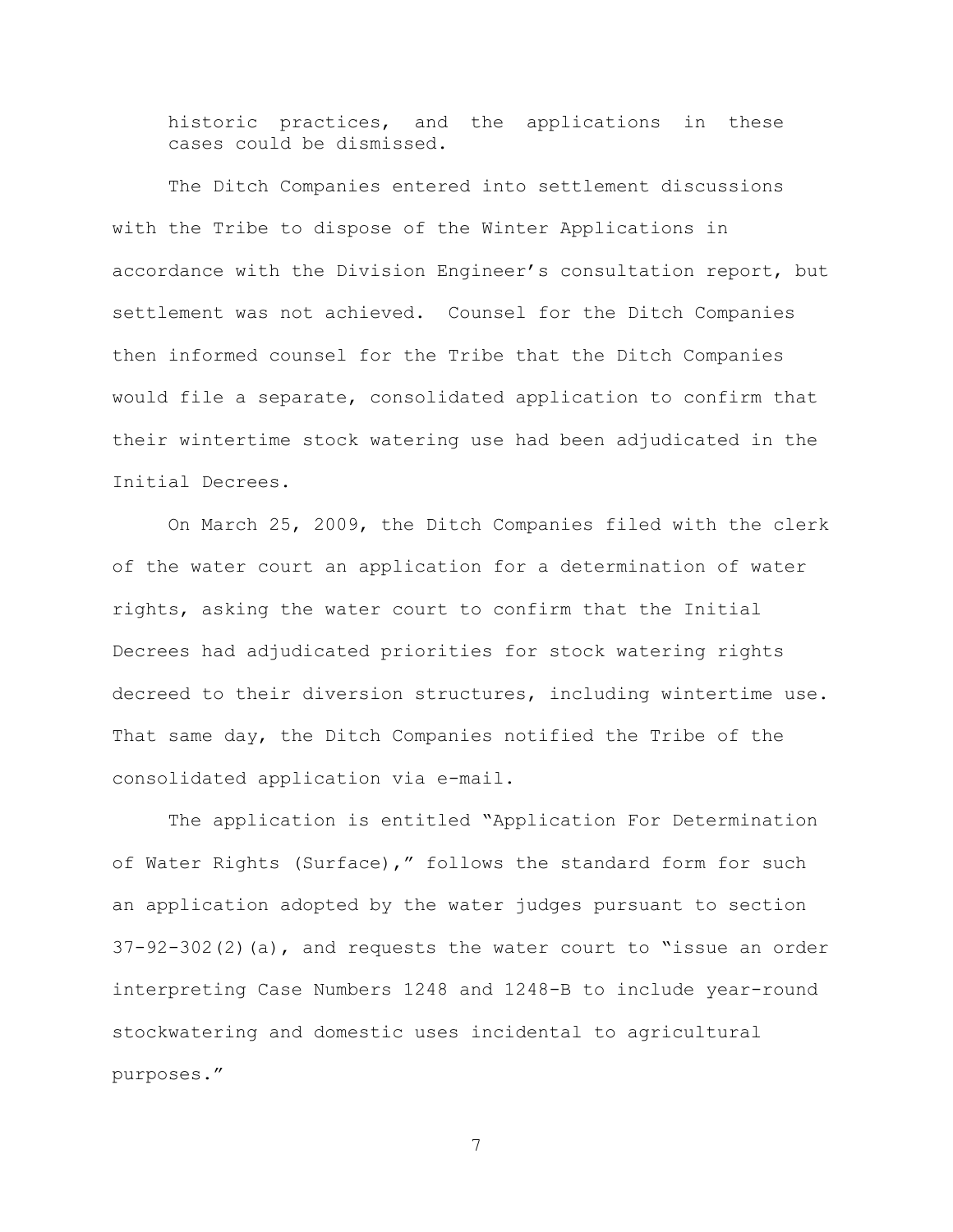On March 26, 2009, the Ditch Companies made a motion to vacate the trial dates for the Winter Applications and hold those cases in abeyance. The Ditch Companies served the motion on counsel for the Tribe. The motion recites that the Ditch Companies

filed Case Number 2009CW22 requesting the Court to confirm that Case Numbers 1248 and 1248-B adjudicated stockwater and domestic use incidental to agricultural uses. If the Court makes an affirmative determination, the applicants will not need an additional water right unless supplemental water is necessary.

On March 30, 2009, the Tribe filed a written consent to the motion, and the water court stayed all seven Winter Applications pending the outcome of the consolidated application.

In early April 2009, the water clerk prepared and published notice of the Ditch Companies' application in the monthly resume of water right applications in the Durango Herald newspaper. On May 27, 2009, one of the Ditch Companies filed a verification of the application.

On June 30, 2009, the Tribe filed simultaneous motions to intervene in this case and oppose the application. The Tribe contended that the application had been improperly filed as a request for a determination of water rights rather than as a declaratory judgment action that requires personal service under C.R.C.P. 19 and 4. The Tribe also asserted that the water court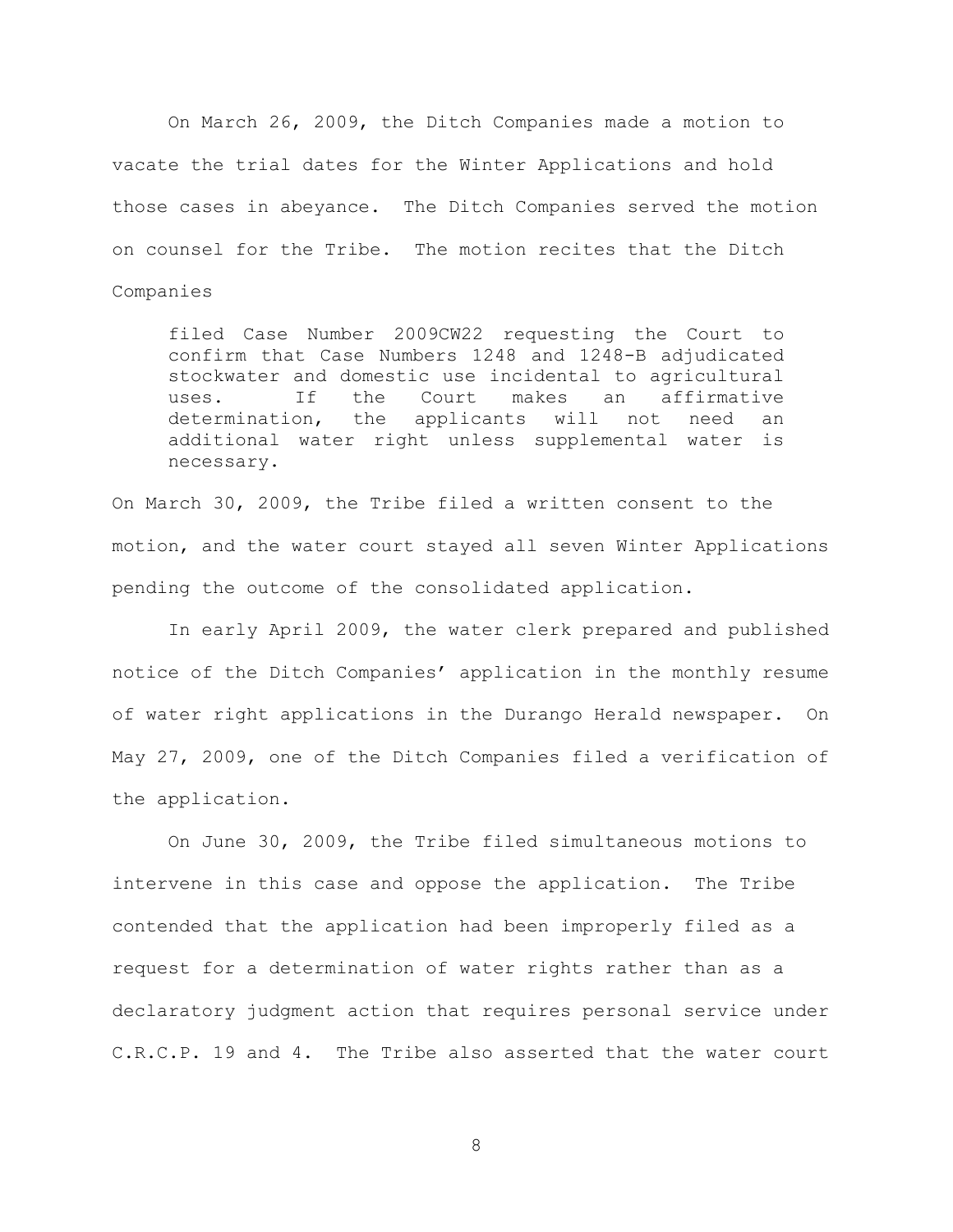lacked authority to proceed with the application because it was not verified when filed.

The water court concluded that the late-filed verification "related back" to the filing of the application, disallowed Tribe's statement of opposition as untimely filed, and exercised its discretion to deny the intervention motion. The water court's written order recites, in part:

C.R.S. 37-92-304(3) enumerates the specific grounds required to intervene in a Water Court proceeding. In addition to paying the appropriate fee, the proposed Intervenor must show "mistake, inadvertence, surprise, or excusable neglect," or that its proposed intervention is "to support a referee's ruling."

Here, the Opposer has not alleged or proven that [sic] any of these criteria in its Motion to Intervene. This is not surprising since allegations of mistake, surprise or inadvertence would be factually unfounded. The Opposer had actual notice of this Application, in addition to the resume notice published in the Durango Herald and this Court"s website sufficient to trigger an inquiry of the extent of the subject decree. . . .

The case is in its final stages and would be completed fairly soon. The Division Engineer has already prepared and filed a Consultation Report favorable to the applicant"s position. Had Opposer filed a timely statement of opposition to the Application, the issues it now raises could have been more fully and appropriately addressed by the Division Engineer"s report and the Applicant would have had to address those matters before the referee's decision.. . .

To allow intervention now would frustrate the legislative intent of expediency and finality. At this point, the Division Engineer and the Applicant have already worked to resolve the outstanding issues in this and three other cases. Their careful resolution regarding the scope of the Decree, that now resolves several water issues before the court and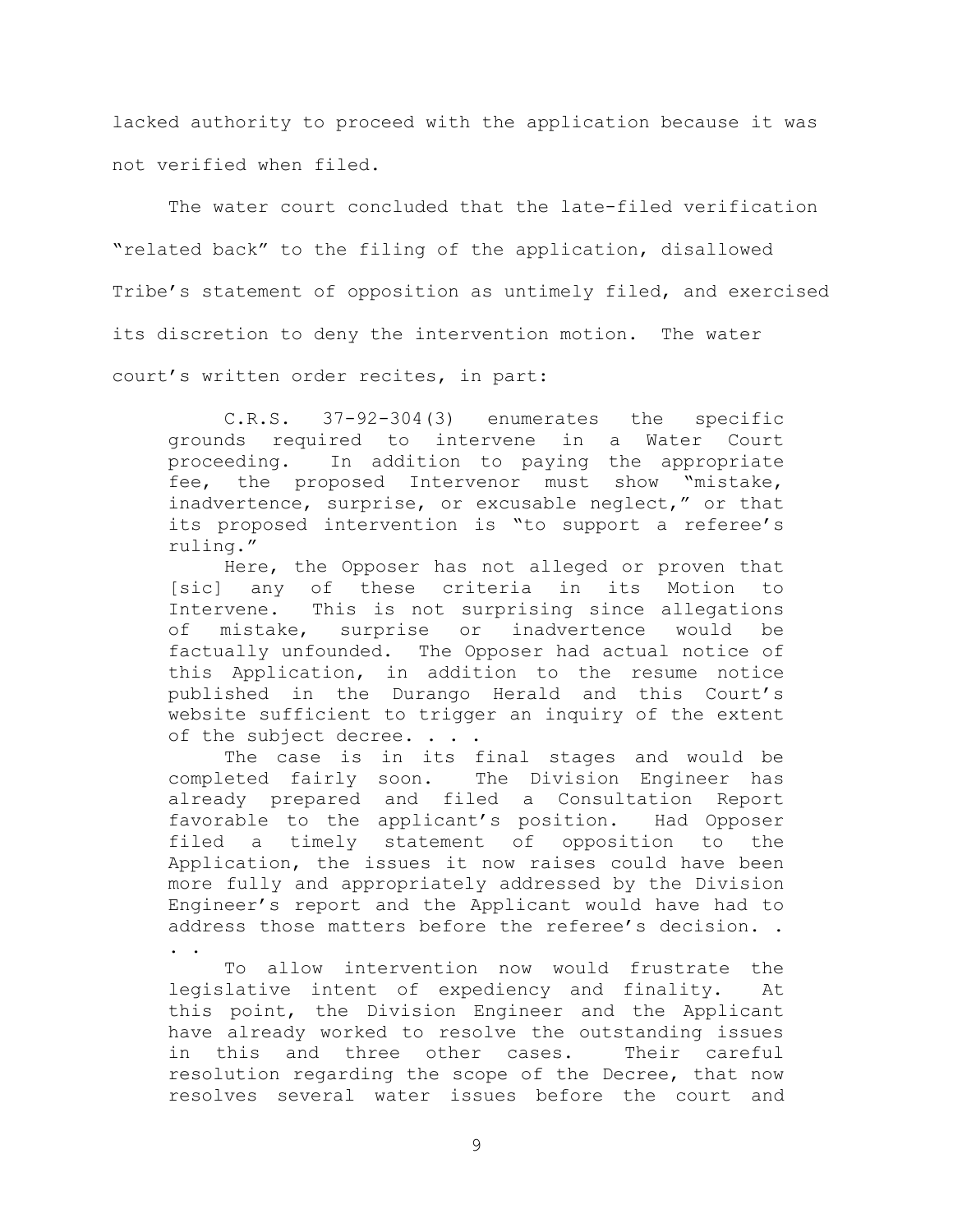avoids duplicative decrees, will be wastefully ignored. If the court grants the motion and the Opposer becomes a party in the trial, the matter will likely not be resolved for at least one to two years and the Applicant will be required to spend tens of thousands of dollars on a trial and related work to get to the result they have already agreed upon with the Division Engineer. The State, both through the Division Engineer"s office and the Water Court, will needlessly expend additional resources and time on this matter. The Opposer cannot cure its failure to oppose this issue prior to the referee"s ruling by filing a Motion to Intervene.

The water court later found that the Initial Decrees included wintertime stock watering right use for the Ditch Companies' diversions, and entered judgment accordingly. The court"s Findings of Fact, Conclusions of Law, and Decree recite, in part:

Year round stockwatering and year round domestic uses incidental to the appropriation and use for agricultural purposes are hereby confirmed as part of and included within the decreed uses in Case Numbers 1248 and 1248-B. This ruling applies to all ditches decreed in Case Numbers 1248 and 1248-B in accordance with the amounts and priorities adjudicated to each ditch in those cases. Water diverted for stockwatering and domestic uses in particular instances will continue to be administered by the Division Engineer and Water Commissioners under their statutory authority, the decree language in Case Numbers 1248 and 1248-B, and general principles of Colorado water law.

After the water court denied the Tribe"s motion to reconsider, the Tribe appealed to us seeking to vacate the judgment.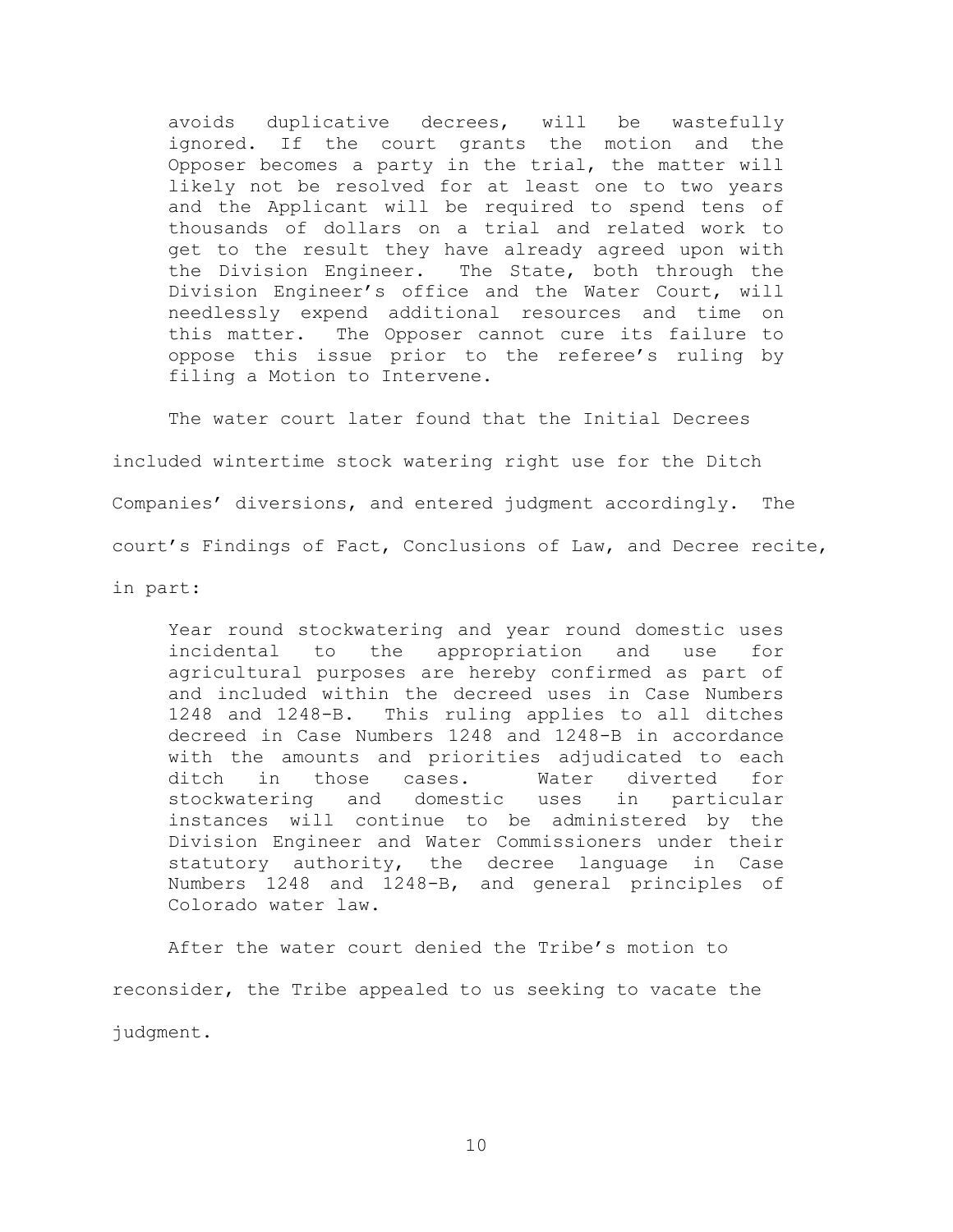The Ditch Companies filed the application in this case for a water court determination that two previously adjudicated decrees included priorities for stockwatering and domestic uses incidental to the appropriation and use of water for agricultural purposes, including wintertime use. We hold that the application in this case is for a determination of a water right under section 37-92-302(1)(a) and the water court properly proceeded in compliance with the resume notice procedures of section  $37-92-302(3)$ ; the belated verification of the application related back to the original application; and the water court did not abuse its discretion in denying the Tribe's motion to intervene and in disallowing its untimely filed statement of opposition.

# **A. Standard of Review**

We review de novo a lower court's conclusions of law. Freedom Colo. Info., Inc. v. El Paso Cnty. Sheriff's Dept., 196 P.3d 892, 897 (Colo. 2008). We set aside a trial court"s factual findings only when they are "so clearly erroneous as to find no support in the record." People ex rel. AJL, 243 P.3d 244, 250 (Colo. 2010)(citation omitted).

Statutory construction proceeds de novo. Specialty Rests. Corp. v. Nelson, 231 P.3d 393, 397 (Colo. 2010). When

**II.**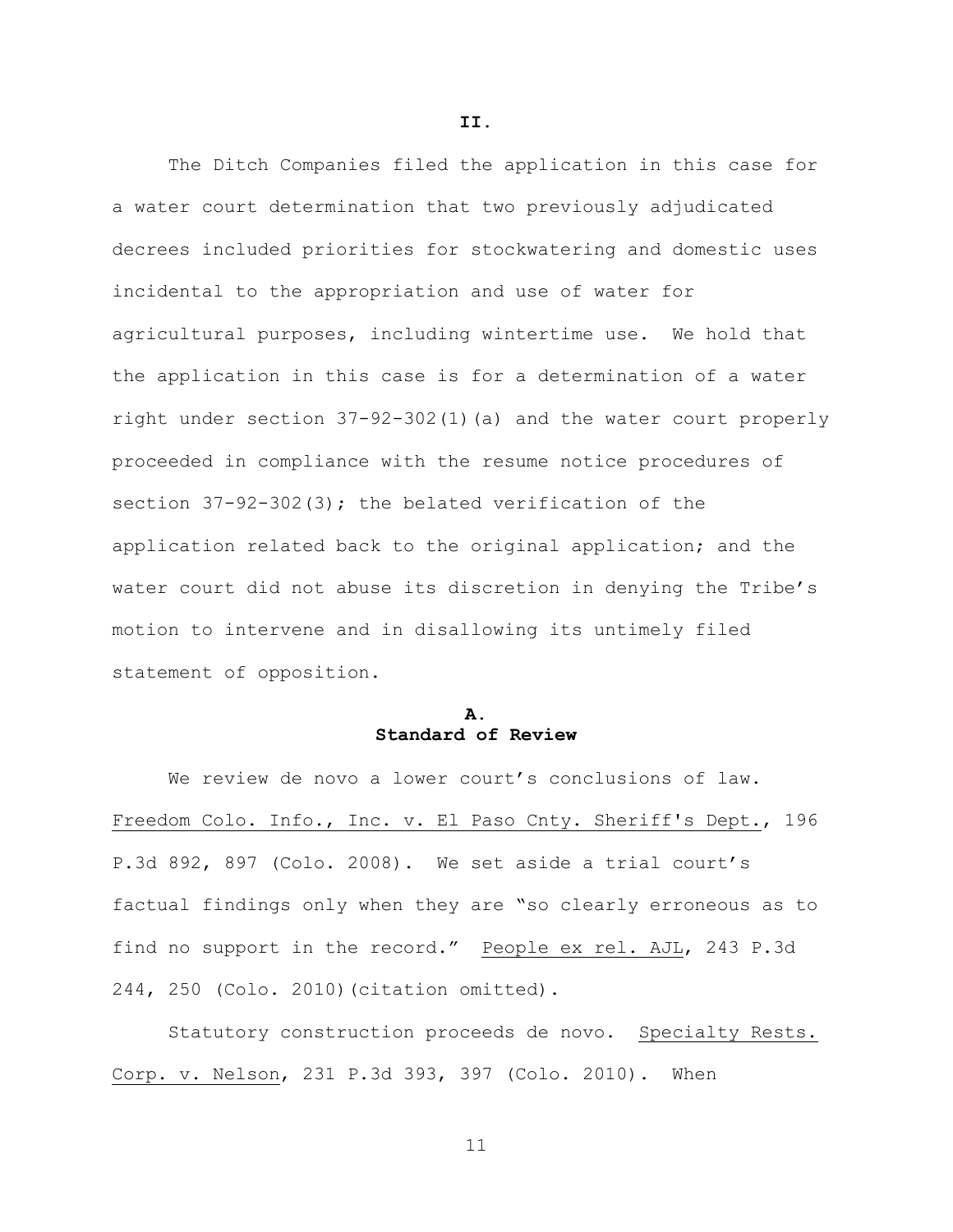construing a statute, we effectuate the intent of the General Assembly; we look to the plain meaning of the statutory language and consider it within the context of the statute as a whole. Bly v. Story, 241 P.3d 529, 533 (Colo. 2010). We construe the entire statutory scheme to give consistent, harmonious, and sensible effect to all parts. Climax Molybdenum Co. v. Walter, 812 P.2d 1168, 1174 (Colo. 1991).

If the statutory language is clear, we apply it. Specialty Rests. Corp., 231 P.3d at 397. If the statutory language is ambiguous, we may use other tools of statutory interpretation to determine the General Assembly"s intent. Crandall v. City of Denver, 238 P.3d 659, 662 (Colo. 2010). We avoid interpretations that would lead to an absurd result. Id.

The water court has authority to determine a prior decree's setting, intent, meaning and effect when adjudicating an application for a water use right or ascertaining the existence of an undecreed enlargement of a decreed water right. Tonko v. Mallow, 154 P.3d 397, 404-05 (Colo. 2007); Cherokee Metro. Dist. v. Simpson, 148 P3d 142, 146-47 (Colo. 2006). Water matters involve determinations regarding the right to use water, the quantification of a water right, or a change in a previously decreed water right. Crystal Lakes Water & Sewer Ass'n v. Backlund, 908 P.2d 534, 540 (Colo. 1996).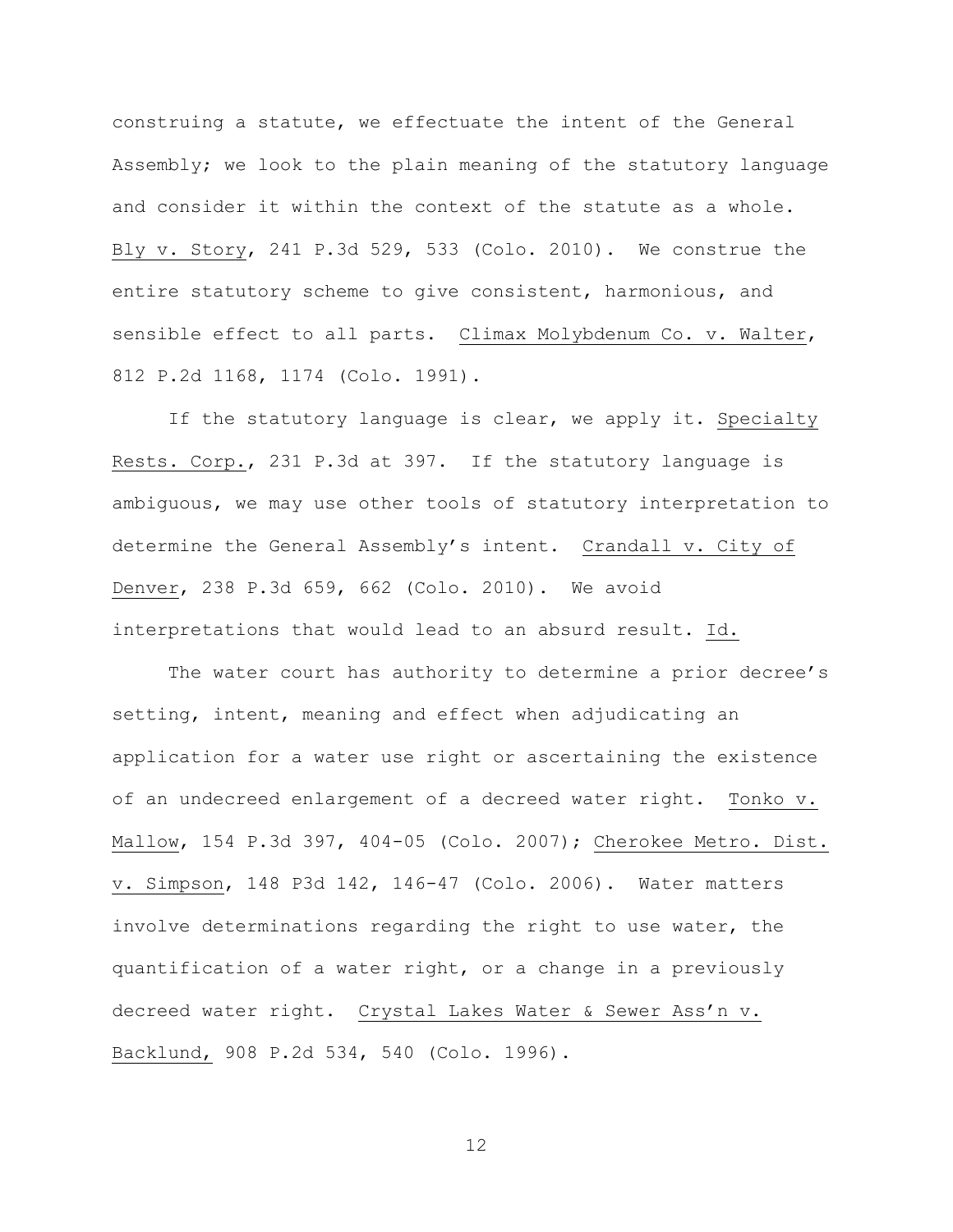**B.**

### **Determination of a Water Right under Section 37-92-302(1)(a)**

The Colorado Rules of Civil Procedure preserve special statutory procedures, such as those contained in the Water Right Determination and Administration Act of 1969, §§ 37-92-101 to -602 (the "1969 Act"). C.R.C.P. 81(a)(providing that the Rules of Civil Procedure "do not govern procedure and practice in any special statutory proceeding insofar as they are inconsistent or in conflict with the procedure and practice provided by the applicable statute"). The Tribe concedes that the subject matter in this case is a water matter within the special statutory jurisdiction of the water court pursuant to section 37-92-203(1), but it contends that the application filed in this case was not properly filed as an application for determination of a water right under section 37-92-302(1)(a) for which the Colorado General Assembly intended the resume notice and newspaper publication procedure of section 37-92-302(3) to apply. Accordingly, we turn to this issue.

### **1. Plain Language**

a<br>B

Section 37-92-302(1)(a) provides:

Any person who desires a determination of a water right or a conditional water right and the amount and priority thereof, including a determination that a conditional water right has become a water right by reason of the completion of the appropriation, $4\alpha$  a

 $4$  The words "including a determination that a conditional water right has become a water right by reason of the completion of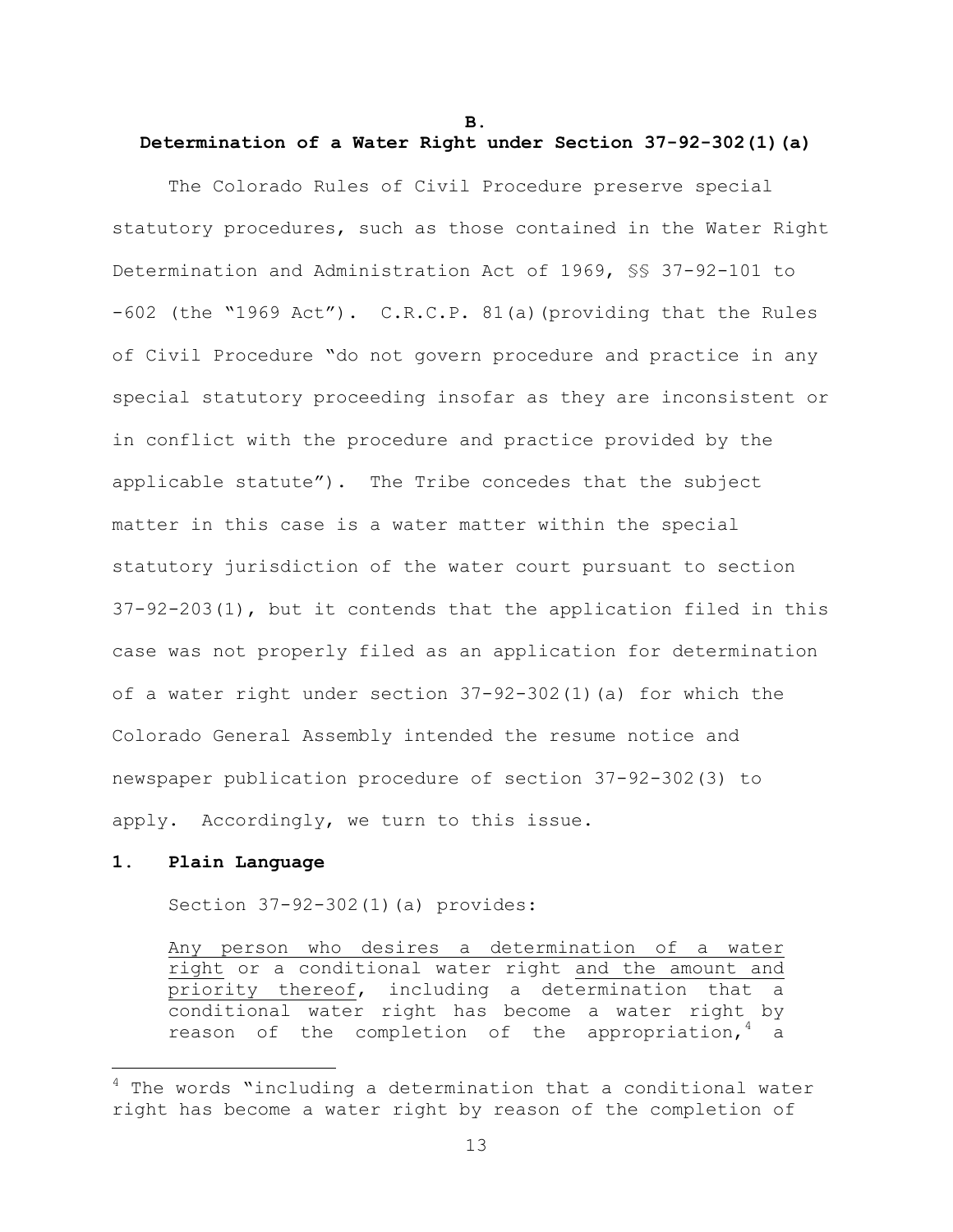determination with respect to a change of a water right, approval of a plan for augmentation, finding of reasonable diligence, approval of a proposed or existing exchange of water under section 37-80-120 or 37-83-104, or approval to use water outside the state pursuant to section 37-81-101 shall file with the water clerk a verified application setting forth facts supporting the ruling sought, a copy of which shall be sent by the water clerk to the state engineer and the division engineer. The term "determination of a water right or conditional water right" includes any plan or change in plan under the provisions of section 37-45- 118 (1) (b) (II) that is or has been incorporated into a decree.

(Emphasis added).

a<br>B

We begin by examining the plain language of the phrase "determination of a water right." Words and phrases should be given effect according to their plain and ordinary meaning. Granite State Ins. Co. v. Ken Caryl Ranch Master Ass'n, 183 P.3d 563, 567 (Colo. 2008). The ordinary meaning of a "determination" is the "settling and ending of a controversy especially in a judicial setting." Webster's New International Dictionary 616 (3rd ed. 2002). "Water right" is defined in section 37-92-103(12) of the 1969 Act and means "a right to use in accordance with its priority a certain portion of the waters

the appropriation" do not provide a limitation on the term "determination of a water right." A statutory definition of a term as "including" certain things does not restrict the meaning to those items included. The word "include" is ordinarily used as a word of extension or enlargement. Cherry Creek School Dist. No. 5 v. Voelker, 859 P.2d 805, 813 (Colo. 1993).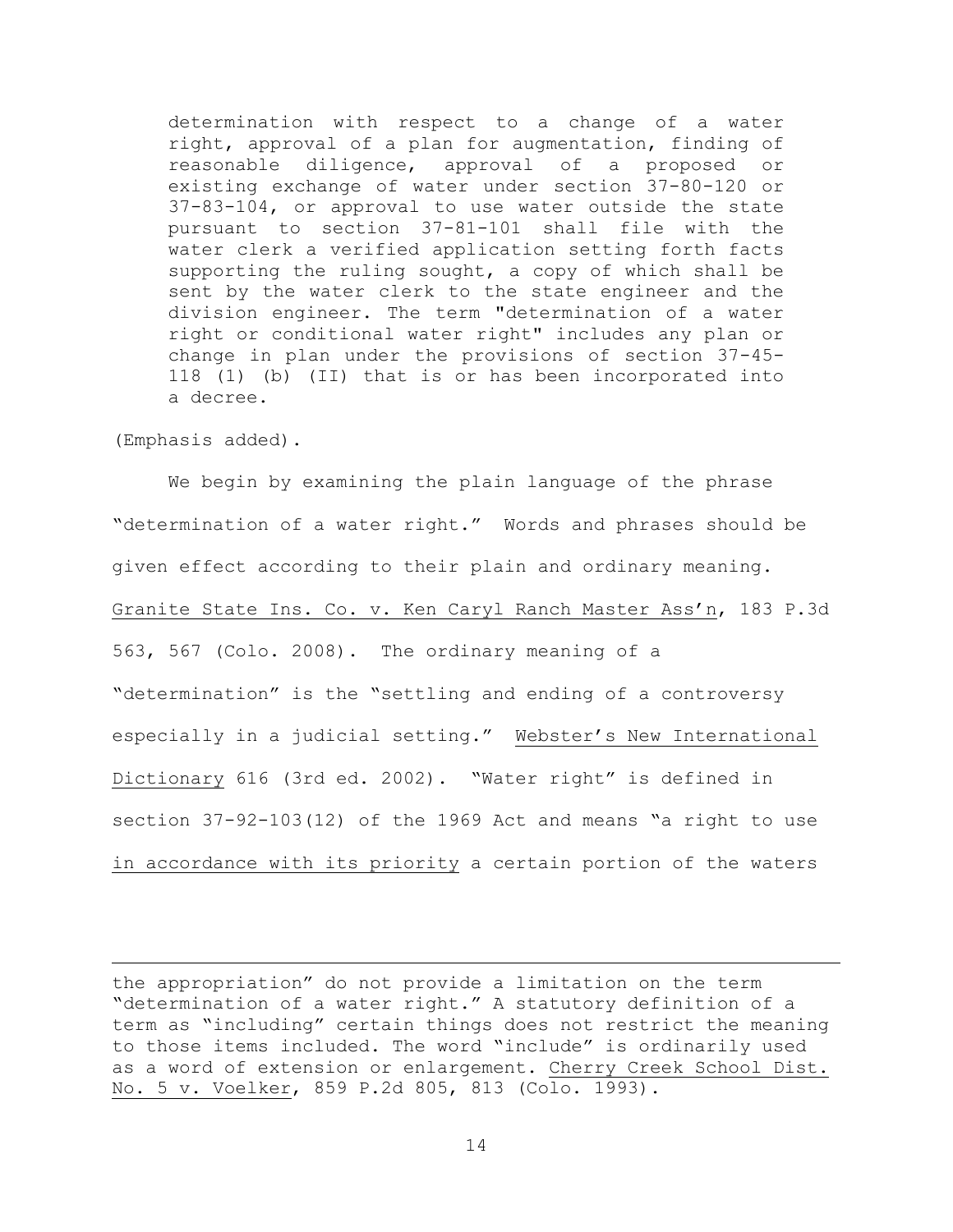of the state by reason of the appropriation of the same." (Emphasis added).

The application in this case qualifies as an application for "determination of a water right" under the plain words of section 37-92-302(1)(a). The Ditch Companies filed an application for a determination that the water rights previously adjudicated in the Initial Decrees (case numbers 1248 and 1248- B) included priorities for year-round stockwatering and domestic use incidental to agricultural purposes, including wintertime use. The application is entitled "Application For Determination of Water Rights (Surface)" and provides the information requested under the standard form adopted by the water judges pursuant to section 37-92-302(2)(a) and Rule 3(a) of the Uniform Local Rules For All State Water Court Divisions.

Water courts are authorized to construe and make determinations regarding the scope of water rights adjudicated in prior decrees. Crystal Lakes Water and Sewer Ass'n v. Blacklund, 908 P.2d at 542. Section 37-92-302(1)(a) does not restrict a water right to one determination only, nor does it require that any subsequent determination after the initial determination of a water right must necessarily result in the assignment of a new priority date. This is consistent with the fundamental principle that adjudications of water rights have as their object the confirmation of pre-existing rights.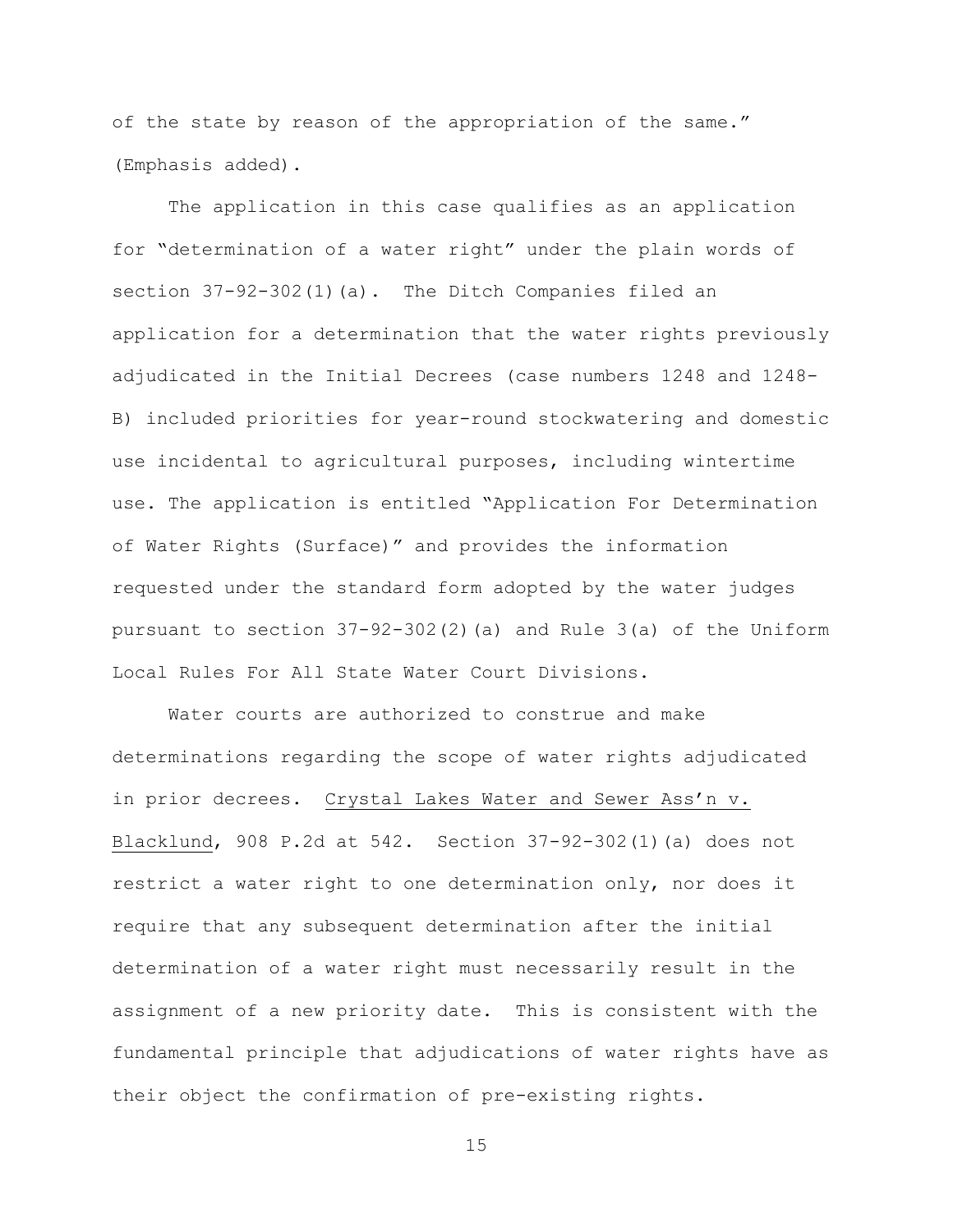Groundwater Appropriators of S. Platte River Basin, Inc. v. City of Boulder, 73 P.3d 22, 26 (Colo. 2003).

Once a water right has been adjudicated, it is given a legally vested priority date that entitles the owner to a certain amount of water subject only to the rights of senior appropriators and the amount of water that is available for appropriation. Navajo Development Co., Inc. v. Sanderson, 655 P.2d 1374, 1377 (Colo. 1982). Section 37-92-306, C.R.S. (2010), which addresses the assignment of priority dates when the claim for a water right has not been adjudicated previously, does not require the holder of an existing adjudicated water right to surrender the right's priority and take a junior priority when, as here, the applicant files an application in water court seeking confirmation that an earlier decree carries with it a senior priority for the water use at issue. See United States v. Bell, 724 P.2d 631, 634 (Colo. 1986). The General Assembly has required no such exaction or devaluation of a water right as the price for a water court being able to consider an application to determine the scope and meaning of a prior decree within the meaning of the term "determination of a water right."

### **2. Resume Notice and Newspaper Publication Procedure**

The resume notice and newspaper publication provisions of section 37-92-302(3) and C.R.C.P. 90, both of which authorize resume notice for water matters involving and affecting the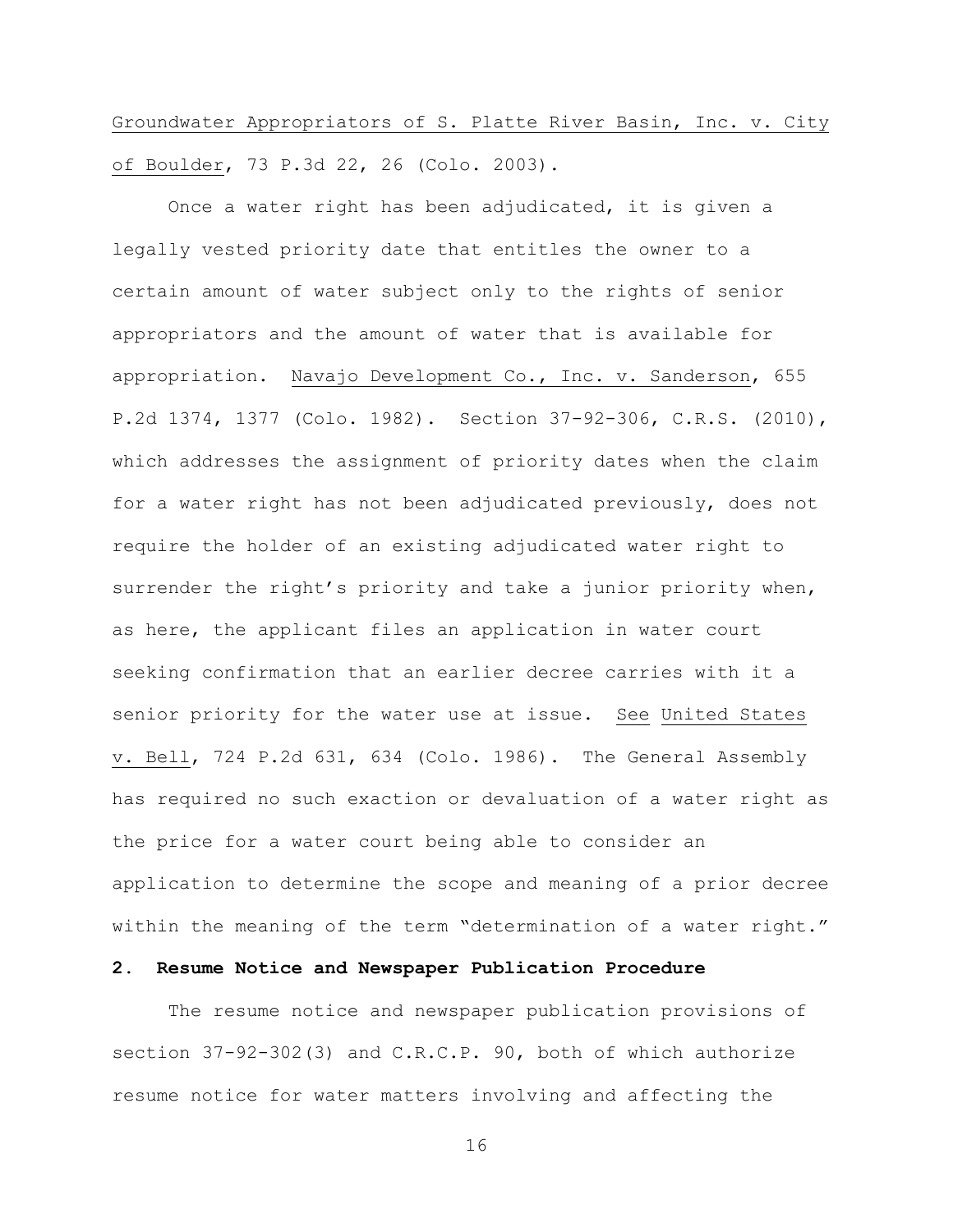relative priorities of water rights on a stream system, are broadly applicable to water court applications. The General Assembly included the resume notice and newspaper publication procedures in the 1969 Act, in lieu of personal service, because water rights are decreed to structures, rather than individual owners, and water court proceedings for the determination of water rights are proceedings in rem. Well Augmentation Subdistrict v. City of Aurora, 221 P.3d 399, 408-09 (Colo. 2009).

When notice of the application is published through the resume procedure, the court obtains jurisdiction over persons and property affected by the application; the purpose of resume publication is to give notice of the nature, scope and impact of the decree sought, thereby enabling any interested person to file a statement of opposition and contest the factual or legal grounds for issuance of such a decree. Dallas Creek Water Co. v. Huey, 933 P.2d 27, 38 (Colo. 1997).

C.R.C.P. 90(a) requires the water clerk to receive and file all applications and number them upon payment of filing fees. C.R.C.P. 90(b) commands the water clerk to include in the resume all applications filed during the preceding month that substantially contain the information required by Rule 3 of the Uniform Local Rules for All State Water Court Divisions and the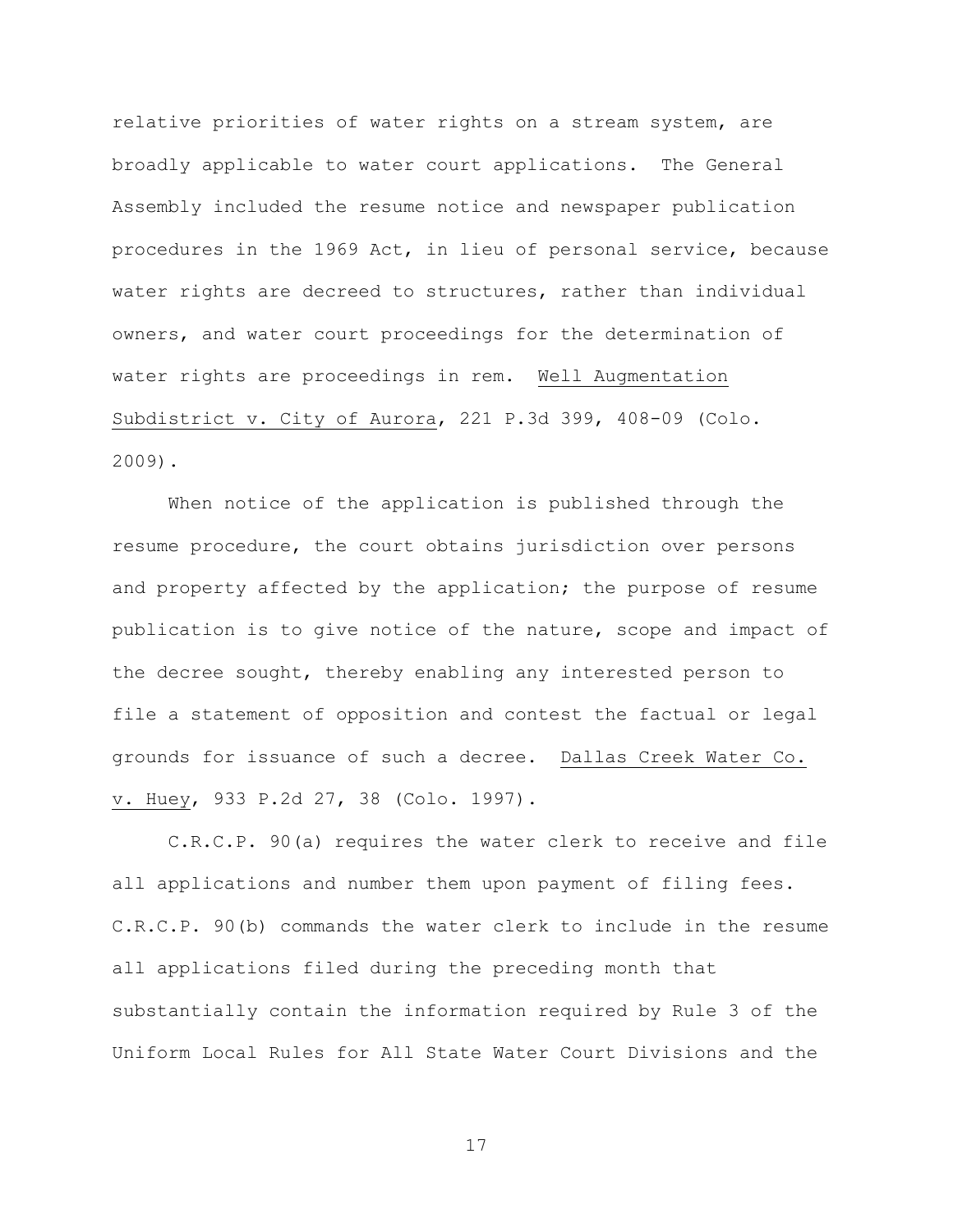standard forms approved by the water judges under section 37-92- 302(2)(a).

We have held personal service under C.R.C.P. 4 and 19 to be required in water matters only in limited circumstances. For example, in Gardner v. State, 614 P.2d 357, 361 (1980), we required such service because the proceeding was aimed at terminating, by abandonment, a specific person"s ownership interest in a water right. Other instances of party versus party litigation in water court that come under the personal service requirements of C.R.C.P. 4 and 19 include injunction and declaratory judgment actions where relief is sought against a named party, as opposed to an application affecting all water rights on a stream system.

Examples include City of Golden v. Simpson, 83 P.3d 87 (Colo. 2004), an injunction action by an individual water user against the state engineer, Archuleta v. Gomez, 200 P.3d 333, (Colo. 2009), an injunction action involving a claim for adverse possession of a water right pitting individuals within a ditch system against each other, and N. Sterling Irrigation Dist. v. Simpson, 202 P.3d 1207 (Colo. 2009), a declaratory judgment action between a water district and the state engineer regarding administration of "the one fill rule" for a particular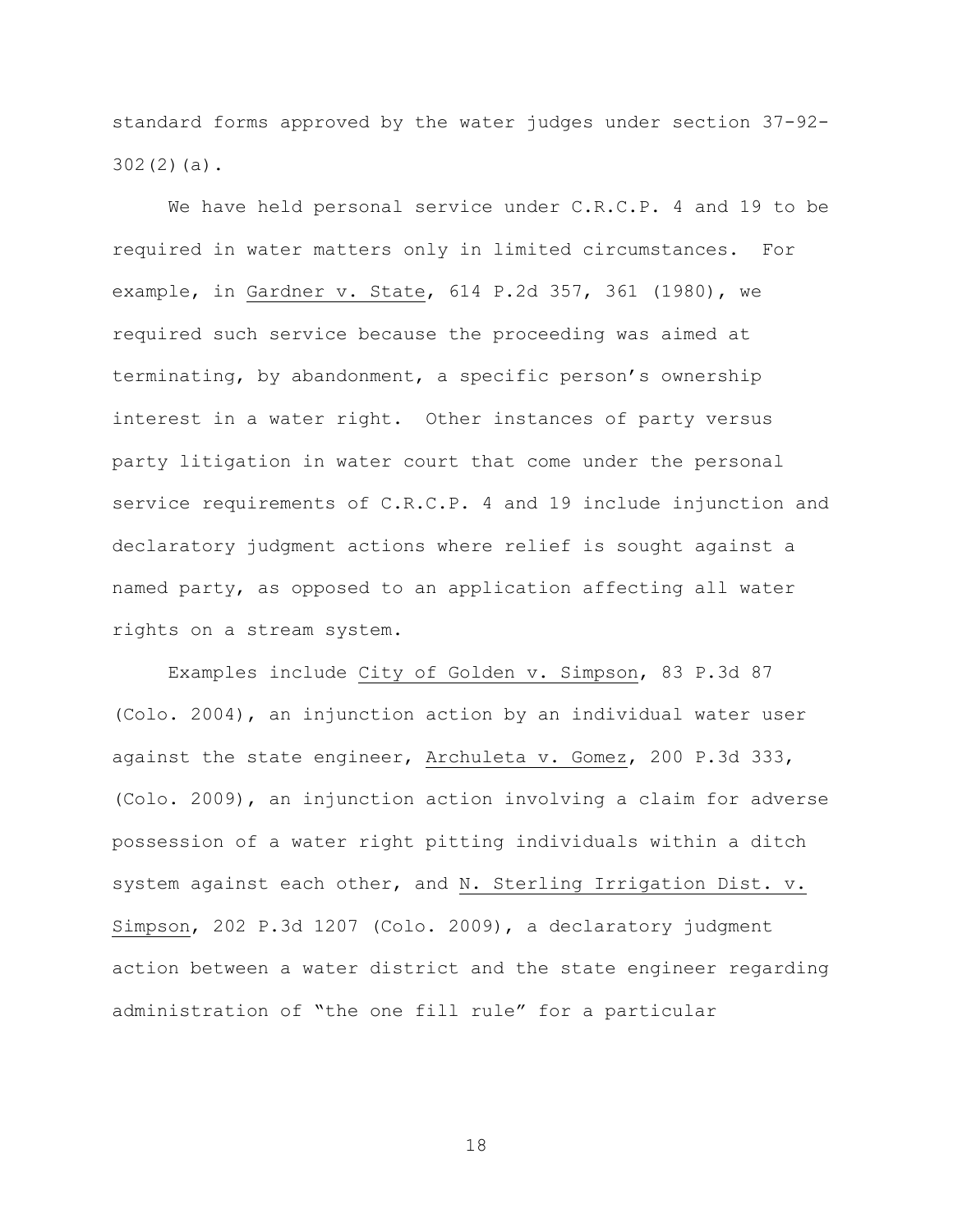reservoir. These actions focus on specific disputes among and between specific water users and/or state water officials.<sup>5</sup>

In contrast, the General Assembly designed the resume notice and newspaper publication procedure for water matters that involve the interrelationship of all the water right priorities on the stream. This procedure is calculated to alert all water users on the stream system whose rights may be affected by the application, and provide an opportunity for any person to participate in the water right proceeding and to oppose the application. City of Thornton v. Bijou Irrigation Co., 926 P.2d 1, 24 (Colo. 1996).

The applicants in this case filed an application to confirm the priorities of existing water rights decreed in prior adjudications to their ditches. This was not an attack on the Tribe's ownership interest in its decrees; rather, it was a bona fide effort to determine the relative priority of the Ditch Companies' rights in relation to all other water decreed uses of

a<br>B

 $5$  Other matters that involve water in some way may simply not be considered a water matter that is within the jurisdiction of a water court. For example, who owns the title to a water right or a share in a mutual ditch company is not a water matter within the special jurisdiction of the water court. See, e.g., Humphrey v. Sw. Dev. Co., 734 P.2d 637, 640-41 (Colo. 1987); Jacobucci v. District Court, 541 P.2d 667, 674 (Colo. 1975). In Groundwater Appropriators of the South Platte Basin v. City of Boulder, 73 P.3d at 23, we refused to consider a request for injunction by some parties to a conditional water right application case because it was unrelated to the application in the case and beyond the special statutory jurisdiction of the water court.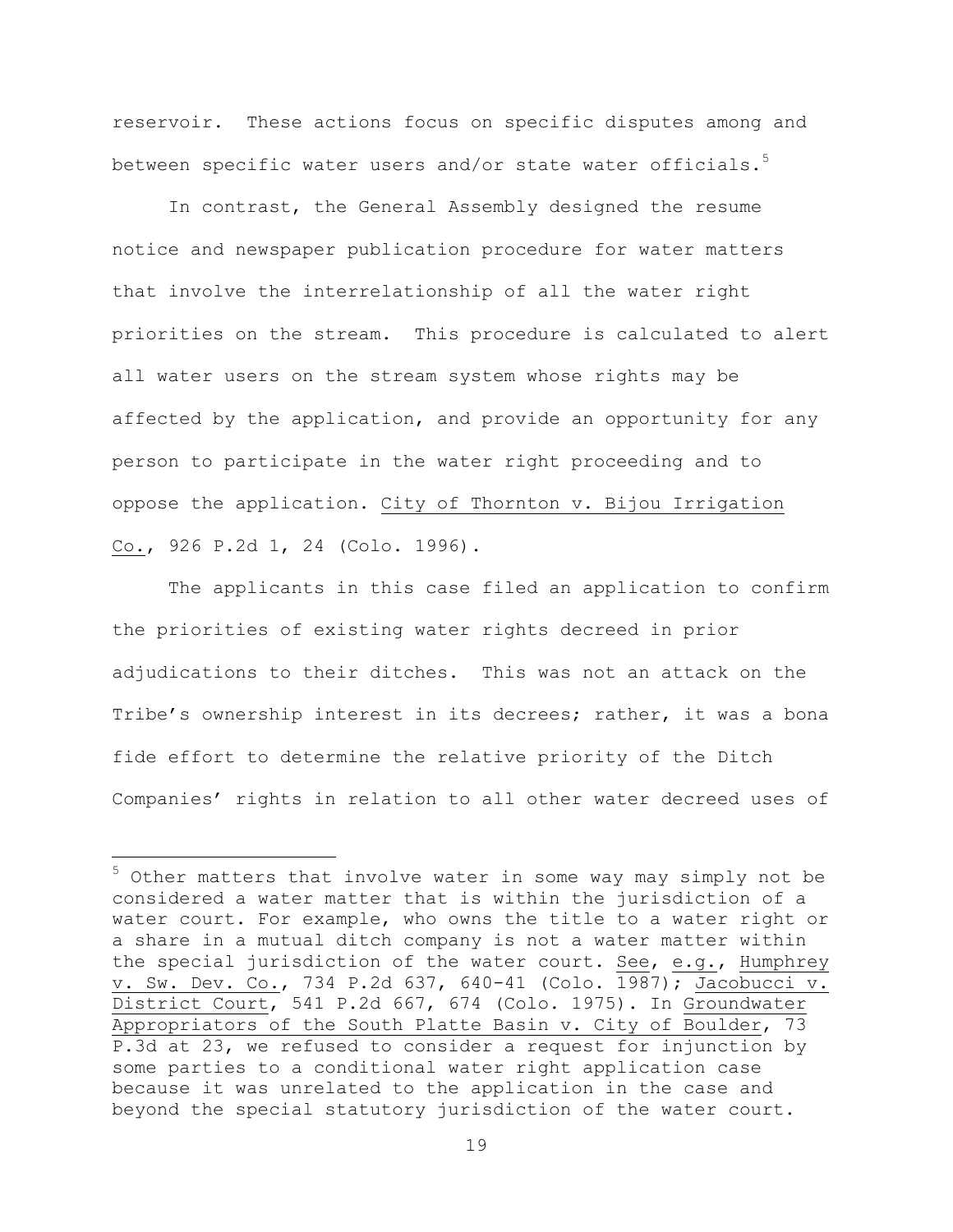stream water. The applicants filed this application after the Division Engineer for Water Division No. 7 asserted in response to the Winter Applications that the Ditch Companies already had the right to make wintertime stockwater use in reliance on the priority dates specified in the Initial Decrees.

The resume notice and newspaper publication procedure is designed to protect the rights of water users, like the Tribe, whose rights may be affected by an application for determination of a water right. The Tribe had a right to file a statement of opposition within the time prescribed in the statute, but failed to do so.

## **3. The Resume Notice and Publication in This Case Proceeded in Accordance with the Statute**

Section 37-92-302(3)(a) sets out the requirements for resume notice and newspaper publication. It provides, in part:

Not later than the fifteenth day of each month, the water clerk shall prepare a resume of all applications in the water division which have been filed in his office during the preceding month. The resume shall give the name and address of the applicant, a description of the water right or conditional water right involved, and a description of the ruling sought.

(Emphasis added).

Section 37-92-302(3)(b) goes on to provide that "[n]ot later than the end of such month, the water clerk shall cause such publication to be made of each resume or portion thereof in a newspaper or newspapers as is necessary to obtain general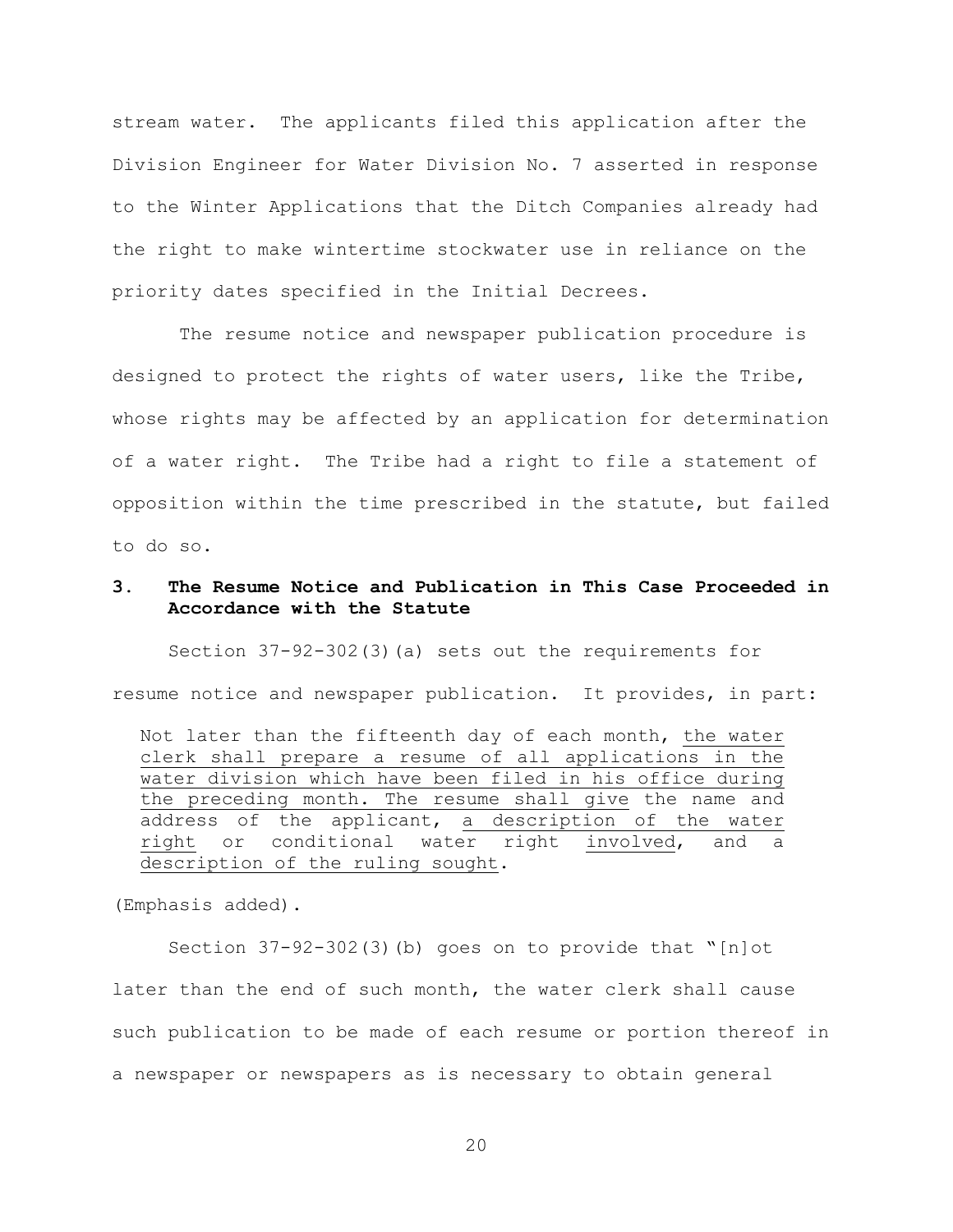circulation once in every county affected, as determined by the water judge."

 Section 37-92-302(1)(b) and (c) provide a time period in which a party may file opposition statements:

(b) Any person, including the state engineer, who wishes to oppose the application, may file with the water clerk a verified statement of opposition setting forth facts as to why the application should not be granted or why it should be granted only in part or on certain conditions. . . .

(c) Such statement of opposition must be filed by the last day of the second month following the month in which the application is filed.

 Section 37-92-302(3)(I)(D) sets forth the monthly means by which all the holders of water rights potentially affected by determinations of water right applications depend upon for notice, and they are bound thereby:

(D) On and after January 1, 2006, not later than the end of each month, the water clerk shall post a copy of the resume on the water court's web site. Not later than the end of such month, the referee or the water clerk shall send a copy of such resume by mail or electronic mail to any person who the referee has reason to believe would be affected. The water clerk shall notify each person who has requested a copy of the resume by submitting his or her name and electronic mail address to the water clerk of the availability of the resume on such web site. The water clerk shall maintain an electronic mailing list of such names and addresses, and a person desiring to have his or her name and address retained on the list shall resubmit the information by January 5.

(Emphasis added).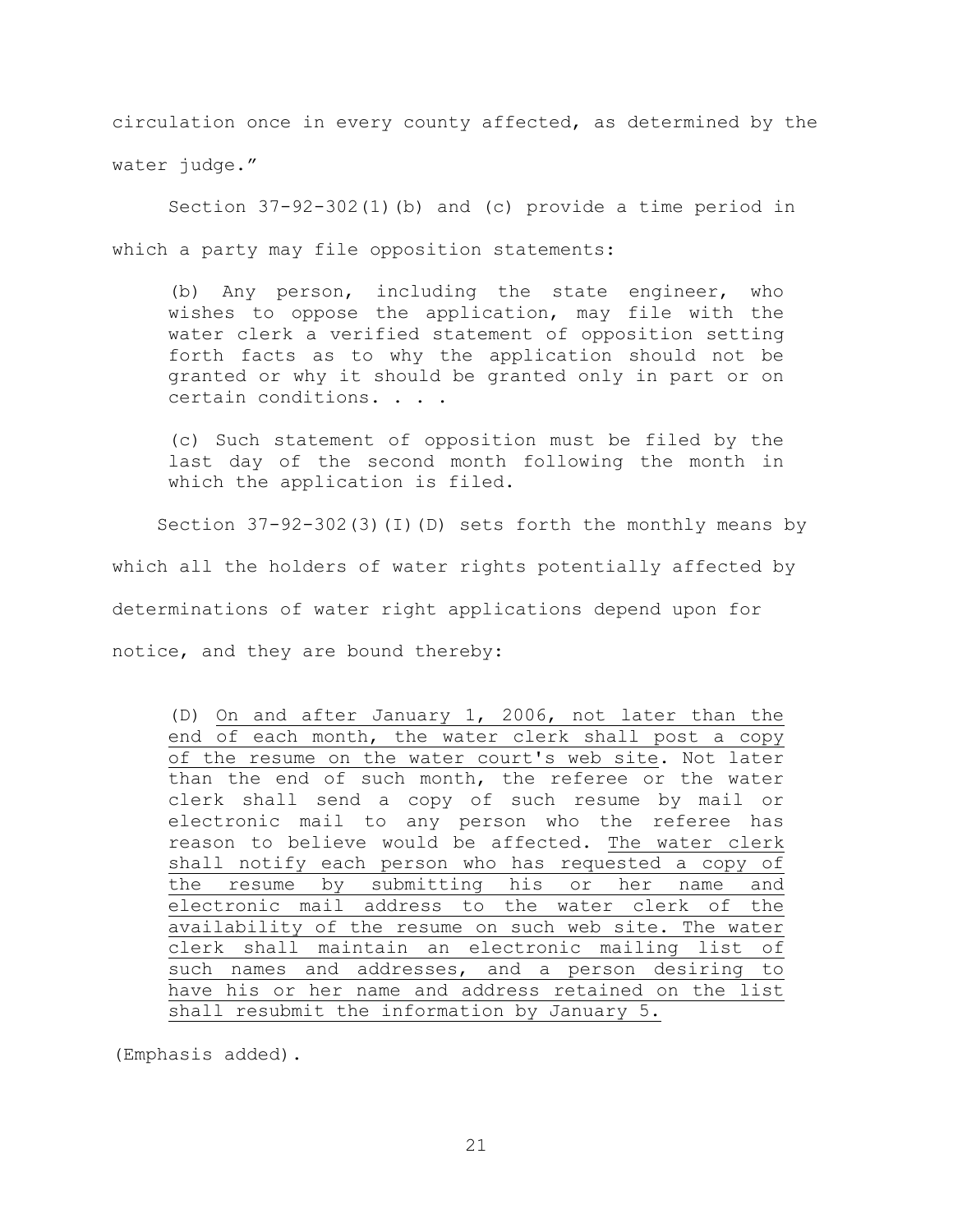#### **4. Application to this Case**

In the case before us, the water clerk published notice of the consolidated application in Water Division No. 7"s monthly resume within the local newspaper, as provided by the 1969 Act. The monthly resume also appeared on the water court's web page at www.courts.state.co.us/courts/water/index.cfm.

As a result, the Southern Ute Tribe and all other water users on the stream received the requisite legal notice. The Tribe argued to the water court and now to us that it was also entitled to personal service under C.R.C.P. 4 and 19, in lieu of or in addition to resume notice. The Tribe is not entitled to personal service, nor must personal service be effectuated on any or all other water users on the stream who may be affected by the water court's determination of the Ditch Companies' water rights.

The General Assembly enacted the resume notice and newspaper publication procedure to serve the dual purpose of providing due process notice to all users of water rights on the stream, so they could decide whether to participate in the water court proceedings through filing a timely statement of opposition, and, whether or not they do so, bind them to the results of the adjudication. Williams v. Midway Ranches Prop. Owners' Ass'n, Inc, 938 P.2d 515, 524 (Colo. 1997).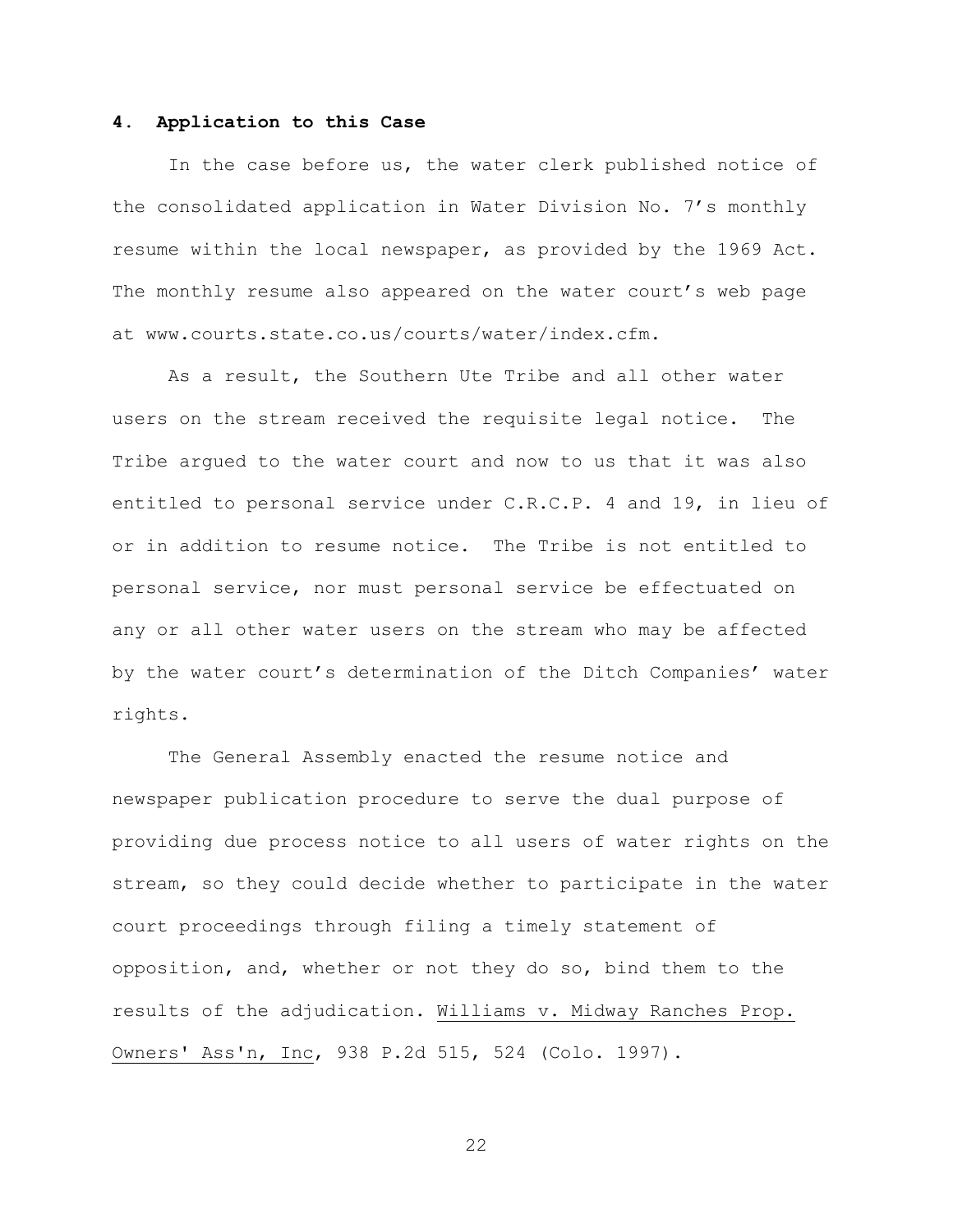The resume notice and newspaper publication procedure is equally applicable to federal reserved and tribal water rights as to Colorado prior appropriation water rights. See United States v. Bell, 724 P.2d at 641. In three cases vigorously litigated by our state to a successful conclusion, the United States Supreme Court has recognized and upheld the legal efficacy of Colorado"s case-by-case adjudication method employing the resume notice and newspaper publication procedure, notifying and binding federal agencies and tribal water rights pursuant to the waiver of sovereign immunity Congress authorized through the 1952 McCarran Amendment. See United States v. Dist. Court for Eagle County, 401 U.S. 520 (1971); United States v. Dist. Court for Water Div. No. 5, 401 U.S. 527 (1971); Colo. River Water Conservation Dist. v. United States, 424 U.S. 800 (1976). The impractically or virtual impossibility of effectuating personal service on the owners of all water rights on a large steam system, such as the Colorado, South Platte, or Arkansas watersheds, underlies this statutory procedure.

In summary, the application for determination of a water right in this case involves whether an adjudicated priority decreed in a prior case encompasses wintertime stockwater use. Publication of the resume and newspaper notice in this case gave notice of the application to the Southern Ute Tribe, along with the holders of all other water rights on the Pine River, and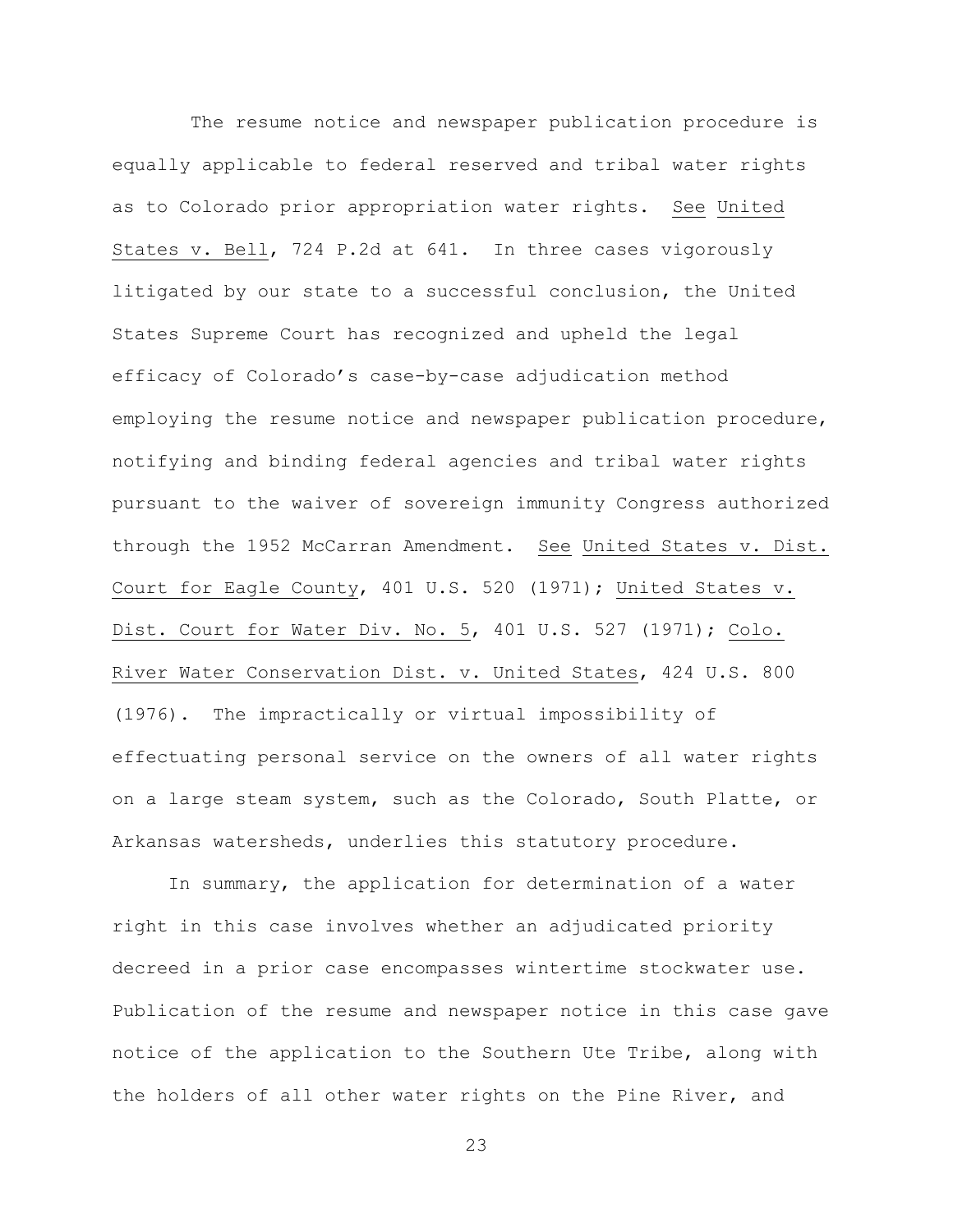conferred jurisdiction on the water court to adjudicate the application.

The 1969 Act does not require that every application for determination of a water right must result in assignment of a new priority date. An applicant who holds a prior adjudicated decree may file an application with the water court for review and determination of the scope and content of the prior decree. This is consistent with the General Assembly"s overarching purpose that the Act be construed and administered consistent with the doctrine of prior appropriation. Empire Lodge Homeowners" Assn. v. Moyer, 39 P.3d 1139, 1146-47 (Colo. 2001).

# **C. Relation-Back Doctrine Applies to Belated Verification**

Any person who desires a determination of a water right must file a "verified application" with the water clerk. § 37- 92-302(1)(a). Statements of opposition to applications for a determination of a water right must be filed by the last day of the second month following the month in which the application was filed. § 37-92-302(1)(c).

Here, the Ditch Companies filed their application on March 25 but omitted a verification. On that same day, the Ditch Companies sent to the Tribe a copy of the application. The water clerk published notice of the application in the Durango Herald Newspaper in early April. At some point, the Ditch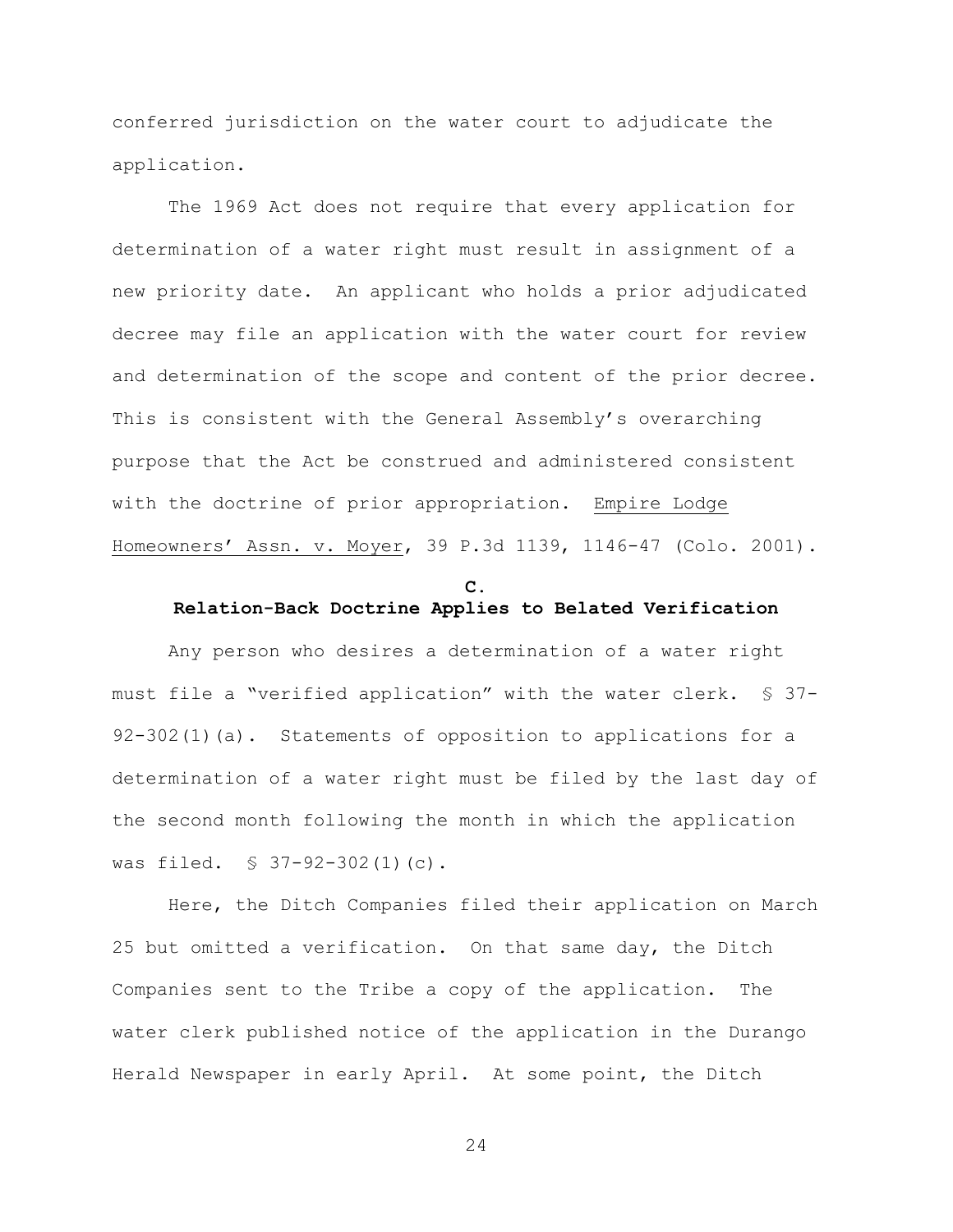Companies realized their mistake in not verifying the application and one of them filed verification with the court on May 27. On June 30, the Tribe submitted its statement of opposition and motion to intervene.

The water court denied the Tribe's statement of opposition as untimely, finding the verification cured any defect and related back to the date of the original application pursuant to C.R.C.P. 15(c). Therefore, the last day for statements of opposition to be filed was May 31, a full month before the Tribe submitted their statement on June 30. The Tribe alleges that the failure of the Ditches to verify the application at the time of its filing violated statutory prerequisites for the matter to proceed, and cannot be cured by a later verification. Therefore, the verification did not "relate back," and the Tribe"s statement of opposition fell within the time limits of section 37-92-302(1)(c). We disagree.

#### **1. Amendments to Pleadings and Relation Back**

C.R.C.P. 15 governs amendments to pleadings and relation back issues in water court procceedings, including amendments to applications. City of Thornton v. City of Fort Collins, 830 P.2d 915, 922-23 (Colo. 1992); United States v. Bell, 724 P.2d at 635. C.R.C.P. 15(c) provides that, when a claim asserted in an amended pleading "arises out of the conduct, transaction, or occurrence set forth or attempted to be set forth in the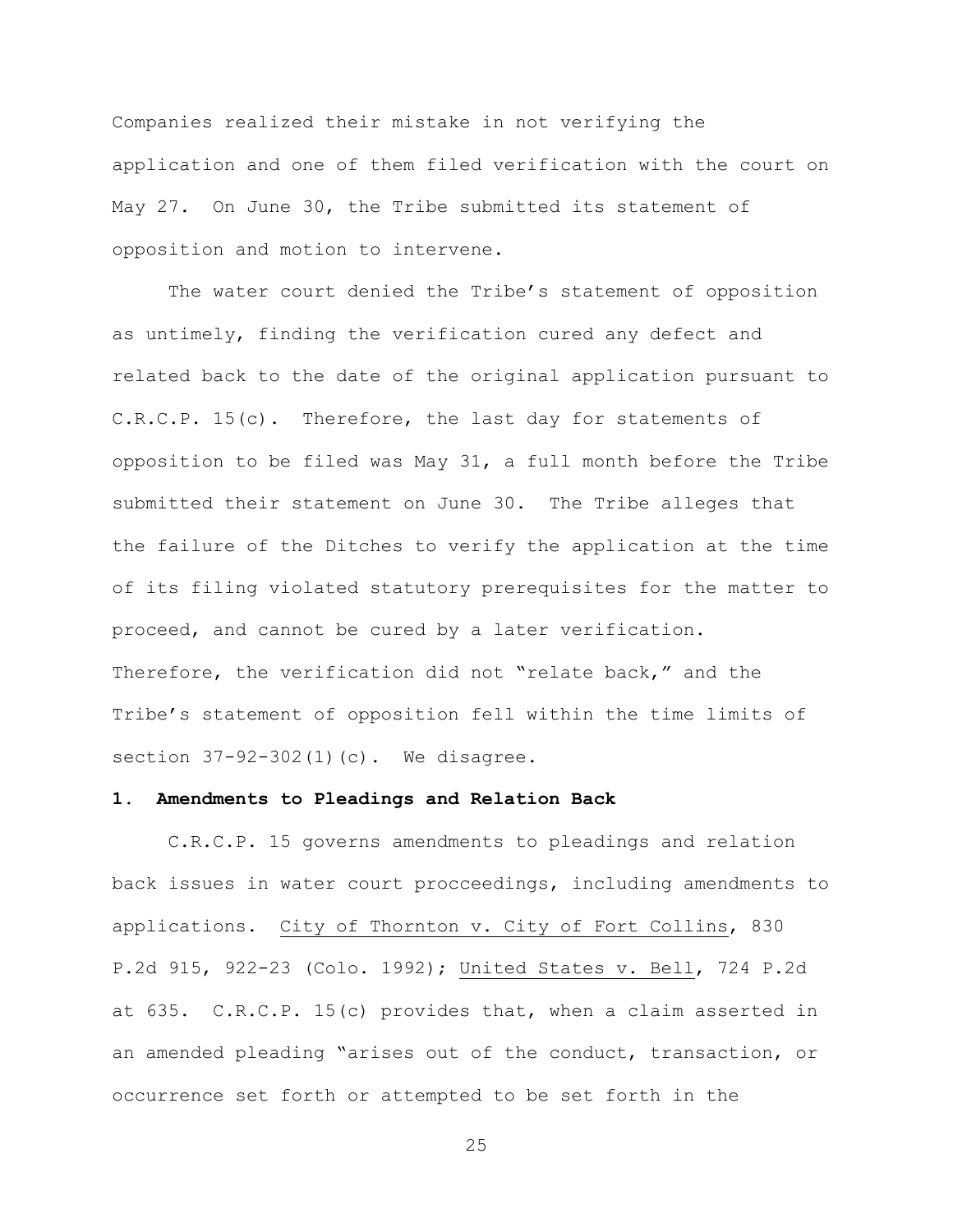original pleading, the amendment relates back to the date of the original pleading." See Thornton, 830 P.2d at 922 (holding that C.R.C.P. 15(c) operates to ensure interested parties are aware of the claims in the amendment from the date of the original application).

In Thornton, we held that an amendment to an application that did not change the source, amount and use of Poudre River water, but only differed in the number of diversions, properly related back to the date of the original application. Id. at 923. The initial application and the amendnment both functioned to put those parties with interests on the river on notice. In contrast, we denied the relation back of the amendment in United States v. Bell, 724 P.2d at 639, because the source of the claimed water in the amendment differed from the orginal application. Due to this difference, insufficient notice was provided by the original application to parties who had interests in the water source newly designated by the amendment. Id.

# **2. Verification**

The Tribe contends that the verification requirement of 37- 92-302(1) must be strictly construed, and the unverified application should have been dismissed as improper because verification is a statutory requirement. However, in SL Group, LLC v. Go West Indus., Inc., 42 P.3d 637, 641 (Colo. 2002), we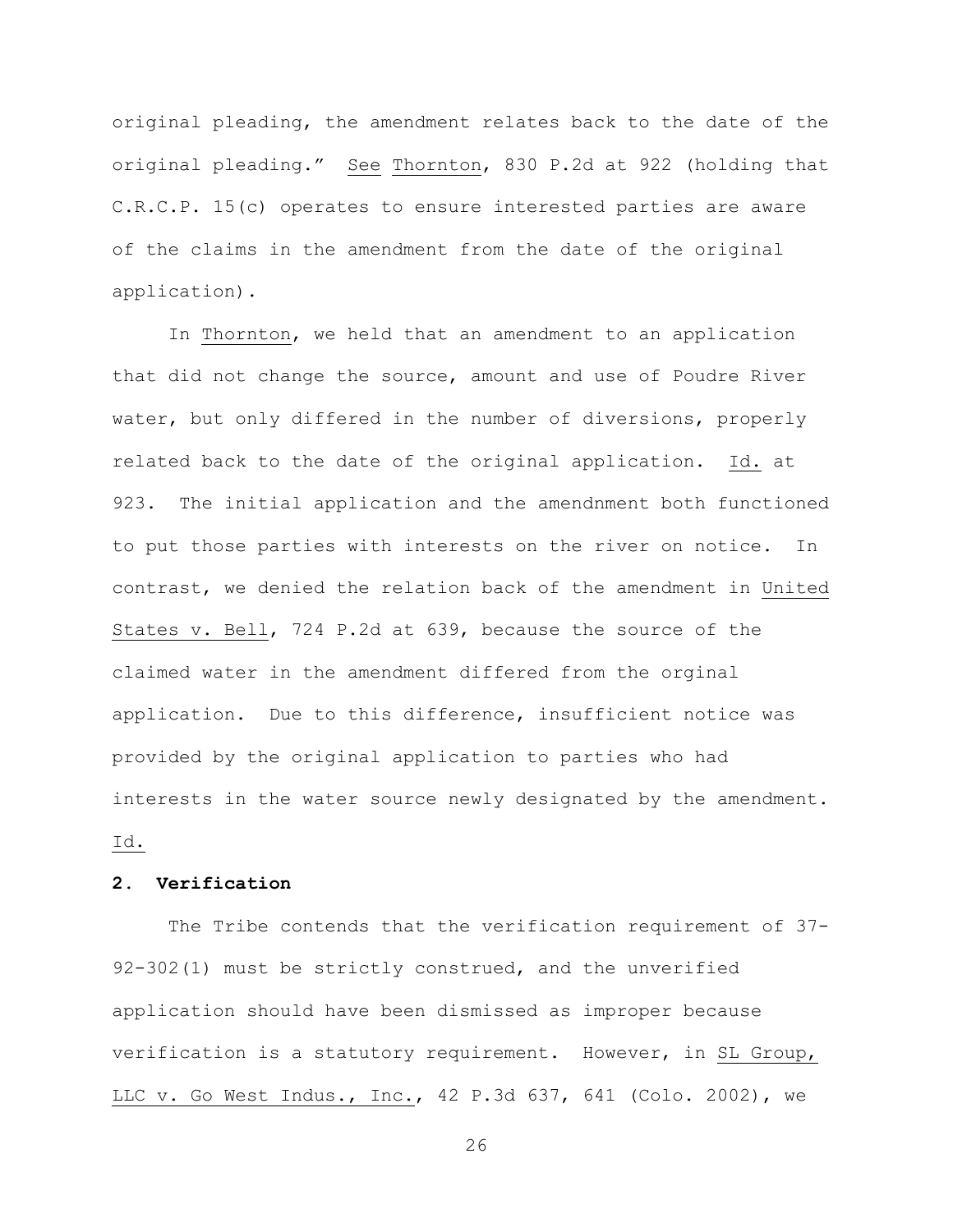found that only the notice requirements of the 1969 Act must be strictly construed, in order to satisfy due process concerns. Id. ("It is an elementary and fundamental requirement of due process in any proceeding which is to be accorded finality that all interested parties be given notice reasonably calculated, under all the circumstances, to apprise them of the pendency of the action and afford them an opportunity to present their objections."); see also Closed Basin Landowners Ass"n v. Rio Grande Water Conservation Dist., 734 P.2d 627, 634 (Colo. 1987) (applicant must strictly comply with notice provisions of the 1969 Act).

Lack of verification is a technical defect in an application, and "[g]enerally, courts should be flexible when ruling on a motion to amend pleadings and disregard technical errors not affecting the substantial rights of parties." Currier v. Sutherland, 215 P.3d 1155, 1161 (Colo. App. 2008), aff"d 218 P.3d 709 (Colo. 2009); see Edelman v. Lynchburg College, 535 U.S. 106 (2002)(permitting late-filed verification of employment discrimination to relate back to original charge, even though the time for filing had expired); see also Becker v. Montgomery, 532 U.S. 757 (2001)(federal rule requiring signature did not prevent later cure of a signature defect from relating back to date of original pleading).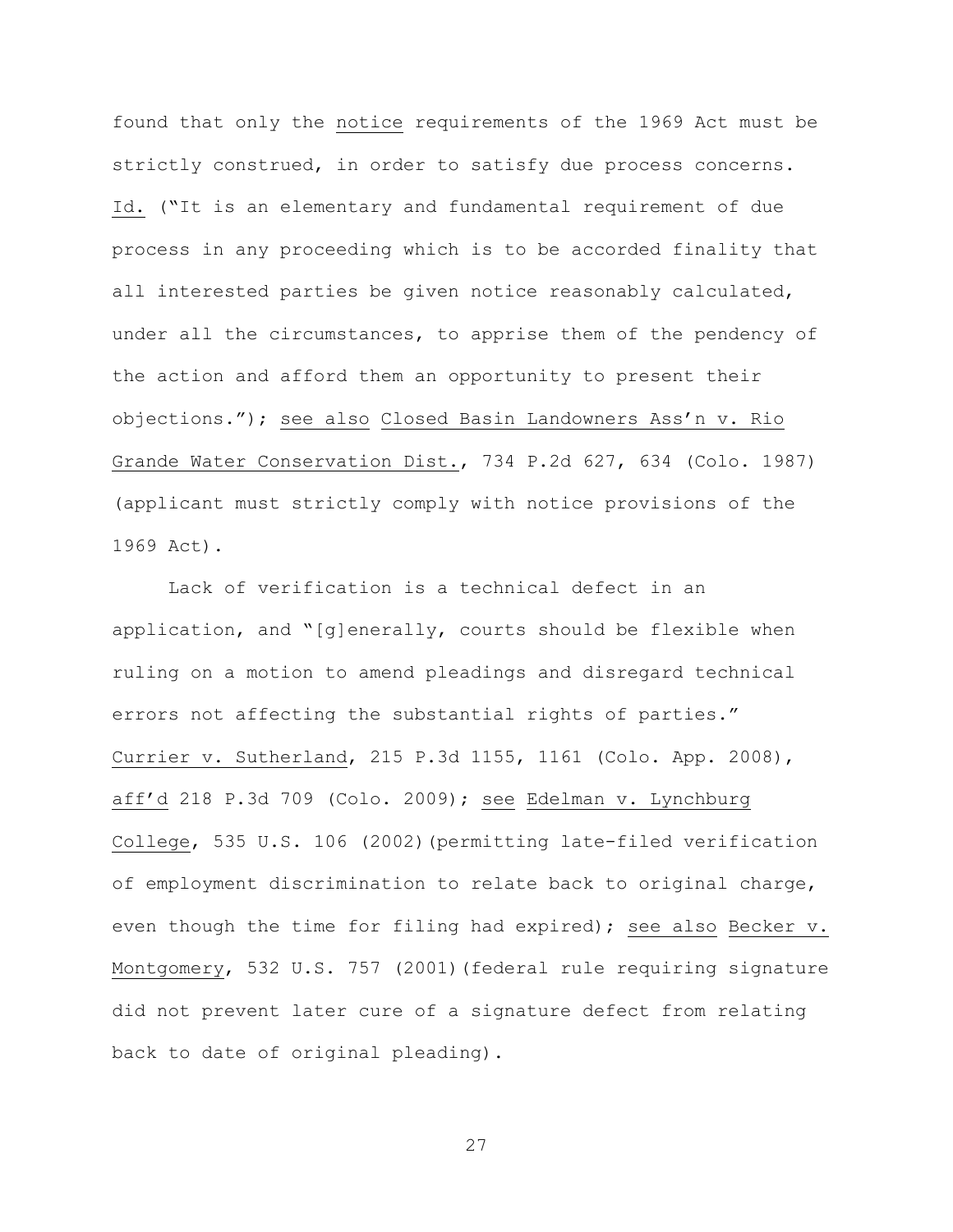C.R.C.P. 15 requires that "leave [to amend] shall be freely given when justice so requires." We have interpreted this phrase liberally:

Although leave to amend is not to be granted automatically, the court should not impose arbitrary restrictions on the application of the rule or exercise its discretion in a manner that undercuts its basic policy. Pleadings are not sacrosanct, Brown v. Schumann, 40 Colo. App. 336, 339, 575 P.2d 443, 445 (1978), and amendments thereto should be granted in accordance with the overriding purposes of our rules of civil procedure-"to secure the just, speedy, and inexpensive determination of every action." C.R.C.P. 1(a). The United States Supreme Court in Foman v. Davis, 371 U.S. 178 (1962), outlined the dominant considerations applicable to the resolution of requests for amendatory pleading: "In the absence of any apparent or declared reason-such as undue delay, bad faith or dilatory motive on the part of the movant, repeated failure to cure deficiencies by amendments previously allowed, undue prejudice to the opposing party by virtue of allowance of the amendment, futility of amendment, etc.-the leave sought should, as the rules require, be 'freely given.""

Varner v. District Court, 618 P.2d 1388, 1390 (Colo. 1980).

### **3. Application to this case**

The belated verification the Ditch Companies filed did not change the amount, the source, or the use of the water claimed in the original application. Cf. United States v. Bell, 724 P.2d at 639. The amendment only served to verify the application previously filed. See Black"s Law Dictionary 1698 (9th ed. 2009)(purpose of verification is to confirm truth or corectness of pleading by affidavit or oath). The Tribe cannot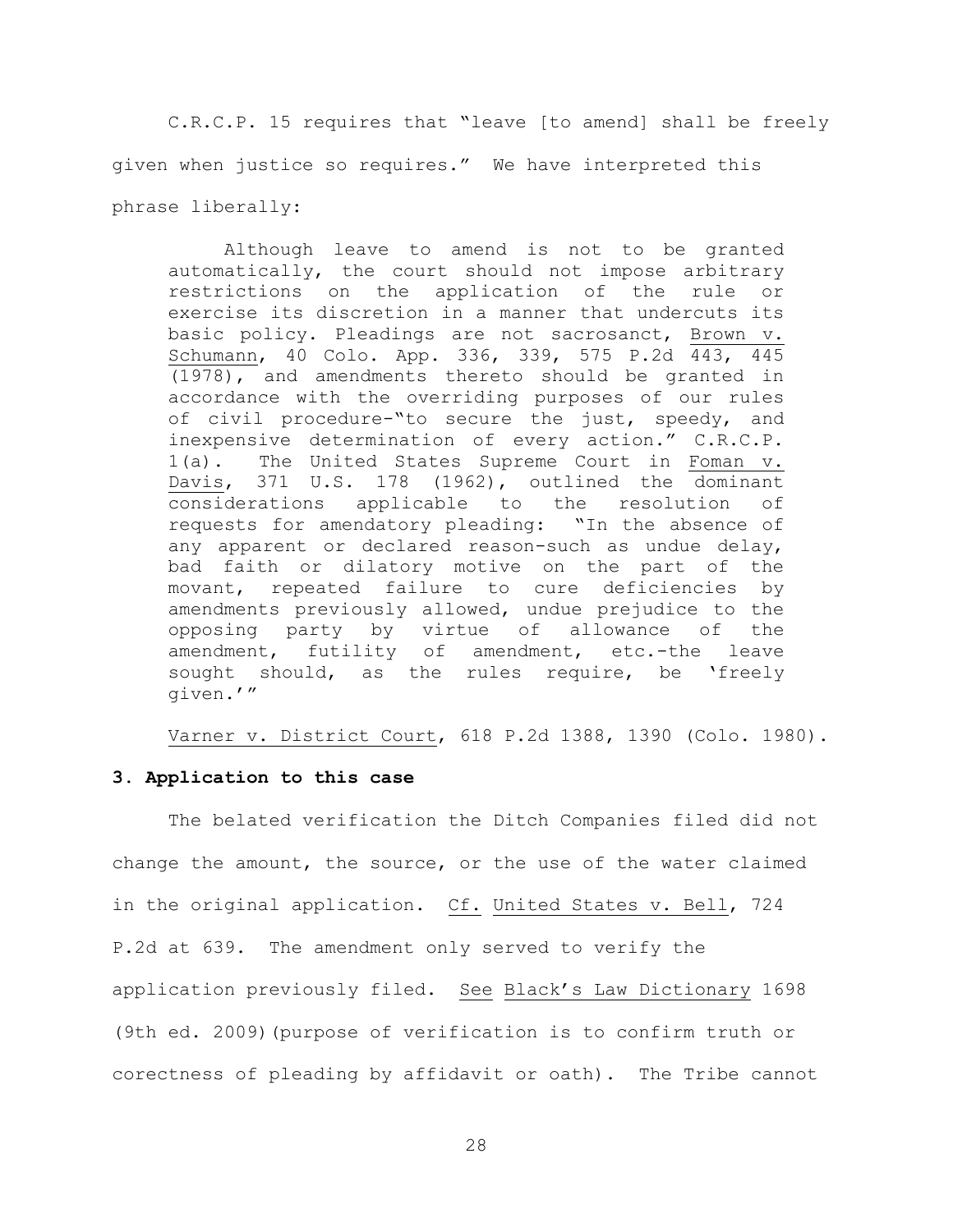claim lack of notice due to the absence of verification, as the water resume provides notice of all pending water rights applications to interested parties on the stream, regardless of whether the application was verified at the time of filing. See § 37-92-302(3) (describing the content of the resume). Not only did the Tribe receive resume notice, it received actual notice of the conents of the application on the day the Ditch Companies filed the original application.

C.R.C.P. 15(c) allows amendments to relate back to the date of the original pleading so long as the interested parties received notice of the amended claim at the time of the original pleading. See United States v. Bell, 724 P.2d at 635; Thornton, 830 P.2d at 915. The amendment in this case satisfied the notice requirement and the water court properly disallowed the Tribe's statement of opposition, which was filed a month late, for non-compliance with the time frame specified in section 37- 92-302(1)(c).

# **D. The Water Court Did Not Abuse Its Discretion in Denying Intervention**

On the same day it filed its untimely statement of opposition, the Tribe filed a motion to intervene in this case. The water court denied this motion because the Tribe did not meet the statutory requirements for intervention under section 37-92-304(3). The court denied the intervention motion and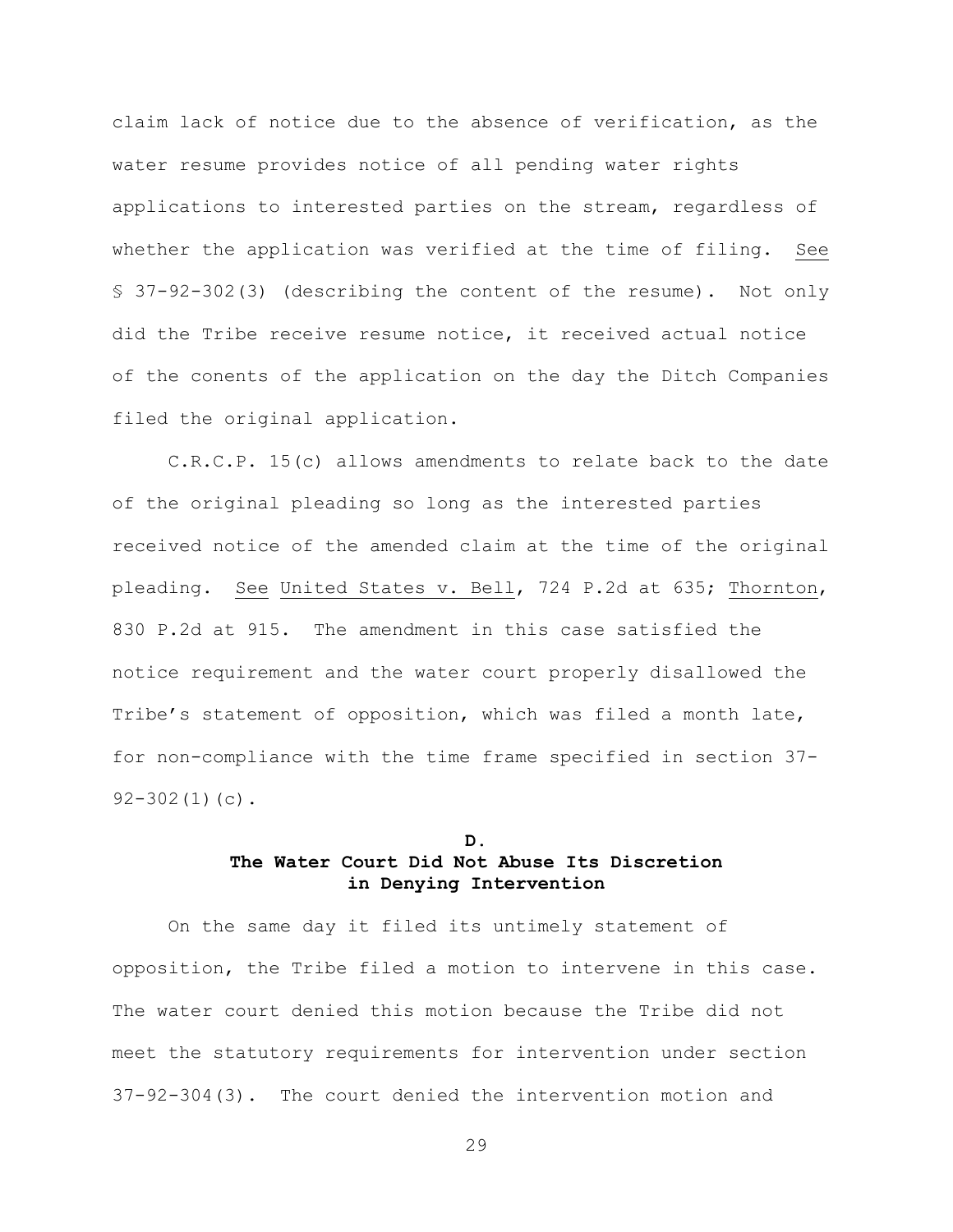disallowed its untimely statement of opposition. We find no abuse of discretion.

### **1. Requirements for Intervension**

Section 37-92-304(3) provides that

[a]ny person may move to intervene in proceedings before the water court upon paying of a fee  $\ldots$  and upon a showing of mistake, inadvertence, surprise, or excusable neglect or to support a referee's ruling. The water court shall grant the motion to intervene only if intervension is sought no less than thirty days before any pretrial conference . . . and if intervention will not unduly delay or prejudice the adjudication of the rights of the original parties.

(Emphasis added). Thus, a party may move to intervene upon a showing of mistake, inadvertance, surprise or excusable neglect. Upon such a showing, the court must grant the motion if the request is made at least 30 days before any pre-trial conference, and no undue delay or prejudice will arise. If the party seeking intervention is unable to demonstrate excusable neglect or any of the other prerequisites to intervention, the water court does not abuse its discretion in denying intervention.

To warrant intervention for excusable neglect, the circumstances must show that "there has been a failure to take proper steps at the proper time, not in consequence of carelessness, but as the result of some unavoidable hindrance or accident." Farmers Ins. Group v. Dist. Court, 507 P.2d 865, 867 (Colo. 1973). Therefore, in the absensce of "personal tragedy,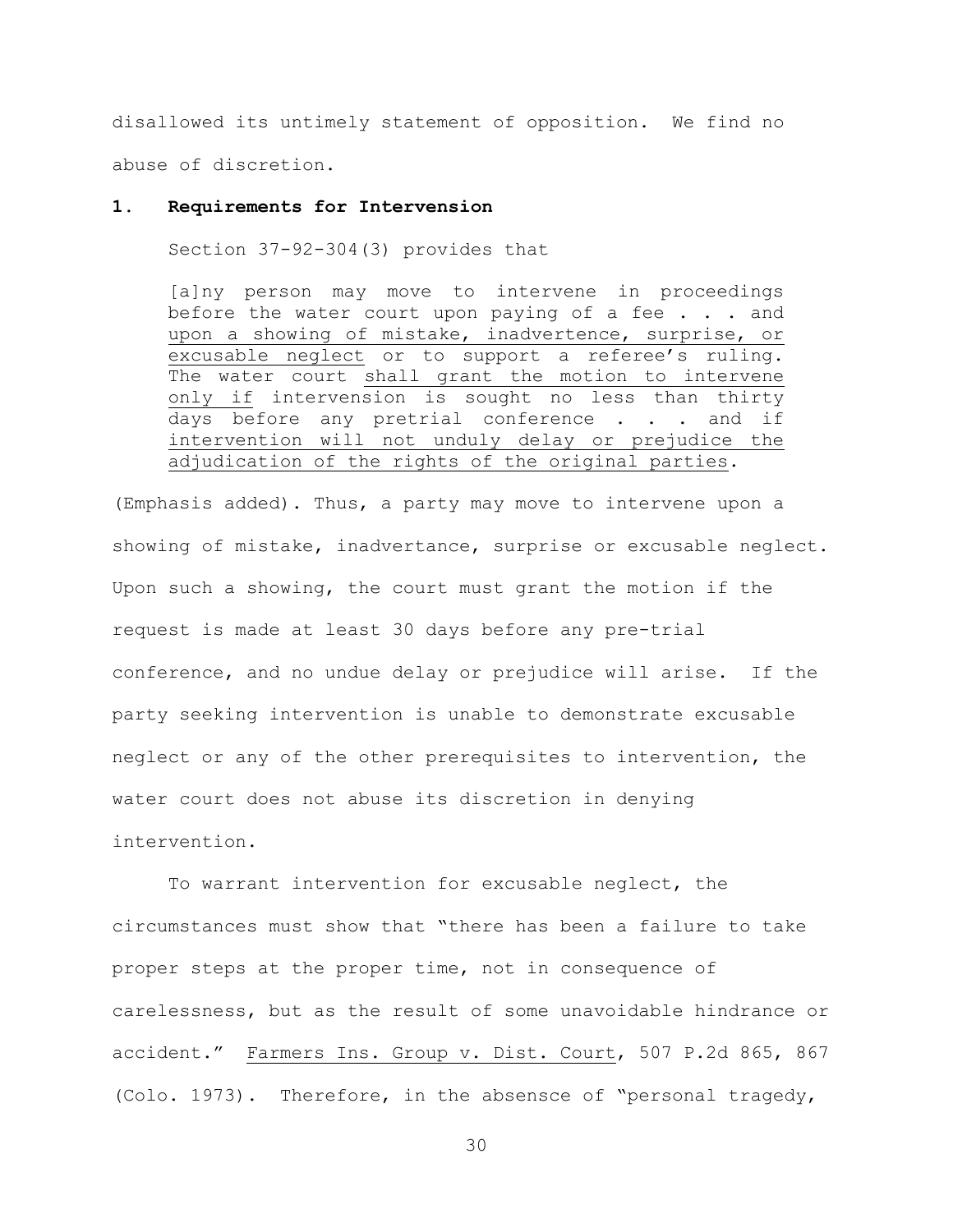illness, family death, destruction of files, or other similar situations which would cause a reasonably prudent person to overlook a required deadline," failure to meet a deadline is not excusable neglect. Id.

In SL Group, 42 P.3d at 641, we construed the excusable neglect requirement in the 1969 Act as an extension of due process notice concerns. While "excusable neglect" is not defined by statute, "it is clearly an element of a statutory scheme designed . . . to increase the likelihood that parties actually affected by the adjudication will have a meaningful opportunity to be heard, despite the statute"s abandonment of a requirement of personal service." Id. There, contrary to the water clerk's responsibilities under section  $37-92-302(3)$ , the clerk failed to mail the application to a person who owned property the ditch ran through. Under the circumstances, because a reasonably careful person would not have been notified of the action, we held that the landowner"s failure to file a timely protest was due to excusable neglect. Id. at 642.

#### **2. The Water Court Did Not Err**

Whether the Tribe met the criteria for intervension in this matter is a question we review for an abuse of discretion. In re K.L.O-V., 151 P.3d 637, 642 (Colo. App. 2006). Abuse of discretion occurs only if the water court's decision is manifestly arbitrary, unreasonable, or unfair under the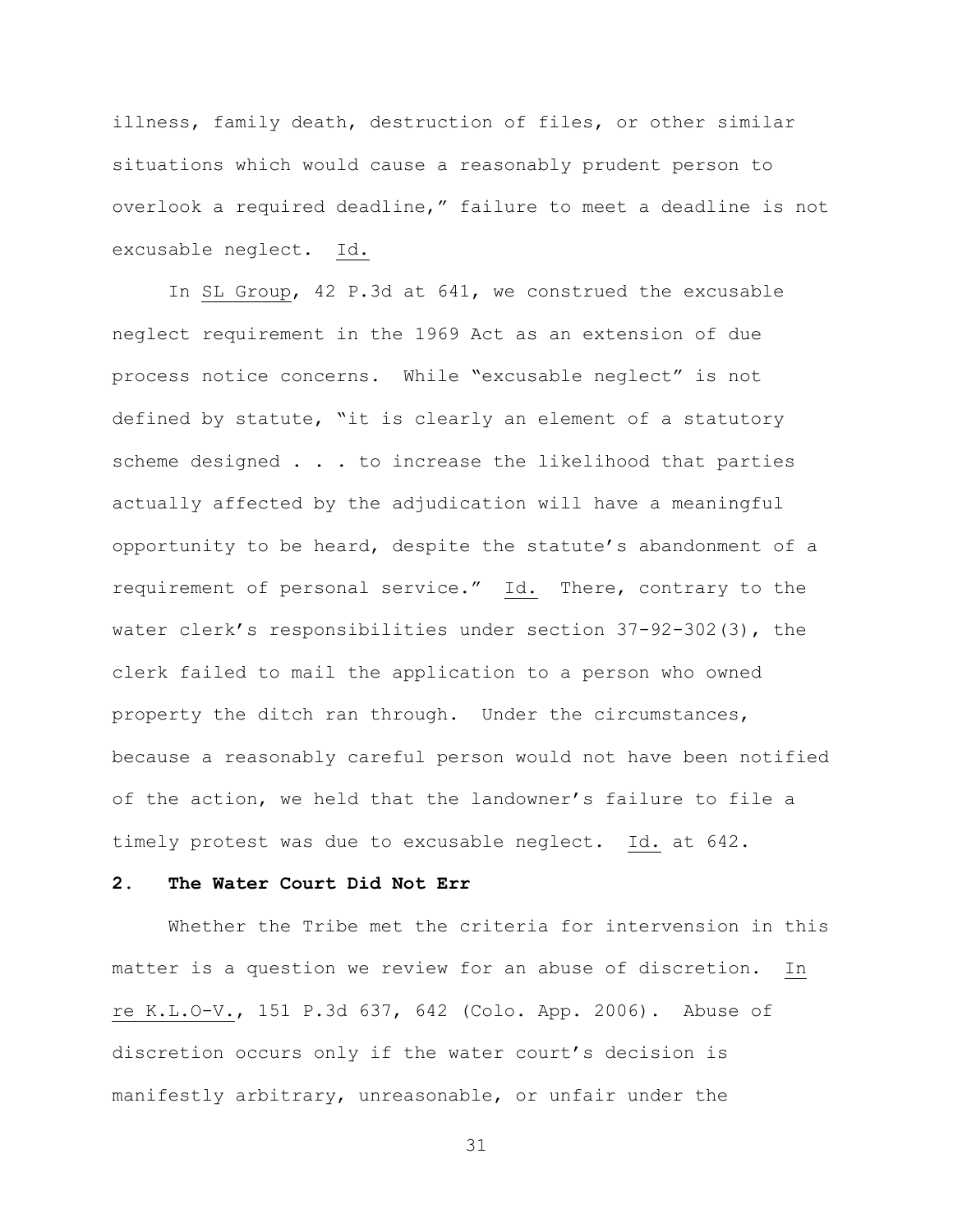circumstances. Municipal Subdistrict, N. Colo. Water Conservancy Dist. v. OXY USA, Inc., 990 P.2d 701, 710 (Colo. 1999).

The Tribe arques that its failure to file a timely statement of opposition was due to excusable neglect, because it believed the Ditch Company was filing a declaratory judgment action that was subject to the personal service requirements of C.R.C.P. 19 and 4. However, whatever it may have assumed, the application in this case plainly qualifies under the water right determination provisions of 37-92-302(1)(a) and the resume and newspaper publication provisions of section 37-92-302(3)(a). Therefore, as a matter of law, the water court obtained jurisdiction to enter a judgment on an application that affected the relative priorities of all water rights decreed to structures on the Pine River.

Unlike the petitioners in SL Group, 42 P.3d at 641, the Tribe received actual and resume notice of the application, and it acknowledged the existence of this application in its consent to place the Winter Applications on hold pending the outcome of this case. In its order denying the intervention, the water court determined that the Tribe"s allegations of mistake, surprise, inadvertence, and excusable neglect were factually unfounded by any evidence that meets the criteria for intervention specified in section 37-92-304(3).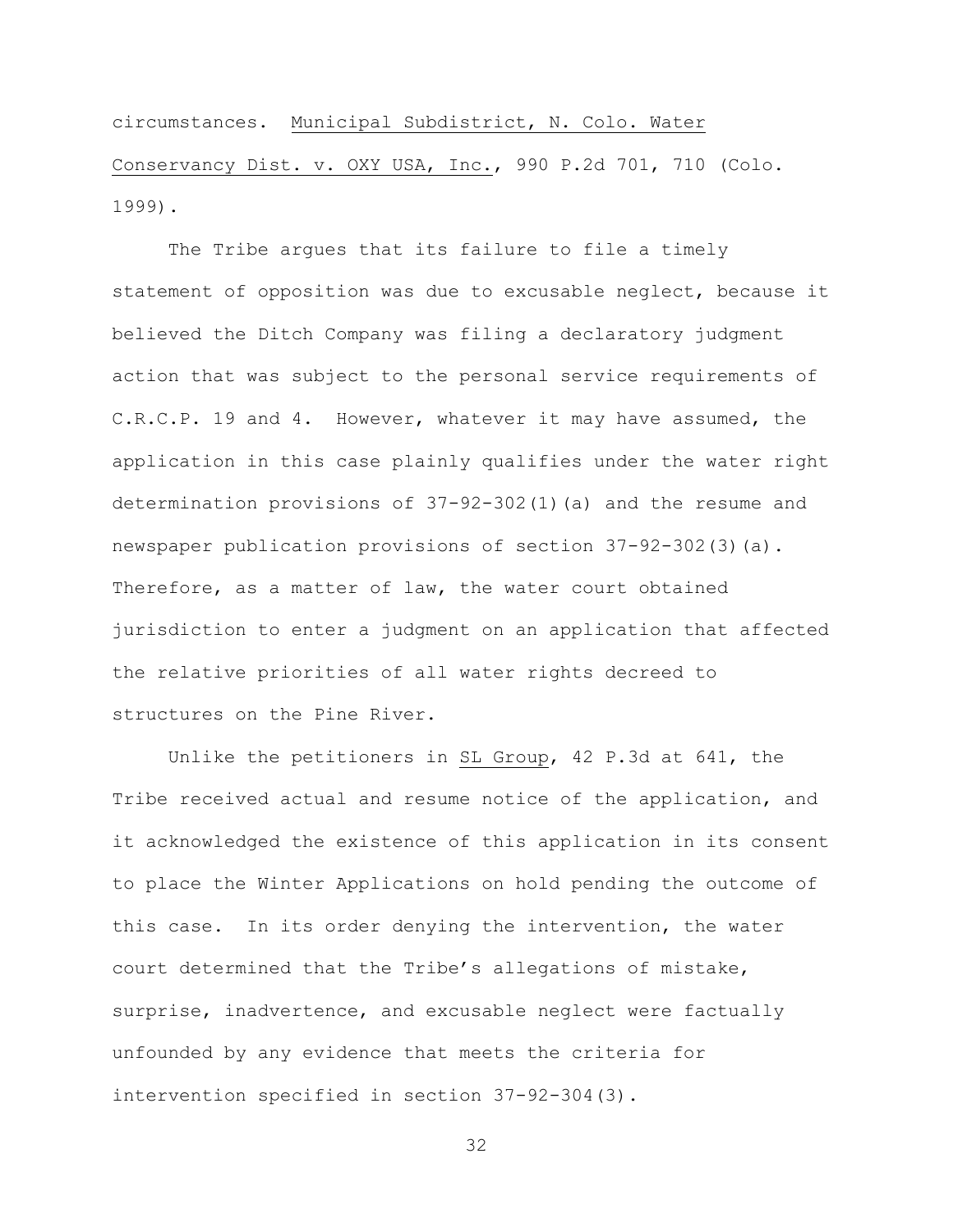After finding the Tribe did not demonstrate excusable neglect, the court also noted that granting the Tribe"s motion to intervene would result in undue delay or prejudice to the Ditch Companies. The Division Engineer"s consultation report, filed before the Tribe's motion to intervene, set out the basis for a recommended judgment that the two previously adjudicated decrees contained priorities for year round stockwater and domestic use, including wintertime use. In denying the Tribe"s motion to intervene, the water court found that "the Division Engineer and the Applicant have worked to resolve the oustanding issues in this and three other cases" and "the intervention would frustrate the legislative intent of expediency and finality." If the court were to grant the motion, "the matter will not likely be resolved for at least one to two years and the Applicant will be required to spend tens of thousands of dollars on a trial and related work to get the the result they have already agreed upon with the Division Engineer."

Pursuant to section 37-92-302(4) the Division Engineer has a statutory role and a duty to consult with and advise the water court regarding the contents of the application. Under water court rule 6(e), the referee "shall institute consultation with the division enginner in every case promptly after the last day for filing statements of opposition." The water judge is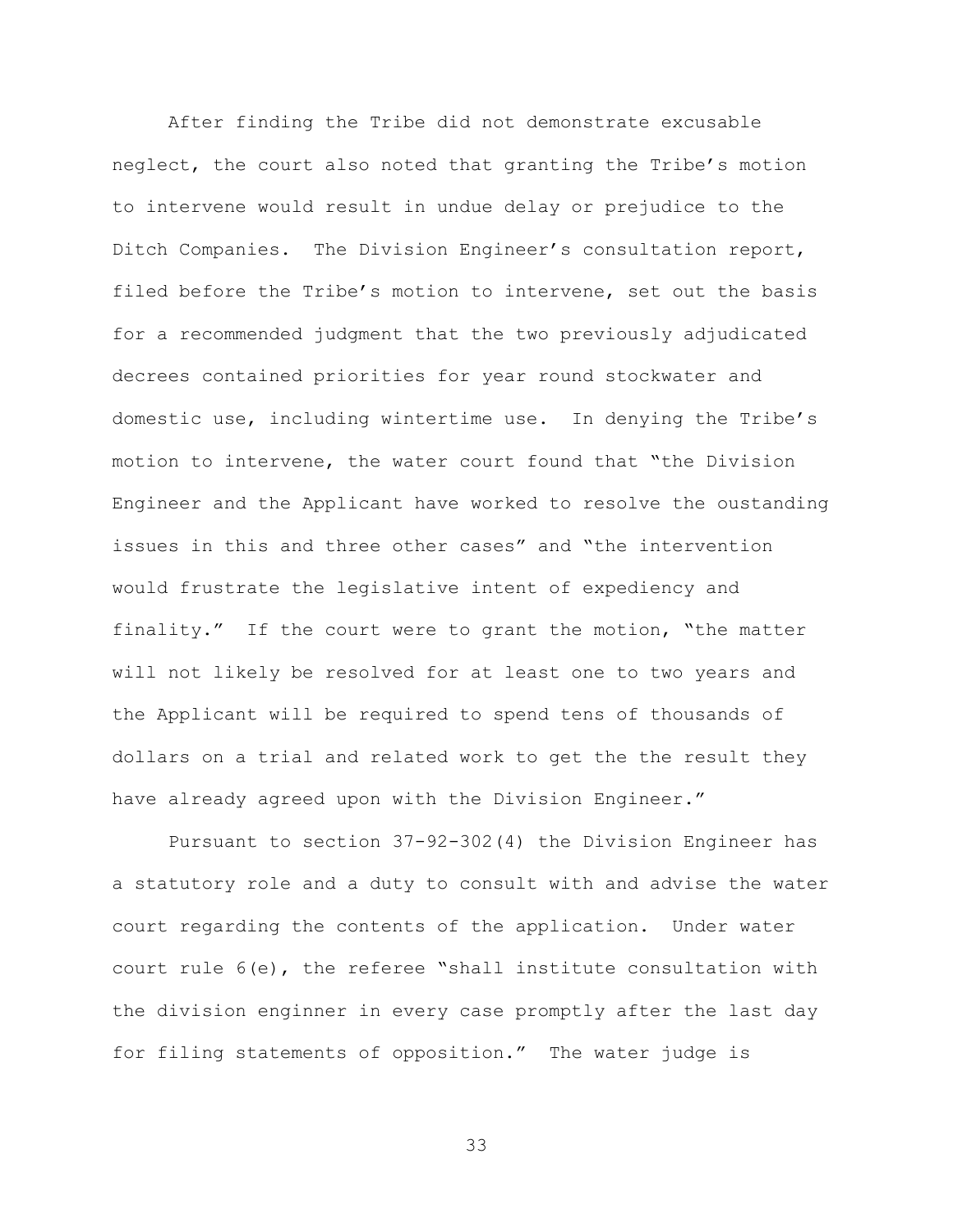authorized by section 37-92-302(4) to act as the referee, as occurred in this case.

The General Assembly has prescribed in section 37-92-303(1) that the goals of the referee shall include a ruling on each unopposed application, within sixty days after the last day on which statements of opposition may be filed, and all other applications as promptly as possible. See Rule 6(e), Uniform Local Rules for All State Water Court Divisions. Thus, both the statute and the water court rules favor the just, speedy, cost efficient disposition of water court cases. Id.

The water court concluded that the Tribe failed to meet any of the statutory criteria for intervention and could not cure, through its intervention motion, its failure to timely file a statement of opposition and participate prior to the referee"s ruling.

In light of the facts and rationale the water court employed in its written ruling, we cannot say that denial of the intervention motion was manifestly arbitrary, unreasonable, or unfair. Municipal Subdistrict, N. Colo. Water Conservancy Dist. v. OXY USA, Inc., 990 P.2d at 710. The water court did not abuse its discretion in denying the Tribe"s intervention motion and in disallowing its untimely statement of opposition.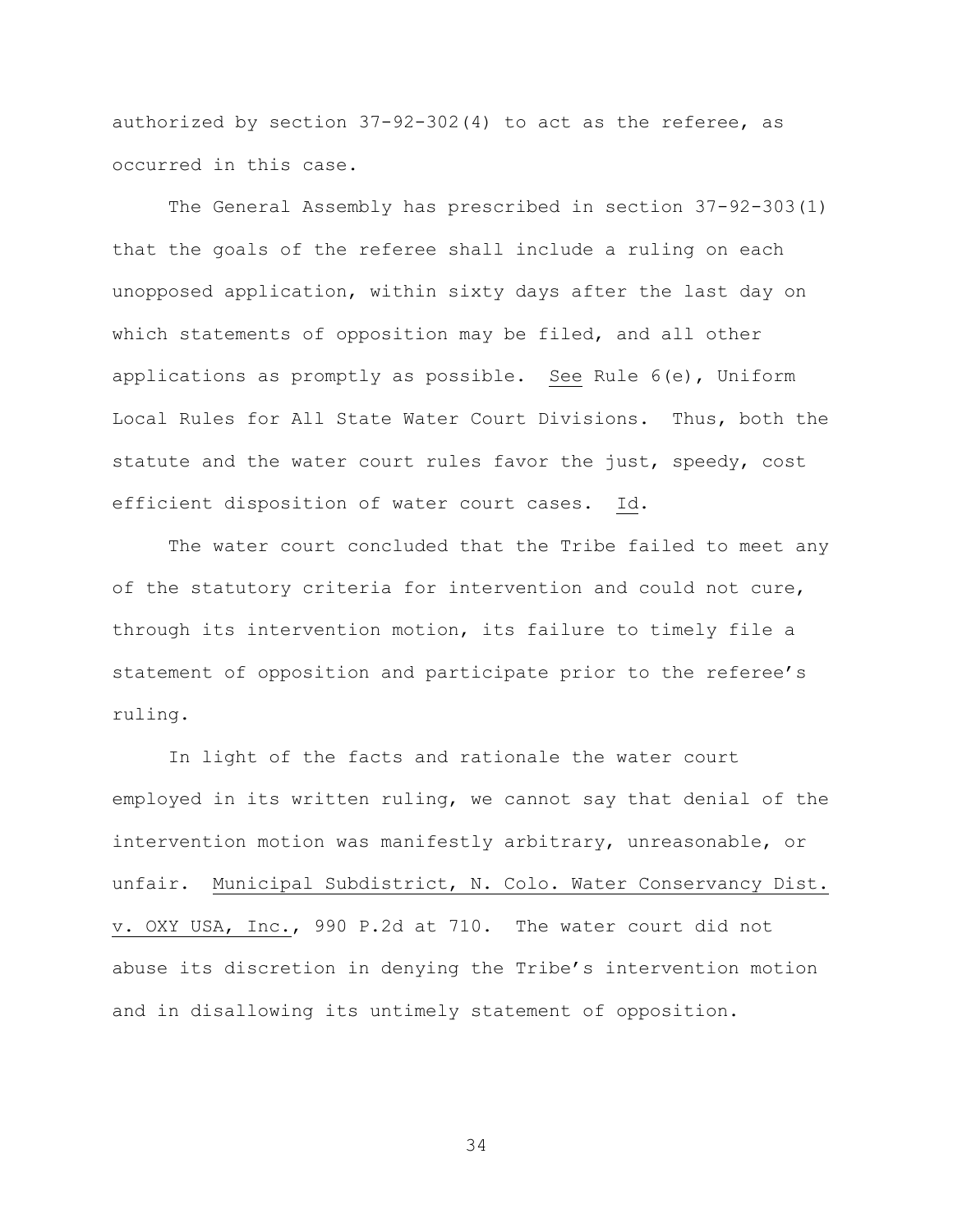Accordingly, we affirm the water court's judgment.

JUSTICE RICE dissents, and JUSTICE COATS and JUSTICE EID join in the dissent.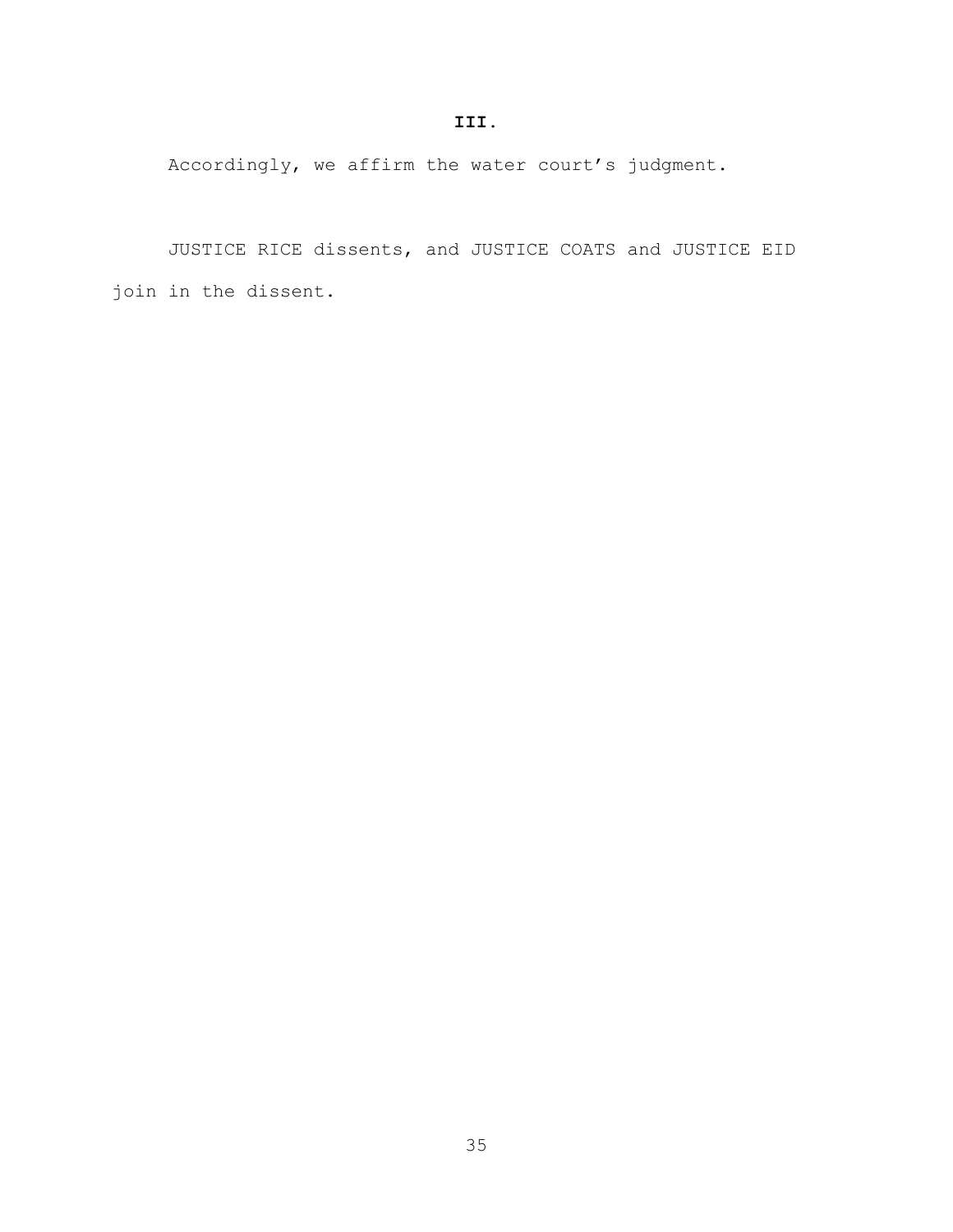JUSTICE RICE, dissenting.

In enacting the Water Right Determination and Administration Act of 1969, §§ 37-92-101 to -602, C.R.S. (2010) ("WRDAA"), the General Assembly sought to create a workable mechanism for adjudicating water rights in Colorado by relaxing the Colorado Rules of Civil Procedure for a limited subset of water matters. The legislature, however, carefully circumscribed the scope of the matters adjudicable under the WRDAA"s relaxed resume-notice procedures to ensure due process for the state's water rights holders. By expanding the scope of the term "determination of a water right" to encompass the declaratory review of an already-adjudicated water right, the majority casts aside the WRDAA"s due process safeguards and opens the floodgates for the scope of already-adjudicated water rights to be revisited and reinterpreted without direct notice to rights holders. Because this interpretation is not in comport with the plain language of the WRDAA, the legislature"s intent, or this Court's precedent, I respectfully dissent.

### **I. Issues on Appeal and Standard of Review**

The threshold issue in this appeal is whether the water court had the authority to adjudicate the Ditch Companies" application under the WRDAA"s specialized resume-notice procedures. Accordingly, I begin by interpreting the scope of matters amenable to adjudication under those procedures.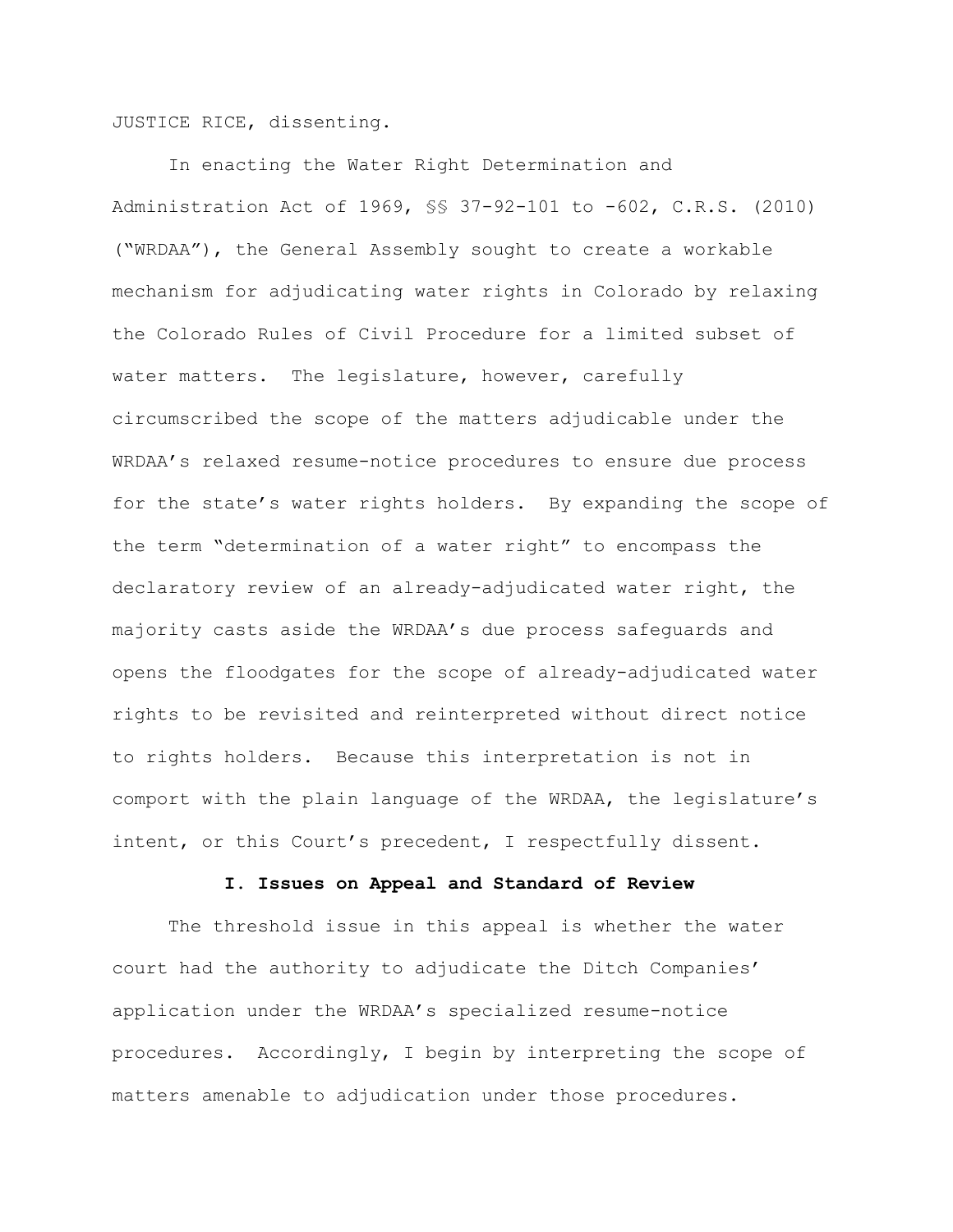Statutory interpretation is a question of law that this Court conducts de novo. People v. Disher, 224 P.3d 254, 256 (Colo. 2010) (citation omitted). When conducting statutory interpretation, the Court's task is to give effect to the intent of the General Assembly and the purpose of the statute's legislative scheme. Id. In doing so, we read the statute's provisions as a whole, giving consistent, harmonious, and sensible effect to all their parts. Moffett v. Life Care Ctrs., 219 P.3d 1068, 1072 (Colo. 2009). If the plain language of the statute is ambiguous, we look to other factors, including the context of the statute's enactment and the legislative history, to determine the General Assembly's intent.  $\$ 2-4-203(1)$ , C.R.S. (2010); People v. Valenzuela, 216 P.3d 588, 590 (Colo. 2009).

Contrary to the majority"s opinion, I conclude that the Ditch Companies' requested relief -- essentially, a declaratory review of the scope of water rights adjudicated in previous decrees<sup>1</sup> -- is not within the scope of matters amenable to adjudication under the WRDAA"s resume-notice procedures. Accordingly, the majority"s consideration of the relation-back doctrine and intervention under the WRDAA is unnecessary; I

a<br>B

 $1$  The Ditch Companies' application variously described the requested relief as a "determination of water rights" and as a "confirm[ation]" and "interpret[ation]" that the Initial Decrees "include[] year round stockwatering and domestic uses."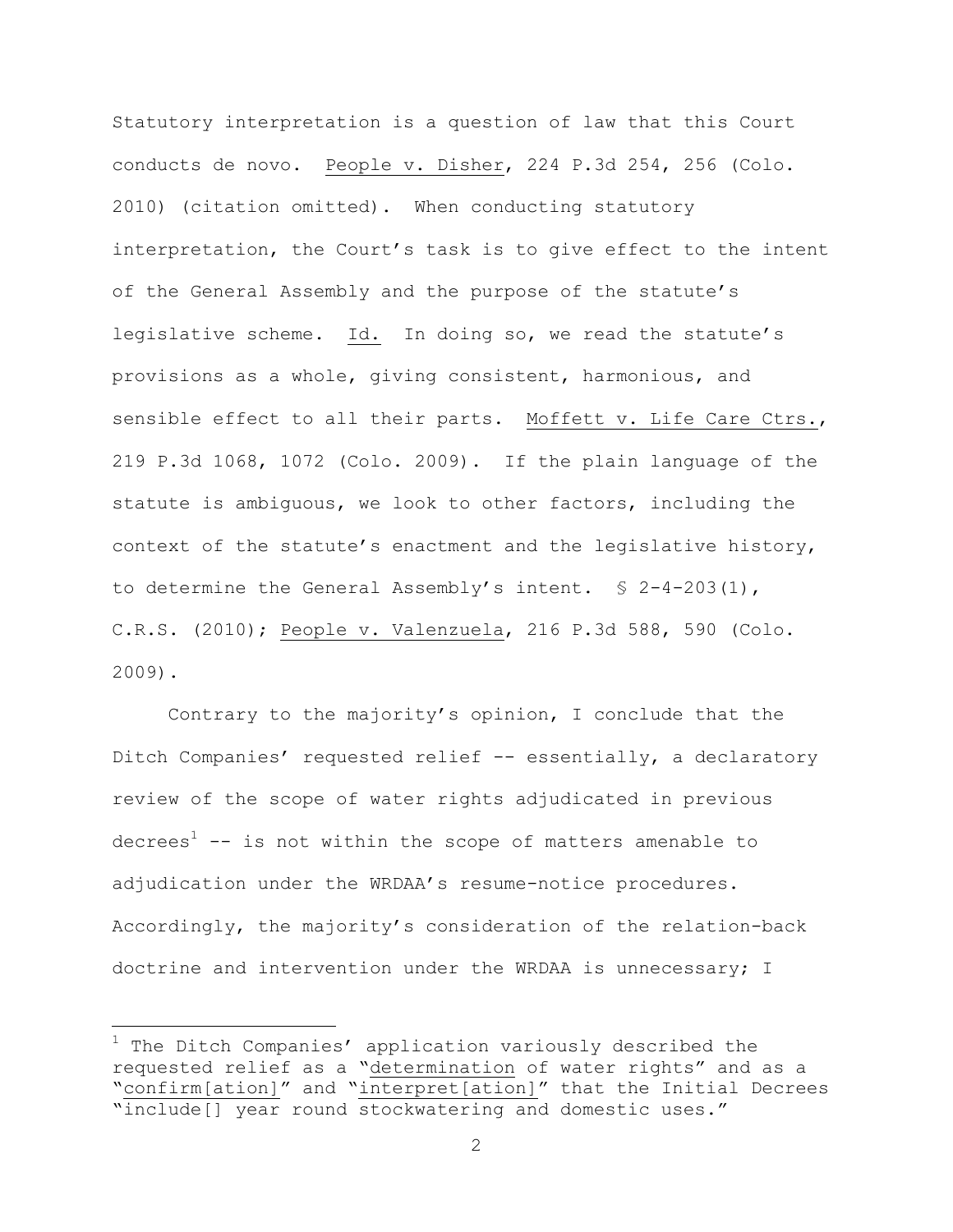would hold instead that the Ditch Companies' application for declaratory review was subject to the ordinary requirements of service of process and mandatory joinder for declaratory judgment actions under the Colorado Rules of Civil Procedure, and that the water court's failure to enforce those requirements in this case rendered its adjudication null.

### **II. Analysis**

### **A. Water Court Jurisdiction and WRDAA Resume-Notice Procedures**

The WRDAA is a statutory scheme designed by the General Assembly to simplify certain aspects of the complex task of administering Colorado water rights. Bd. of Cnty. Comm'rs v. United States (In re the Application for Water Rights of the Bd. of Cnty. Comm"rs), 891 P.2d 952, 964 (Colo. 1995). Section 37-92-203 of the WRDAA establishes specialized water courts throughout the state with exclusive jurisdiction over "water matters," which include the review of the scope of existing water rights decrees. See Crystal Lakes Water and Sewer Ass'n v. Backlund, 908 P.2d 534, 542 (Colo. 1996).

The Colorado Rules of Civil Procedure generally apply to the water courts. Groundwater Appropriators v. City of Boulder (In re the Application for Water Rights of Groundwater Appropriators), 73 P.3d 22, 27 (Colo. 2003). Section 37-92-302 of the WRDAA, however, creates a "special statutory proceeding" under C.R.C.P. 81 that, for a certain subset of water matters,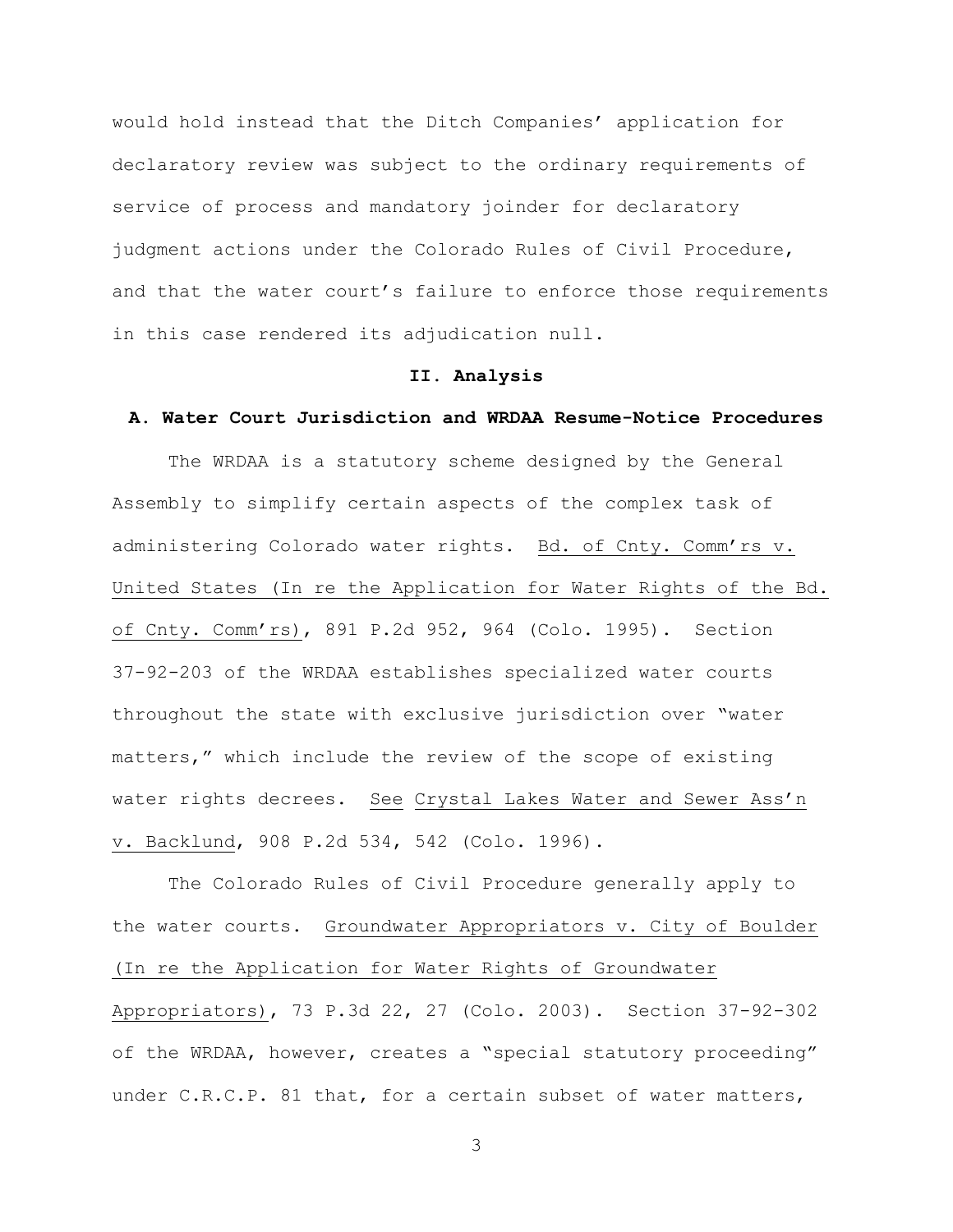abrogates the ordinary requirements of service of process under C.R.C.P. 4, Gardner v. State, 200 Colo. 221, 223-24, 614 P.2d 357, 358-59 (1980), and mandatory joinder under C.R.C.P. 19, Se. Colo. Water Conservancy Dist. v. Ft. Lyon Canal Co., 720 P.2d 133, 142-43 (Colo. 1986). Instead of complying with those requirements, anyone seeking certain water rights-related rulings can simply file an application, pursuant to section 37-92-302(1)(a), with the appropriate water division"s clerk, who then publishes the application, pursuant to section 37-92-302(3), as part of a publicly available monthly "resume" of all such applications. Groundwater Appropriators, 73 P.3d at  $26 - 27$ .

This resume-notice procedure is designed to alert all water users on the stream of the application's pendency while sparing the applicant the difficulty of identifying, joining, and serving everyone who might be affected by the applied-for ruling. Bar 70 Enters., Inc. v. Tosco Corp., 703 P.2d 1297, 1302-03 (Colo. 1985). As a result, parties seeking to oppose the application must affirmatively do so by timely filing a statement of opposition pursuant to section  $37-92-302(1)(b)-(c)$ . Groundwater Appropriators, 73 P.3d at 27.

While the convenience of the WRDAA's resume-notice procedures is undeniable, the water court cannot use the procedures in every water matter over which it has jurisdiction.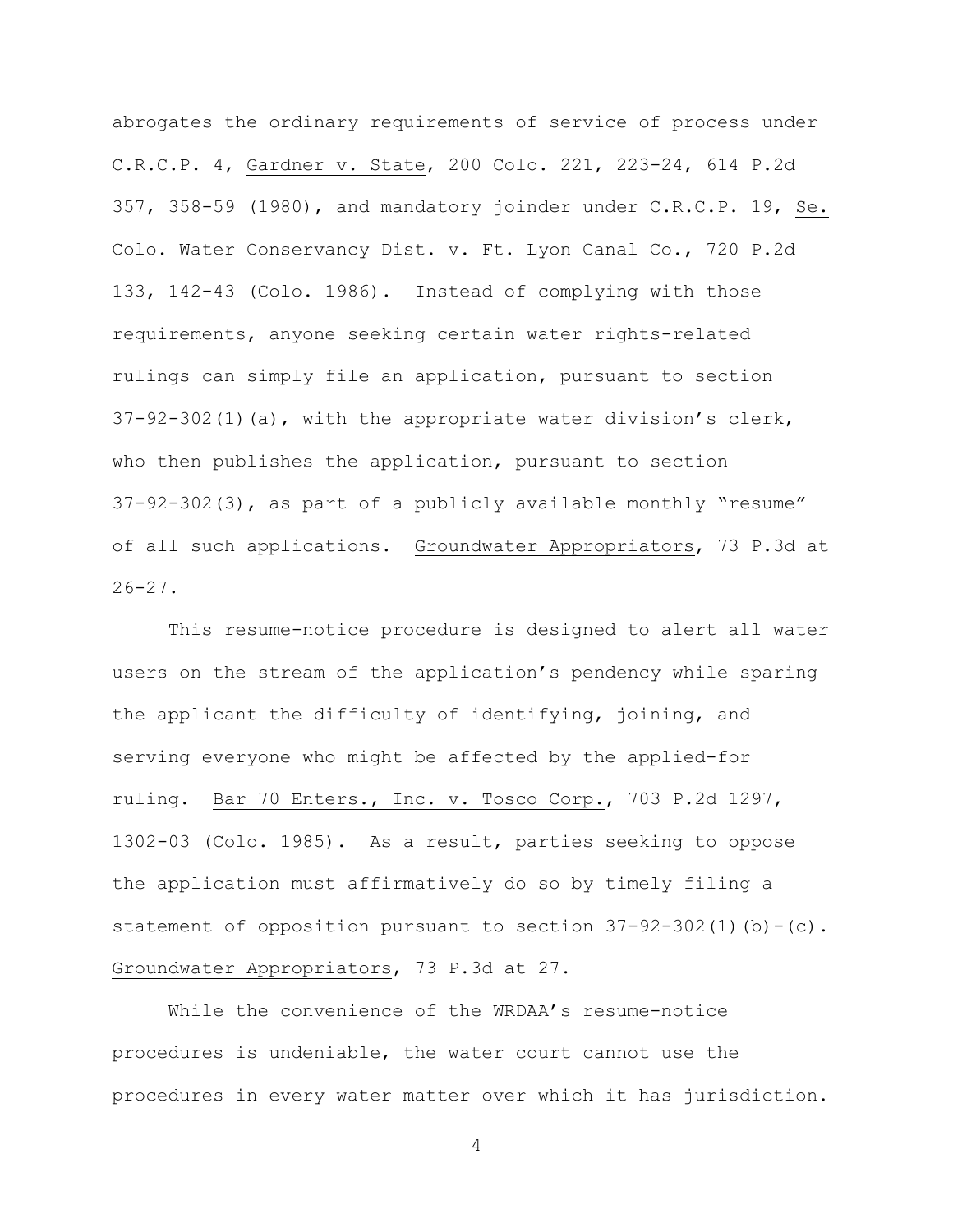See id. The water court's authority to adjudicate applications using the resume-notice procedures stems directly from and is circumscribed by the scope of section 37-92-302(1)(a). See id. at 27; Gardner, 200 Colo. at 228, 614 P.2d at 362. Where the water court lacks the authority to use the resume-notice procedures, it must proceed in compliance with the service of process and mandatory joinder requirements of C.R.C.P. 4 and 19. See Gardner, 200 Colo. at 228, 614 P.2d at 362.

Here, there is no dispute that the water court had jurisdiction under section 37-92-203(1) to adjudicate the Ditch Companies' application. The water court, however, ruled that section 37-92-203(1) gave it not only the jurisdiction to adjudicate the Ditch Companies" application, but the authority to do so under the WRDAA"s resume-notice procedures rather than the ordinary rules of civil procedure. In so ruling, the water court erroneously conflated the concepts of jurisdiction and procedural authority. The water court"s authority to invoke the statutory resume-notice procedures flows not from its jurisdiction over water matters generally under section 37-92-203(1), but rather from the resume-notice application procedures in section 37-92-302(1)(a).

Because the water court did not articulate any independent justification for invoking resume notice in adjudicating the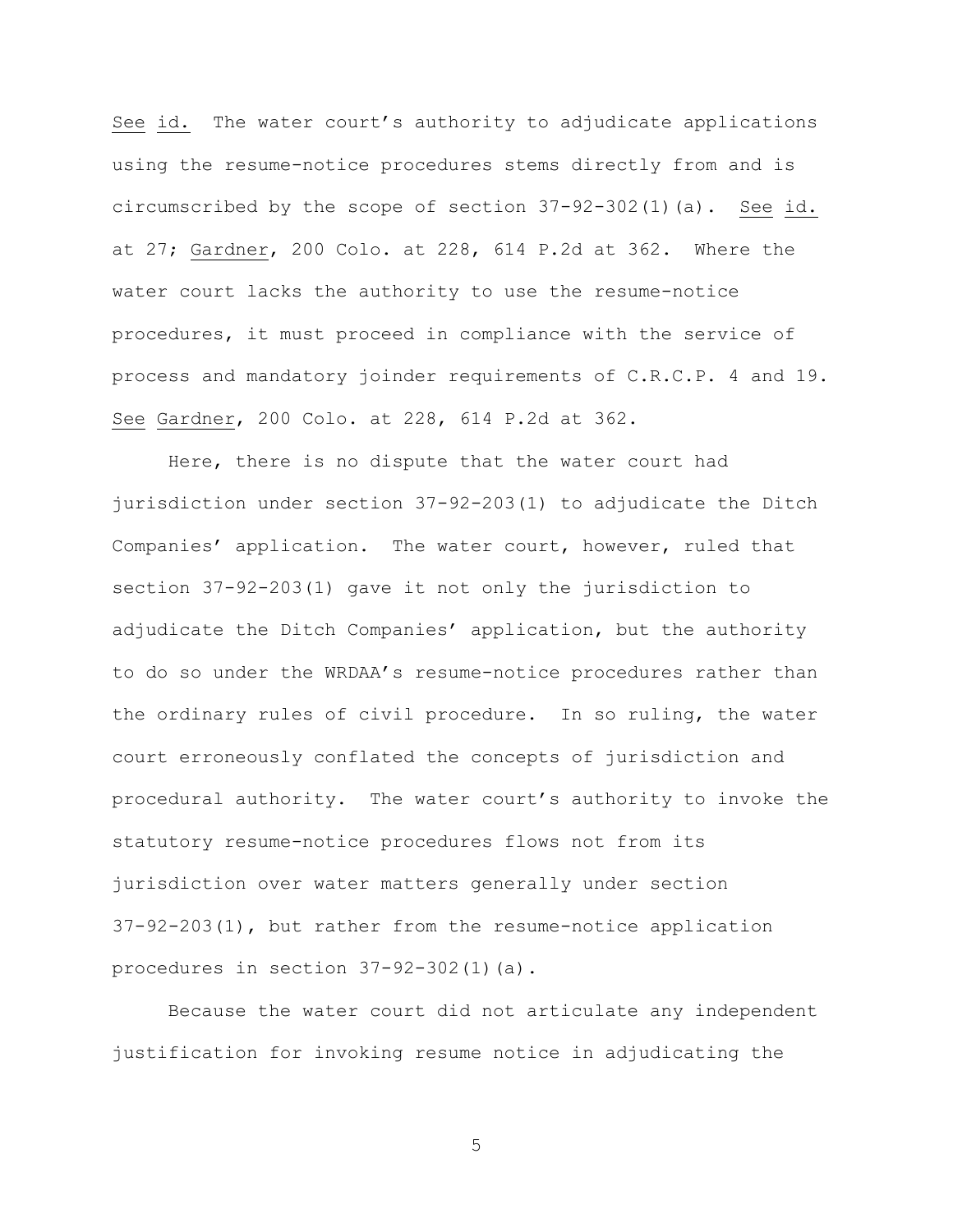Ditch Companies' application, I turn to the scope of rulings amenable to adjudication under section 37-92-302(1)(a).

### **B. The Scope of Section 37-92-302(1)(a)**

Section 37-92-302(1)(a) "expressly authorizes" the types of rulings amenable to adjudication under the resume-notice procedures in section 37-92-302(3). Gardner, 200 Colo. at 227, 614 P.2d at 361. In particular, the statute allows for resume-notice adjudication of applications for a variety of water rights rulings: a change of a water right, approval of an augmentation plan, a finding of reasonable diligence, approval of a water exchange, and approval of an out-of-state water use.  $$37-92-302(1)(a).$ 

At issue in this case, however, is section 37-92-302(1)(a)"s provision for the resume-notice adjudication of applications for a "determination of a water right."<sup>2</sup> The majority holds that the Ditch Companies' requested relief -- a declaratory review of the water rights already adjudicated under the Initial Decrees -- is a "determination of a water right" under the statute and is therefore amenable to adjudication

a<br>B

 $2$  The full text of the statute allows for the resume-notice adjudication of a "determination of a water right or a conditional water right and the amount and priority thereof, including a determination that a conditional water right has become a water right by reason of the completion of the appropriation." § 37-92-302(1)(a). As discussed infra Part II.C, the "determination of a water right" is a separate application type from the other types of applications amenable to resume-notice adjudication.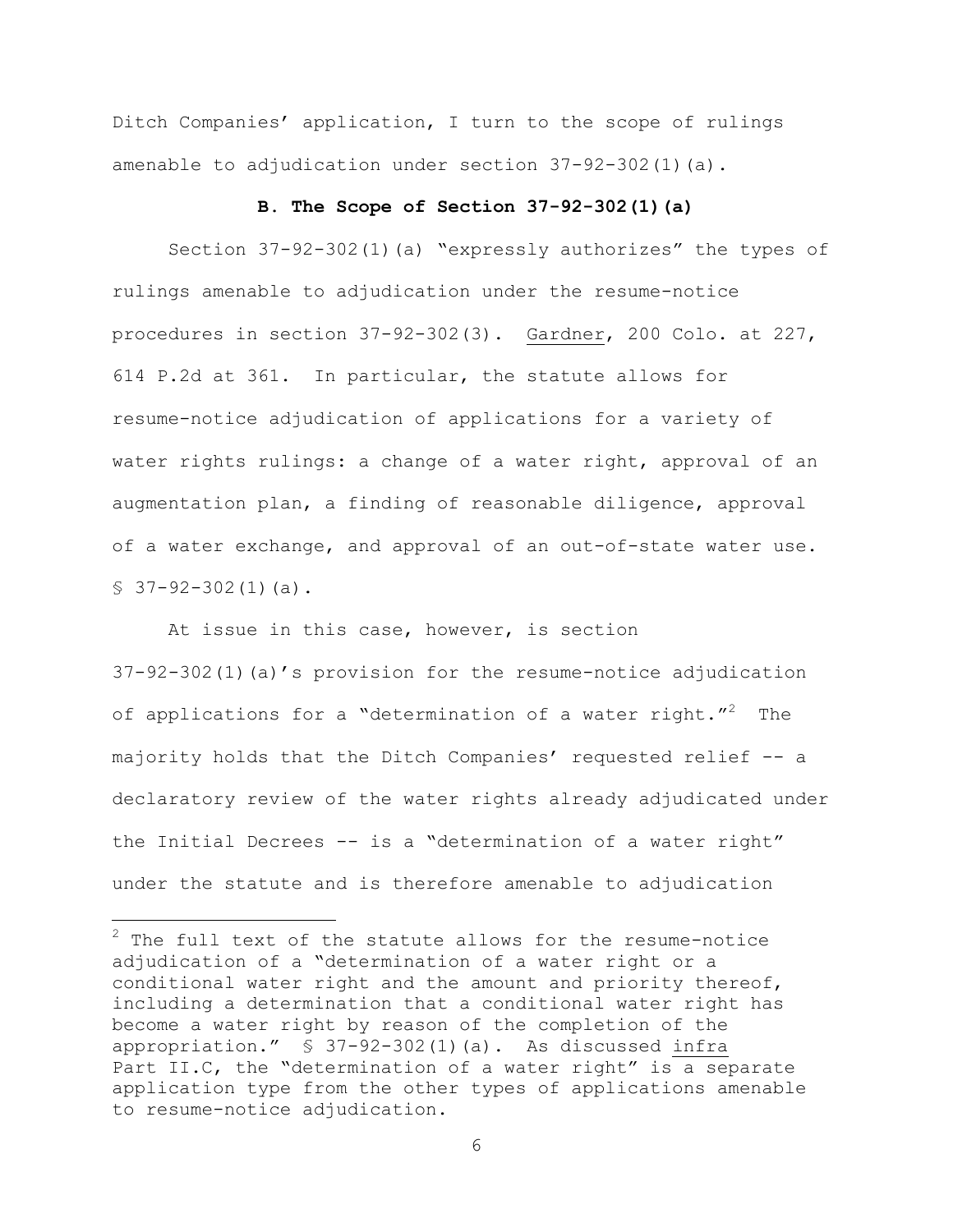under the resume-notice procedures. More specifically, the majority adopts a sweeping dictionary definition of the term "determination of a water right" that encompasses essentially any ruling requiring the water court to answer a question involving a water right.

Construing the term so broadly, however, is irreconcilable with this Court's long-standing recognition of rulings that, while plainly implicating questions involving water rights, do not involve a "determination of a water right" under the meaning of section 37-92-302(1)(a). "[D]etermination of a water right," is a specialized term of art in Colorado water law, and this Court has expressly disapproved of attempts by litigants to "expand, virtually without limit, the water matters that could be litigated" as a "determination of a water right" under the WRDAA"s resume-notice procedures. Groundwater Appropriators, 73 P.3d at 27.

Against this backdrop, I reject the expansive definition of "determination of a water right" adopted by the majority. A detailed analysis of section 37-92-302(1)(a) reveals that, contrary to the majority's opinion, the declaratory review sought by the Ditch Companies is not within the scope of the term "determination of a water right" under the meaning of the statute.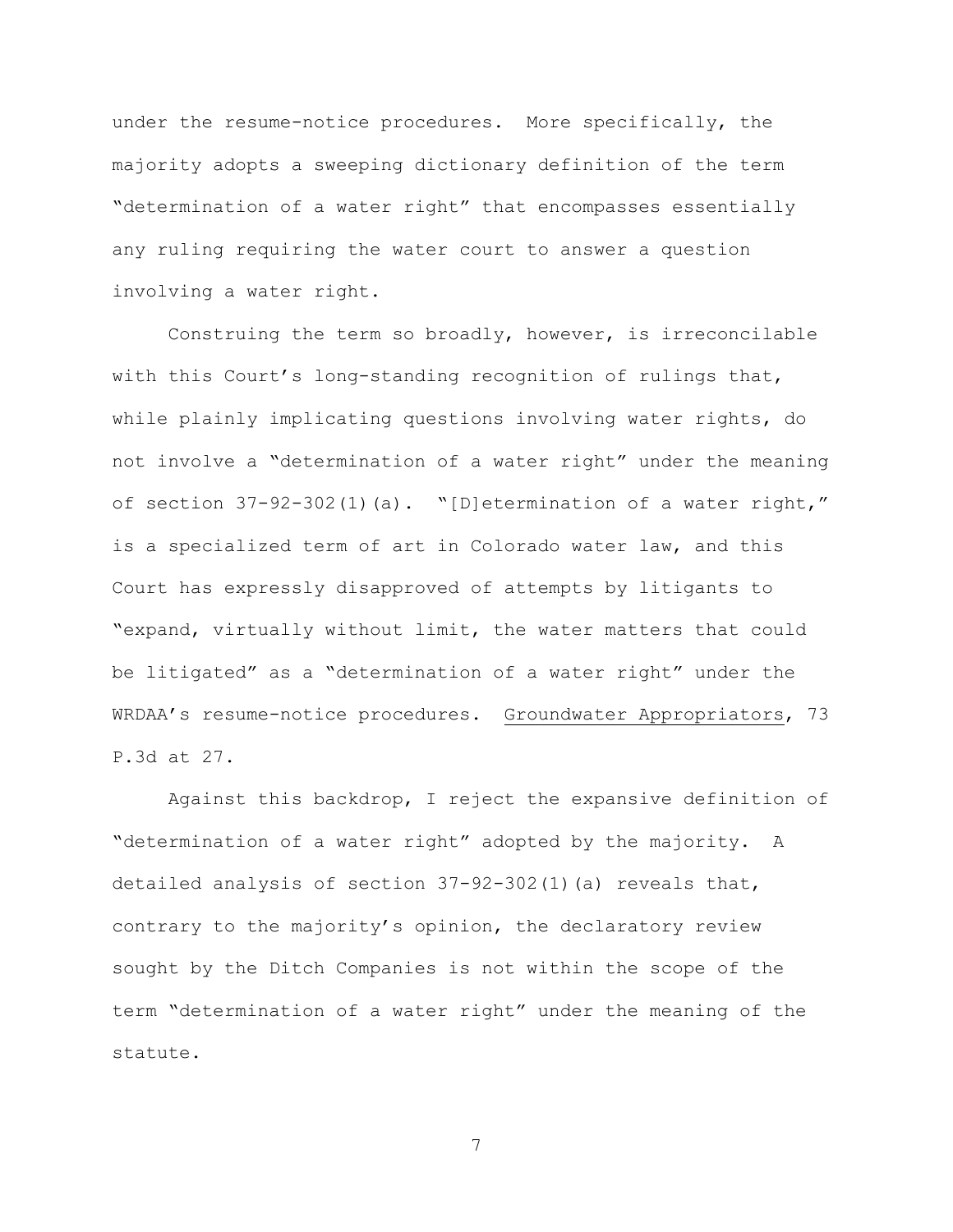#### **C. The Scope of a "Determination of a Water Right"**

When addressing the scope of the term "determination of a water right" in the past, this Court has historically excluded rulings that involve the review and application of already-adjudicated water rights. Those rulings include water rights-based injunctions, see Groundwater Appropriators, 73 P.3d at 23, findings that water rights have been abandoned, see Gardner, 200 Colo. at 223, 614 P.2d at 358, and resolutions of water rights ownership disputes, see Humphrey v. Sw. Dev. Co., 734 P.2d 637, 640-41 (Colo. 1987).

This Court's line of reasoning in Gardner, Groundwater Appropriators, and Humphrey indicates that water rights already recognized, or "determined," cannot be "determined" yet again as the subject of a new "determination of a water right" under section 37-92-302(1)(a). While the water court can of course review and apply already-adjudicated water rights in other contexts -- sometimes with resume notice, such as when considering a change of a water right, and sometimes without, such as when issuing an injunction -- none of those contexts falls within the scope of a "determination of a water right."

Like the already-adjudicated rights at issue in Gardner, Groundwater Appropriators, and Humphrey, the rights that the Ditch Companies sought to "determine" here were already the subject of a "determination" during the general and supplemental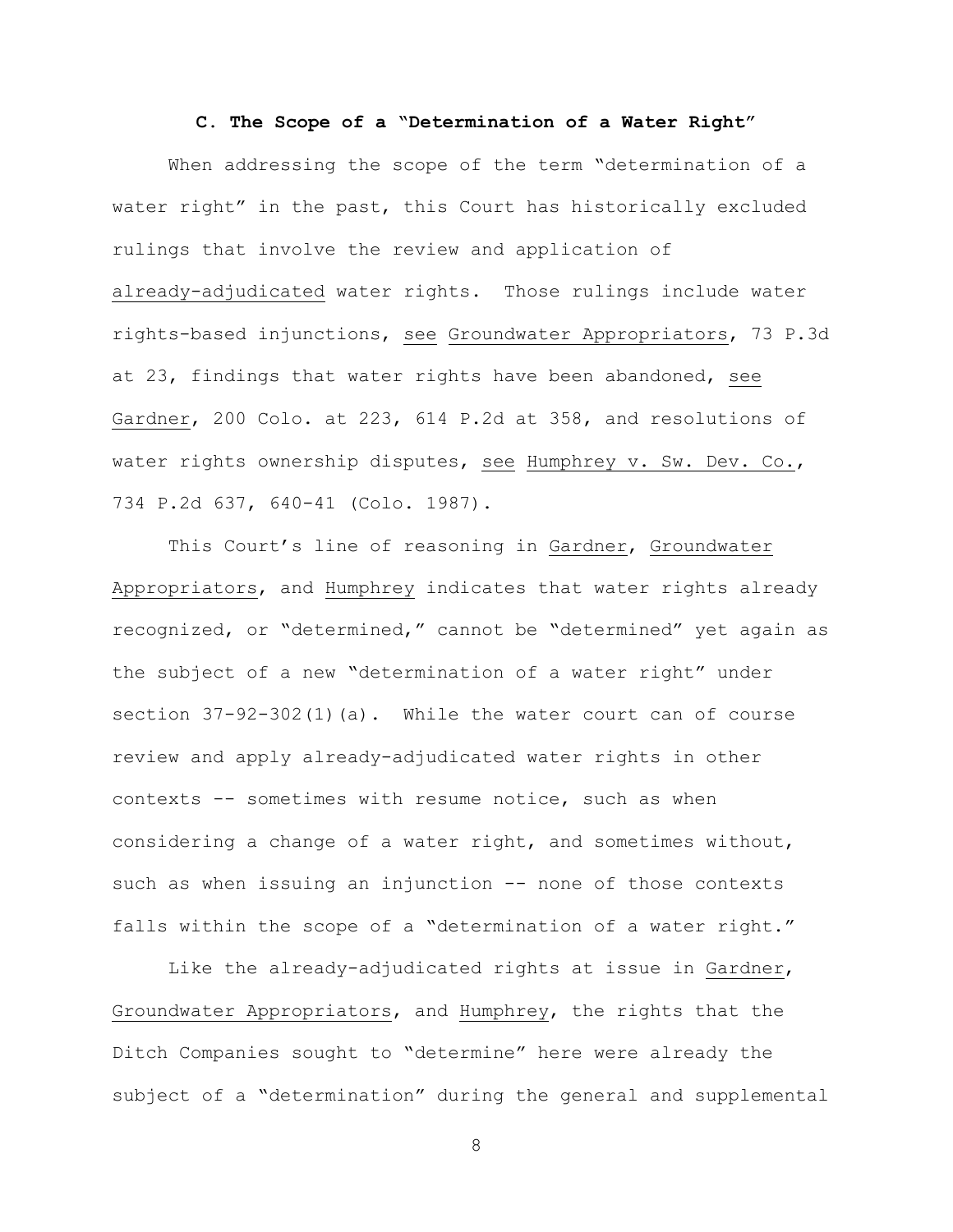adjudications that led to the Initial Decrees. This similarity suggests that the Ditch Companies' application for declaratory review is the same type of attempt to seek a new "determination" of already-adjudicated water rights that we have consistently rejected in the past. That the Ditch Companies sought a new determination of many rights rather than only one or a few only amplifies the applicability of our past precedent.

Nevertheless, it is sensible to consider as a narrow issue of first impression whether the review sought by the Ditch Companies falls within the scope of a "determination of a water right" under section 37-92-302(1)(a). Accordingly, I begin by reviewing the language of the statute, its legislative history, and this Court's past precedent.

The WRDAA does not explicitly define the term "determination of a water right," so the surrounding language in the statute provides a helpful context for construing the term. The original version of the statute enumerated the term along with several other types of water rights-related applications amenable to adjudication under the statutory resume-notice procedures:

Any person who desires a determination of a water right or a conditional water right and the amount and priority thereof, including a determination that a conditional water right has become a water right by reason of the completion of the appropriation, a determination with respect to a change of a water right, approval of a plan for augmentation or biennial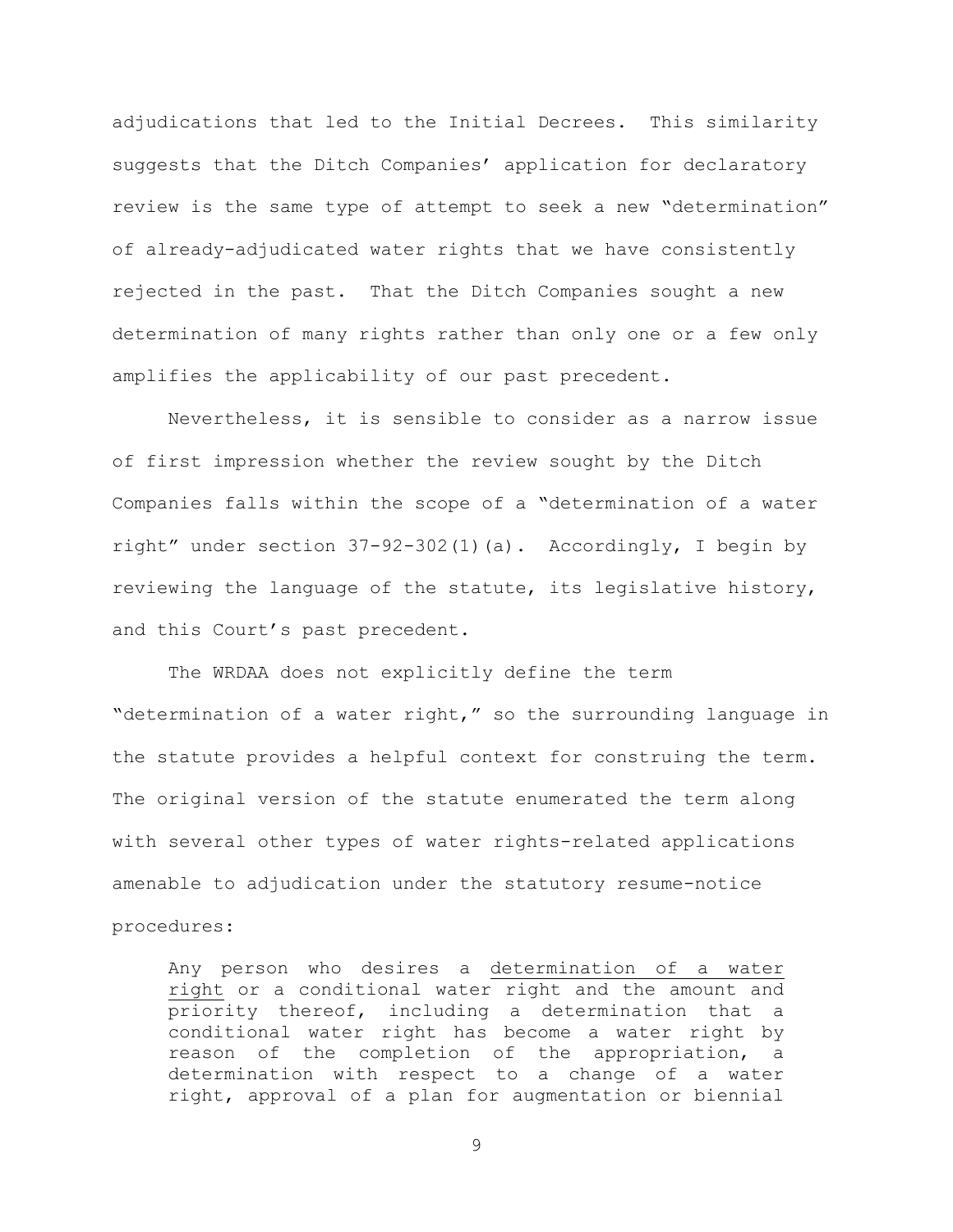finding of reasonable diligence, shall file . . . a verified application . . . .

Ch. 373, sec. 1, § 148-21-18(1), 1969 Colo. Sess. Laws 1200,

1207 (emphasis added) (later recodified at section

37-92-302(1)(a)). The statute as currently amended makes minor changes to the enumerated application types:

Any person who desires a determination of a water right or a conditional water right and the amount and priority thereof, including a determination that a conditional water right has become a water right by reason of the completion of the appropriation, a determination with respect to a change of a water right, approval of a plan for augmentation, finding of reasonable diligence, approval of a proposed or existing exchange of water . . . , or approval to use water outside the state . . . shall file . . . a verified application . . . .

§ 37-92-302(1)(a) (emphasis added to show the application types changed or added since the original version).<sup>3</sup>

Despite the slight differences between the current and original versions of the statute, their structures are essentially the same, containing the term "determination of a water right," followed by the word "including," followed by several other types of applications amenable to adjudication with resume notice. This structure yields a critical ambiguity: namely, whether only the first type of application following the

a<br>B

 $3$  The current version of the statute also includes an additional sentence, which states: "The term 'determination of a water right or conditional water right' includes any [exportation] plan or change in [exportation] plan . . . that is or has been incorporated into a decree." § 37-92-302(1)(a).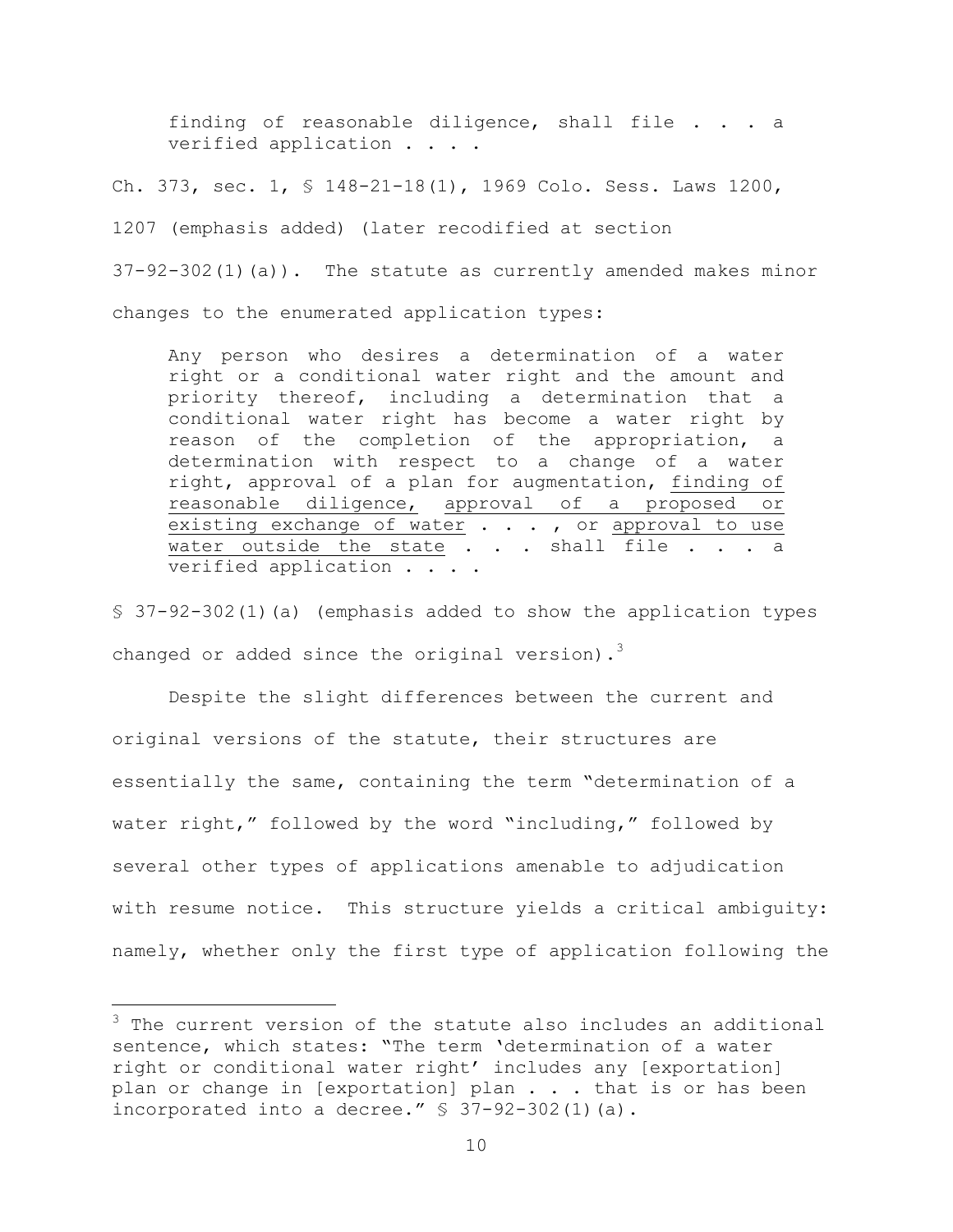word "including" -- a determination that a conditional water right has become a water right -- is a subtype of "determination of a water right," or whether all of the subsequent application types are subtypes of "determination of a water right." The distinction is essential to determine whether "determination of a water right" is a broad, general umbrella term encompassing a variety of application types amenable to resume-notice adjudication, or rather one specific, independent application type among several other types of applications that are also amenable to resume-notice adjudication.

The majority summarily concludes that each of the types of application following the word "including" is a subtype of "determination of a water right." Maj. op. at 14 n.4. That conclusion, however, does not comport with the plain text of section  $37-92-302(1)$  (a), the legislature's intent in enacting the WRDAA, or this Court's precedent.

First, the plain text of the statute enumerates varied types of applications, which include not only "determination[s]" but also "approval[s]" and "finding[s]." If the "determination of a water right" was truly a superset of the types of enumerated applications that follow, it is unclear why the legislature would have deemed some applications "determinations" but others something else altogether. And the application types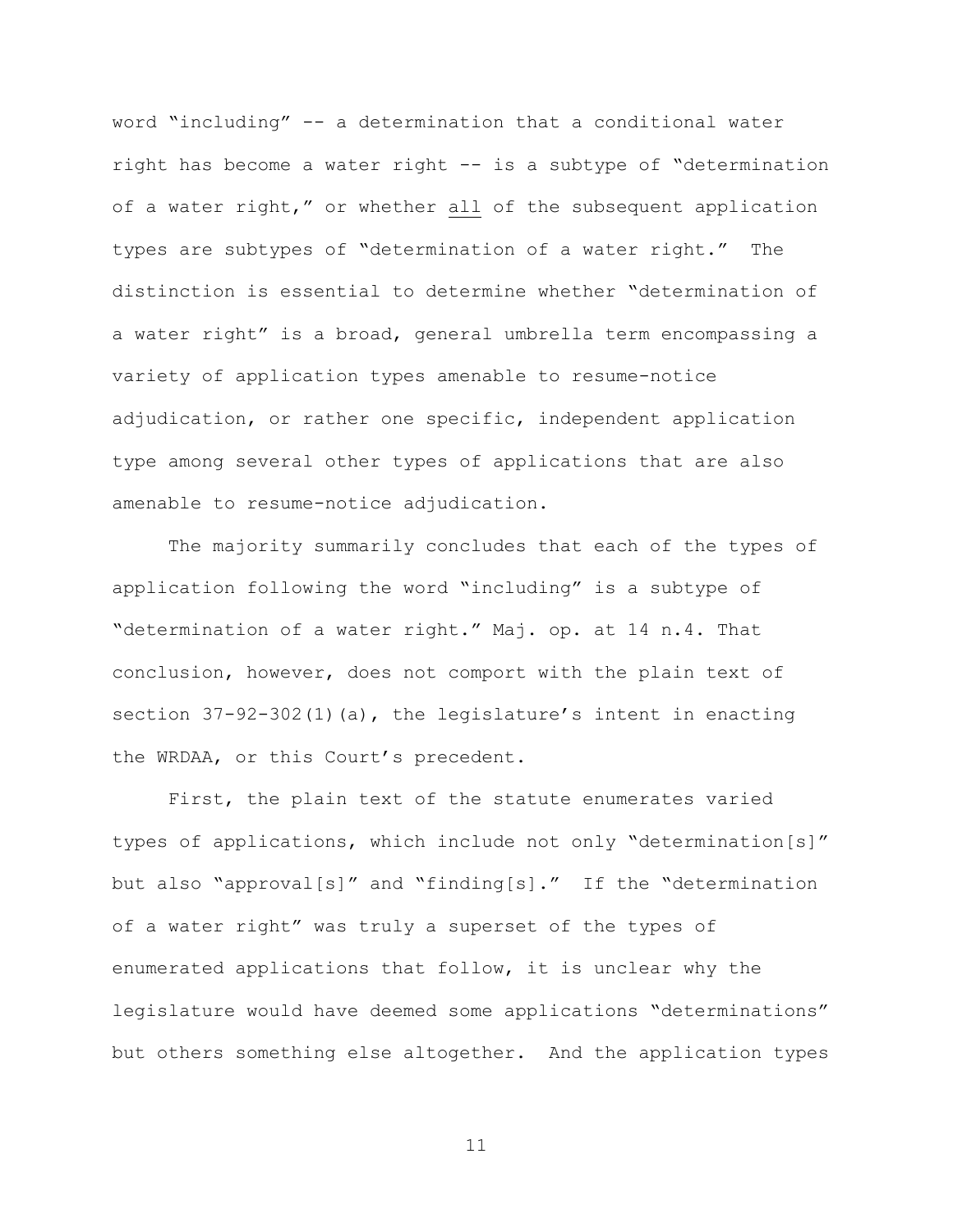differ not only in the language used to describe them, but in their fundamental operation. See discussion infra note [6.](#page-50-0)

Furthermore, the legislative council's report on the WRDAA to the General Assembly contemplated applications for both "persons who want to have a determination of a water right or a conditional water right, or who want to change a water right." Colo. Legis. Council, Explanation of Proposed Water Legislation, Research Pub. No. 143 at 7 (Dec. 1968) (emphasis added). The report"s distinct enumeration of a "determination of a water right" on the one hand and a "change [of] a water right" on the other indicates an understanding that applications for a "change [of] a water right" were neither the same as nor a subtype of applications for a "determination of a water right." While the report does not make the same distinction between a "determination of a water right" and all the other application types that follow in the statute, it clarifies the legislature's contemplation of multiple types of applications amenable to adjudication under the statute rather than a single monolithic category of "determination of a water right."

Finally, following the legislature's lead, this Court affirmed in Gardner that the statute contains multiple types of applications in addition to the "determination of a water right," rather than several subtypes of "determination of a water right." See 200 Colo. at 227, 614 P.2d at 361. While the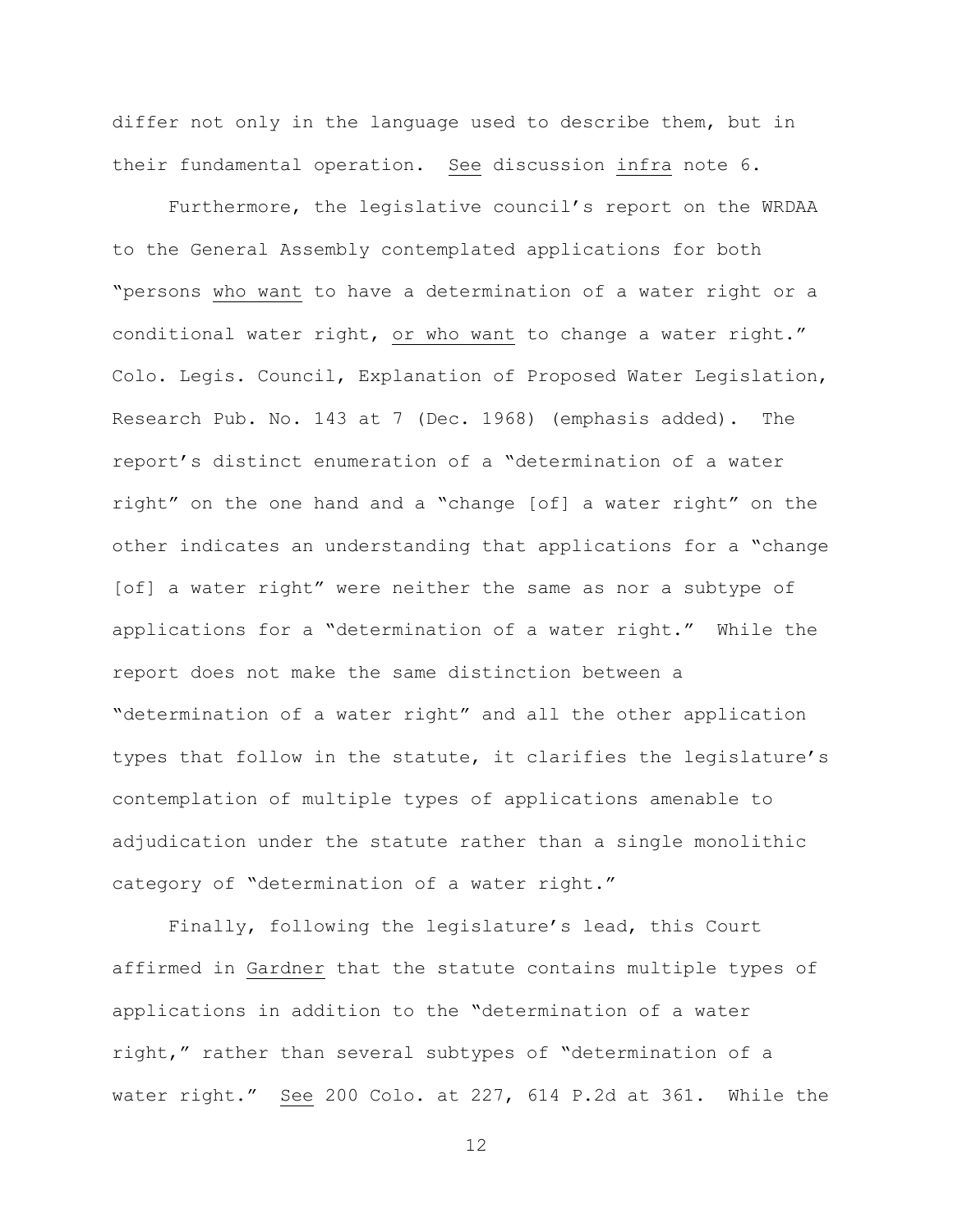WRDAA has been amended since Gardner was decided,  $4$  the ambiguity clarified by this Court in Gardner remains the same.

In light of the statutory text, the legislative history, and this Court's precedent, it is apparent that the term "determination of a water right" is not a broad catch-all for a wide variety of water rights-related applications, illustrated by all the types of applications that follow it in the statute. Rather, it is a narrow reference to a "special proceeding" tailored for "essentially one purpose": the initial adjudication of water rights and establishment of their priority date by a court. See Groundwater Appropriators, 73 P.3d at 27 (citations omitted).<sup>5</sup> Thus, I turn to the WRDAA's priority system to consider the purpose of a "determination of a water right" and its compatibility with the declaratory review sought by the Ditch Companies.

#### **D. The Purpose of a "Determination of a Water Right"**

As with the other types of applications enumerated in section  $37-92-302(1)$  (a), the one purpose of a "determination of a water right" is readily apparent from viewing the application type in the context of the WRDAA as a whole. See Gardner, 200

a<br>B

 $4$  See discussion supra Part II.C.

 $5$  Of course, this reality does not limit or implicate the water court"s authority to adjudicate the other types of applications enumerated in section  $37-92-302(1)$  (a)  $-$  a change of a water right, approval of an augmentation plan, a finding of reasonable diligence, approval of a water exchange, and approval of an out-of-state water use -- with resume notice.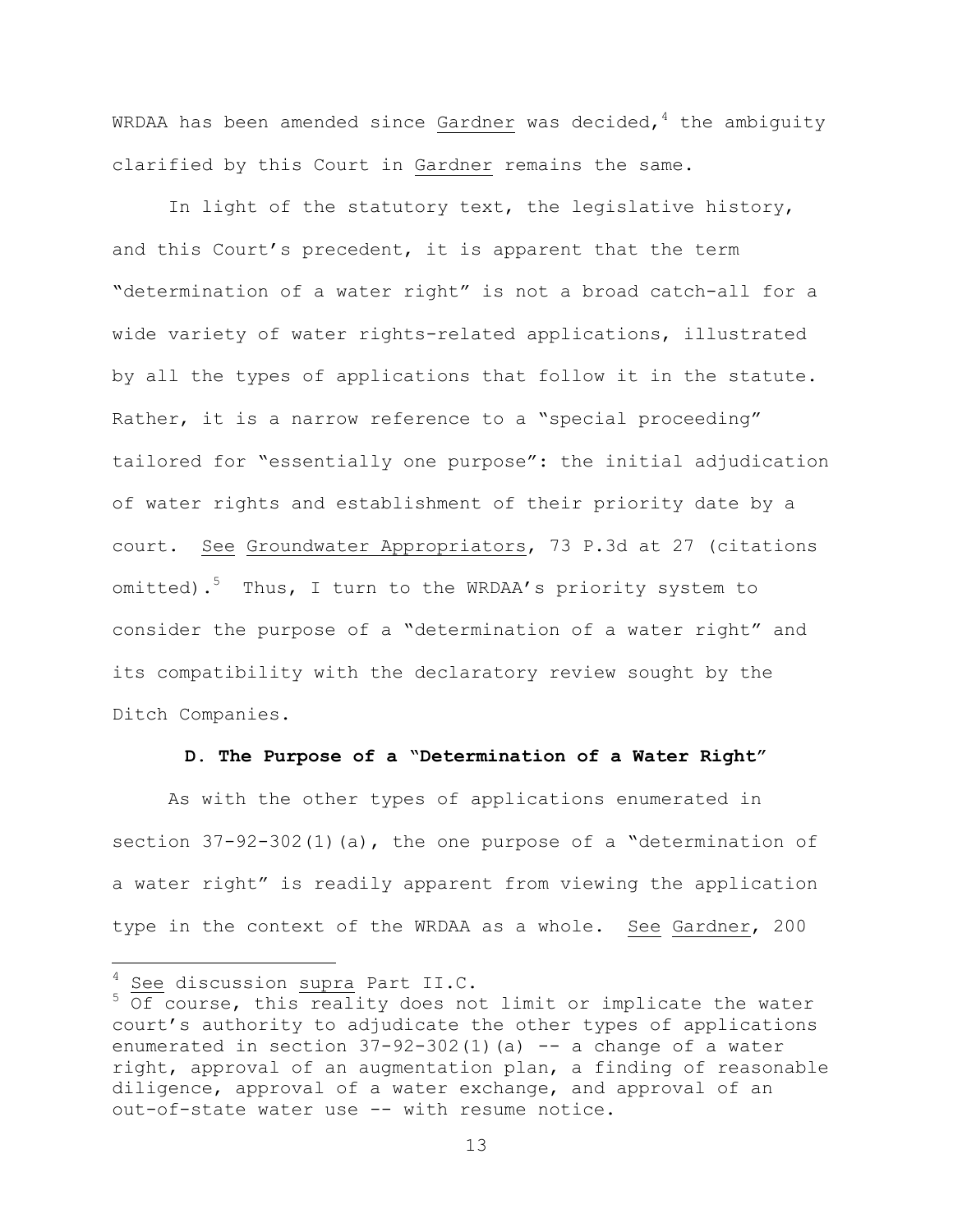Colo. at 227, 614 P.2d at 361. More specifically, the purpose of a "determination of a water right" is illuminated by the WRDAA"s priority assignment system in section 37-92-306.

The language of section 37-92-306, describing priority assignments for "water rights or conditional water rights adjudged and decreed on applications for a determination of the amount and priority thereof" (emphasis added), precisely tracks the language of section 37-92-302(1)(a), which describes the application process for "a determination of a water right or a conditional water right and the amount and priority thereof" (emphasis added). Because the language of section 37-92-306"s priority assignment system is inextricably linked with the "determination of a water right," I consider whether the declaratory review sought by the Ditch Companies in this case is compatible with the mechanics and purpose of the priority assignment system.

## **i. Priority Mechanics**

The WRDAA's system for assigning water rights priorities under section 37-92-306 establishes that any water right judicially recognized pursuant to an application for a "determination of a water right" under section 37-92-302(1)(a) must carry a new priority date tied to the time of adjudication. See Shirola v. Turkey Cañon Ranch, LLC (In re the Application for Water Rights of Turkey Cañon Ranch), 937 P.2d 739, 748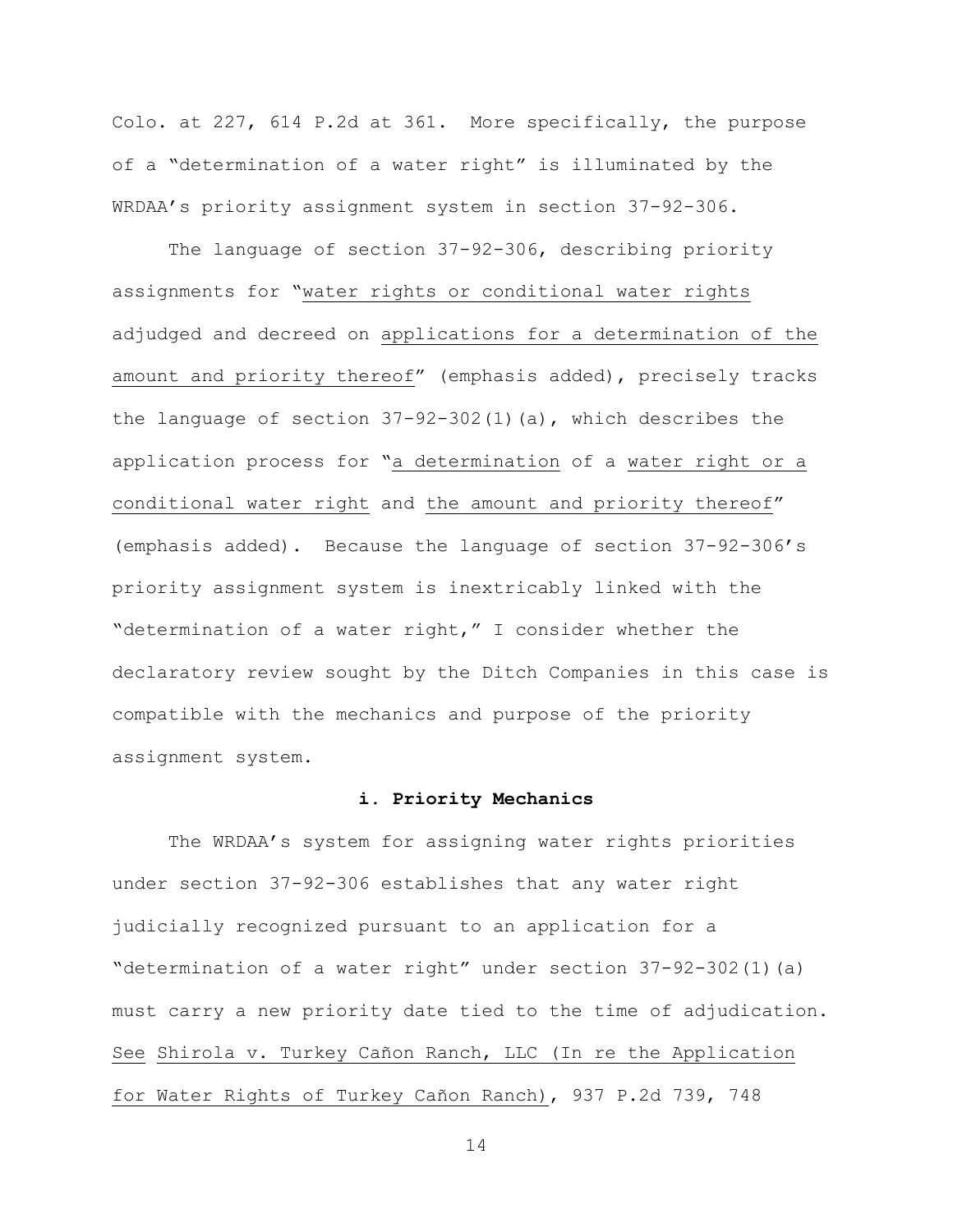(Colo. 1997) (citations omitted); see also United States v. Dist. Ct., 401 U.S. 527, 529 (1971) ("It is also said that the [WRDAA] makes all water rights confirmed under the new procedure [for a "determination of a water right"] junior to those previously awarded.").  $6$  A holder of such a right must cease watering if "called out" by a holder of a previously-adjudicated right. Shirola, 937 P.2d at  $749.^7$ 

<span id="page-50-0"></span>In contrast, the declaratory review granted by the water court maintains the original 1934 and 1965 priority dates of all the water rights adjudicated under the Initial Decrees -- a date tied to the original adjudications of the Initial Decrees rather than the water court"s adjudication of the requested declaratory review. Because that review does not assign a new priority date to the water rights adjudicated in the Initial Decrees -- a mandatory assignment for water rights adjudicated pursuant to an application for a "determination of water rights" under section

i<br>L

 $6$  Section 37-92-306 does not result in the assignment of a new priority date for adjudications of applications seeking relief other than a "determination of a water right" under section 37-92-302(1)(a). For example, no new priority assignment is implicated by an application for a change of a water right, see generally High Plains A & M, LLC v. Se. Colo. Water Conservancy Dist., 120 P.3d 710 (Colo. 2005), or an approval of an augmentation plan, see generally Empire Lodge Homeowners Ass"n v. Moyer, 39 P.3d 1139 (Colo. 2001).

 $\frac{7}{7}$  Rights adjudicated during the same proceeding are prioritized by an additional priority date tied to the date of the initial appropriation. § 37-92-305(1). Applications for a "determination of a water right" with an appropriation priority date prior to the date of an existing adjudication must carry additional notice pursuant to C.R.C.P. 89.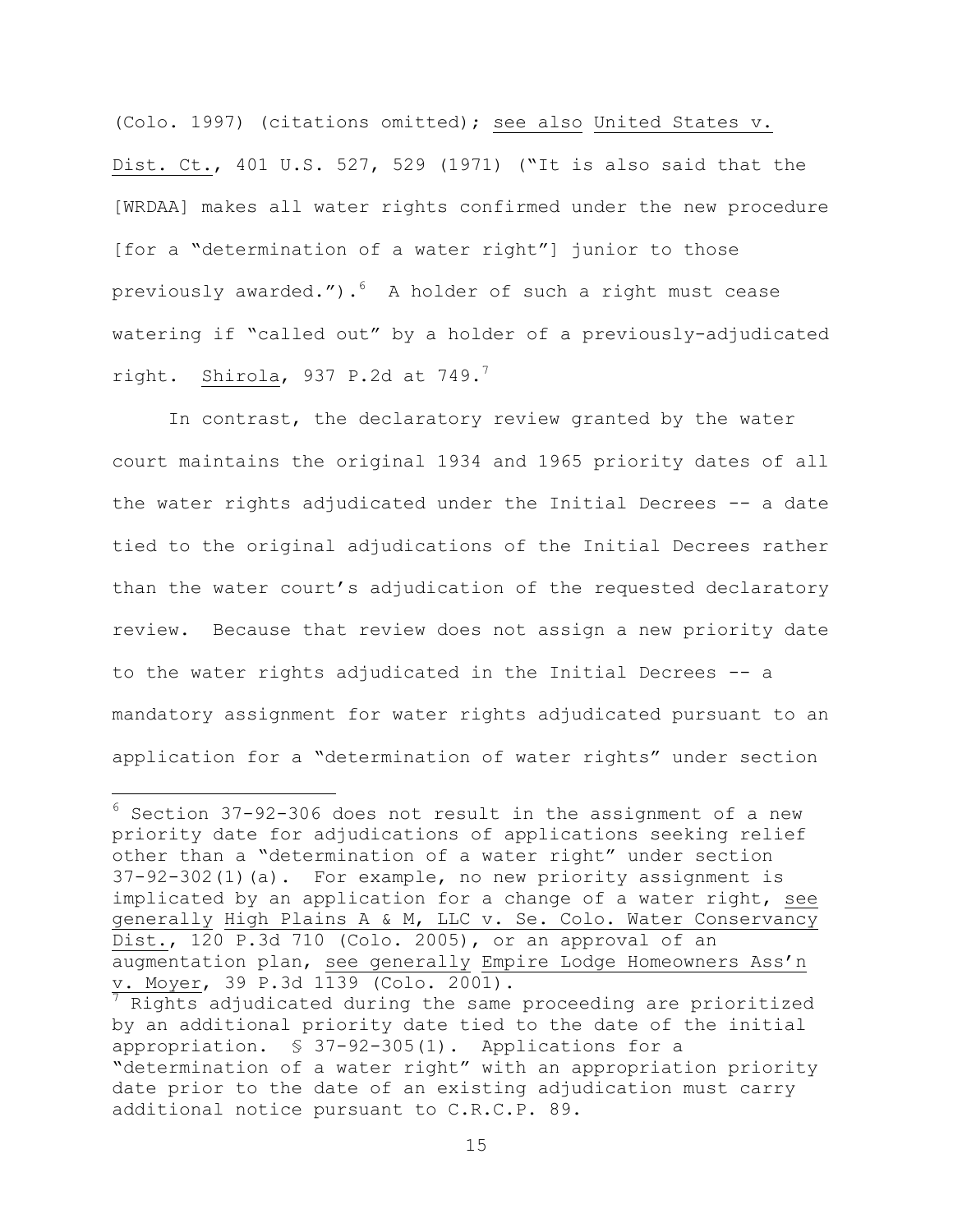$37-92-302(1)$  (a) -- the review necessarily does not comply with section 37-92-306. Since an application for a "determination of a water right" under section 37-92-302(1)(a) must comply with 37-92-306, the review granted by the water court is fundamentally incompatible with an application for a "determination of a water right" under section 37-92-302(1)(a).

The majority purports to resolve this issue by selectively reading section 37-92-306 out of existence in this context. See maj. op. at 15-16. That approach is not only unsupported by the plain language of the statute, but contravenes the legislature"s intent in enacting the WRDAA -- to afford certainty to water rights holders.

### **ii. The Legislative Purpose of the WRDAA**

The WRDAA codifies Colorado's long-standing common law "postponement doctrine," see Shirola, 937 P.2d at 750, which prioritizes water rights first by date of adjudication in order to facilitate the administration of water rights adjudicated in separate decrees, S. Adams Cnty. Water and Sanitation Dist. v. Broe Land Co., 812 P.2d 1161, 1163-64 (Colo. 1991). This priority system affords water users the ability to establish priority and use section 37-92-302(3)"s relaxed resume-notice procedures as an incentive for seeking early and thorough adjudication of their rights, which in turn provides all users on the river with greater certainty regarding whose needs will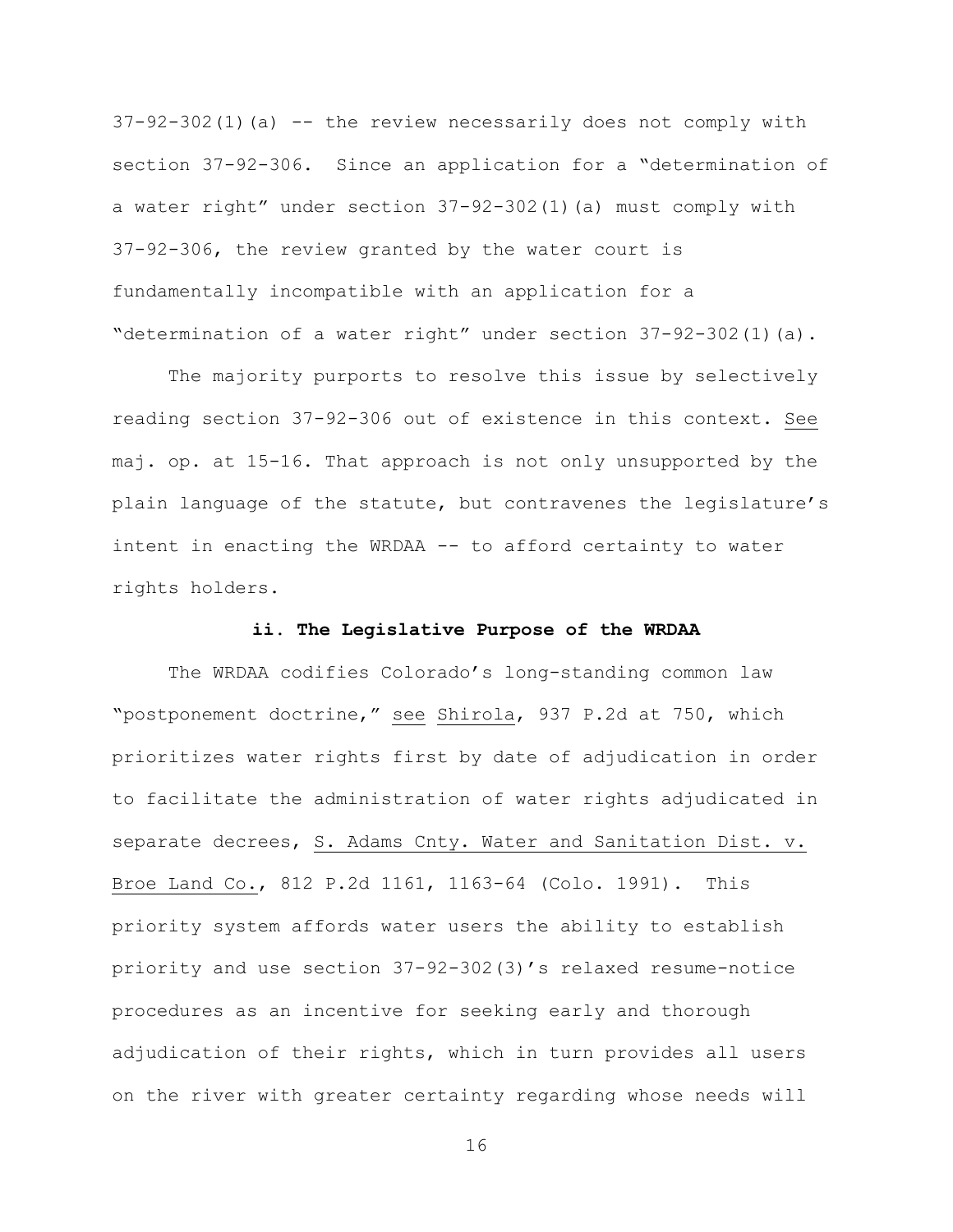take precedence in the likely event of water scarcity. See Michael F. Browning, A Summary of Colorado Water Law, 21 Colo. Law. 63, 63-64 (1992).

The declaratory review granted by the water court, however, does not provide the certainty contemplated by the WRDAA. That type of review revisits already-adjudicated water rights, potentially leading to a result not in line with either the expectations of the parties to the original adjudications or parties to subsequent adjudications of water rights on the same river, both of whom may have relied on the results of the original adjudications. Such review could materially affect the ability of those parties to exercise their water rights, disrupting the certainty the legislature sought to afford in enacting the WRDAA.

While it is not intractably problematic that the type of review granted by the water court might disrupt the expectations of other water rights holders on a river, imposing such a disruption without sufficient notice to the rights holders would pose grave implications for due process. Ensuring due process for water rights holders was a fundamental concern of the legislature in crafting the WRDAA"s resume-notice procedures. See Colo. Legis. Council, Explanation of Proposed Water Legislation, Research Pub. No. 143 at 6 (Dec. 1968) ("One of the major concepts incorporated in [the initial draft of the WRDAA]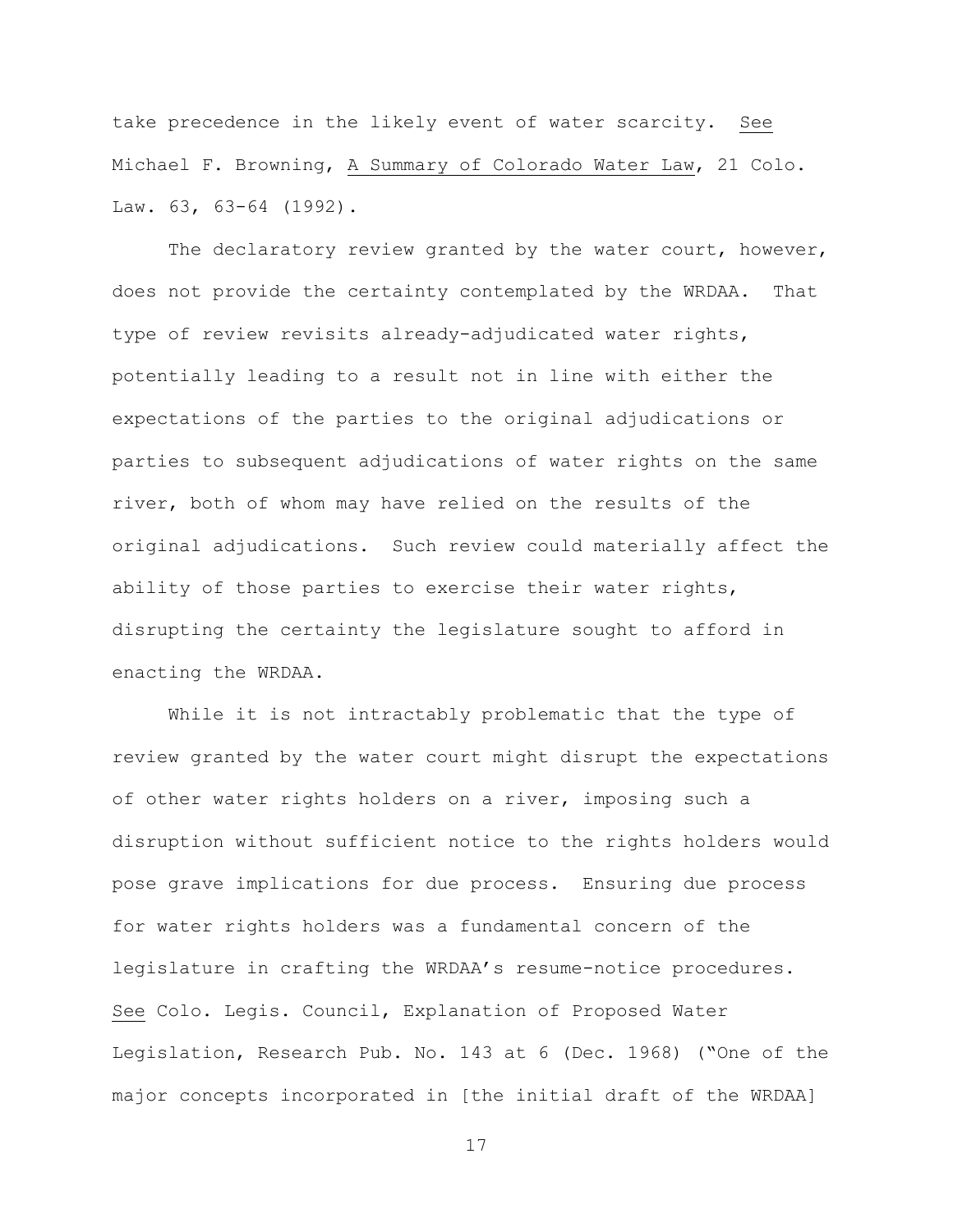is the establishment of a procedure which provides due process of law . . . ." (emphasis added)); see also SL Group, LLC v. Go W. Indus., 42 P.3d 637, 641 (Colo. 2002) ("The [WRDAA"s] scheme . . . protects the due process concern for notice . . . . " (emphasis added)).

While the legislature chose to partially abrogate the due process protections of mandatory joinder and service of process for applications for a "determination of a water right" and other applications under section 37-92-302(1)(a) by allowing the use of resume notice, the effect of that abrogation is tempered by various safeguards built into the WRDAA. E.g., Well Augmentation Subdistrict v. City of Aurora, 221 P.3d 399, 409 (Colo. 2009) (describing the requirements for augmentation plans to protect users with already-adjudicated water rights). In particular, the assignment of a new priority date to water rights adjudicated under an application for a "determination of a water right" guarantees that a holder of previouslyadjudicated rights will not lose his place in line to a new applicant simply because of a lack of notice. This is because he will retain a higher priority to water than the new applicant in the event of scarcity even if he does not intervene in or oppose the new application. As a result, only those who have failed to satisfy the statute's goal of certainty by choosing not to timely adjudicate their rights face the risk of losing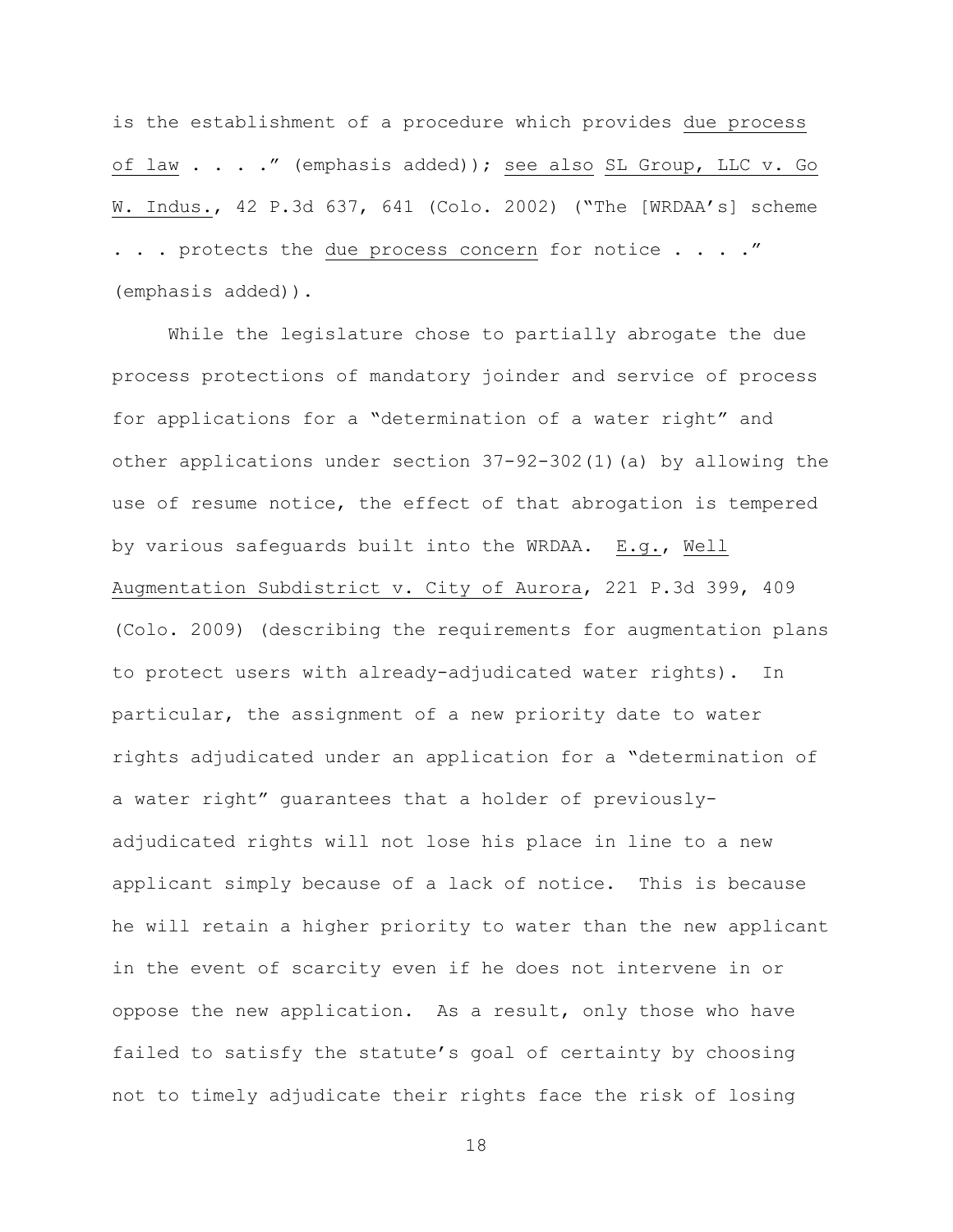their priority by virtue of lack of notice when the resumenotice procedures are used by the water court.

The majority's holding, however, requires holders of rights adjudicated in the early decrees -- all of whom have already satisfied the WRDAA"s goal of certainty by timely adjudicating their rights -- to nonetheless take part in new adjudications to protect their interests. It would be at odds with the purpose of the WRDAA to force those rights holders to vigilantly watch over the monthly water resumes for notice that the scope of their rights is suddenly subject to change.

### **iii. The Ditch Companies' Requested Review under the WRDAA**

Because the declaratory review sought by the Ditch Companies is incompatible with the WRDAA"s priority mechanics governing applications for a "determination of a water right" and fails to afford the certainty and due process safeguards contemplated by the statute, I cannot agree with the majority"s conceptualization of the review as a "determination of a water right" within the meaning of section 37-92-302(1)(a). The majority"s holding upsets the WRDAA"s carefully calibrated balance, allowing litigants like the Ditch Companies to take advantage of the statute"s relaxed resume-notice procedures without the corresponding disadvantage of a newly assigned priority date. Thus, I would hold that the type of declaratory review sought by the Ditch Companies is not amenable to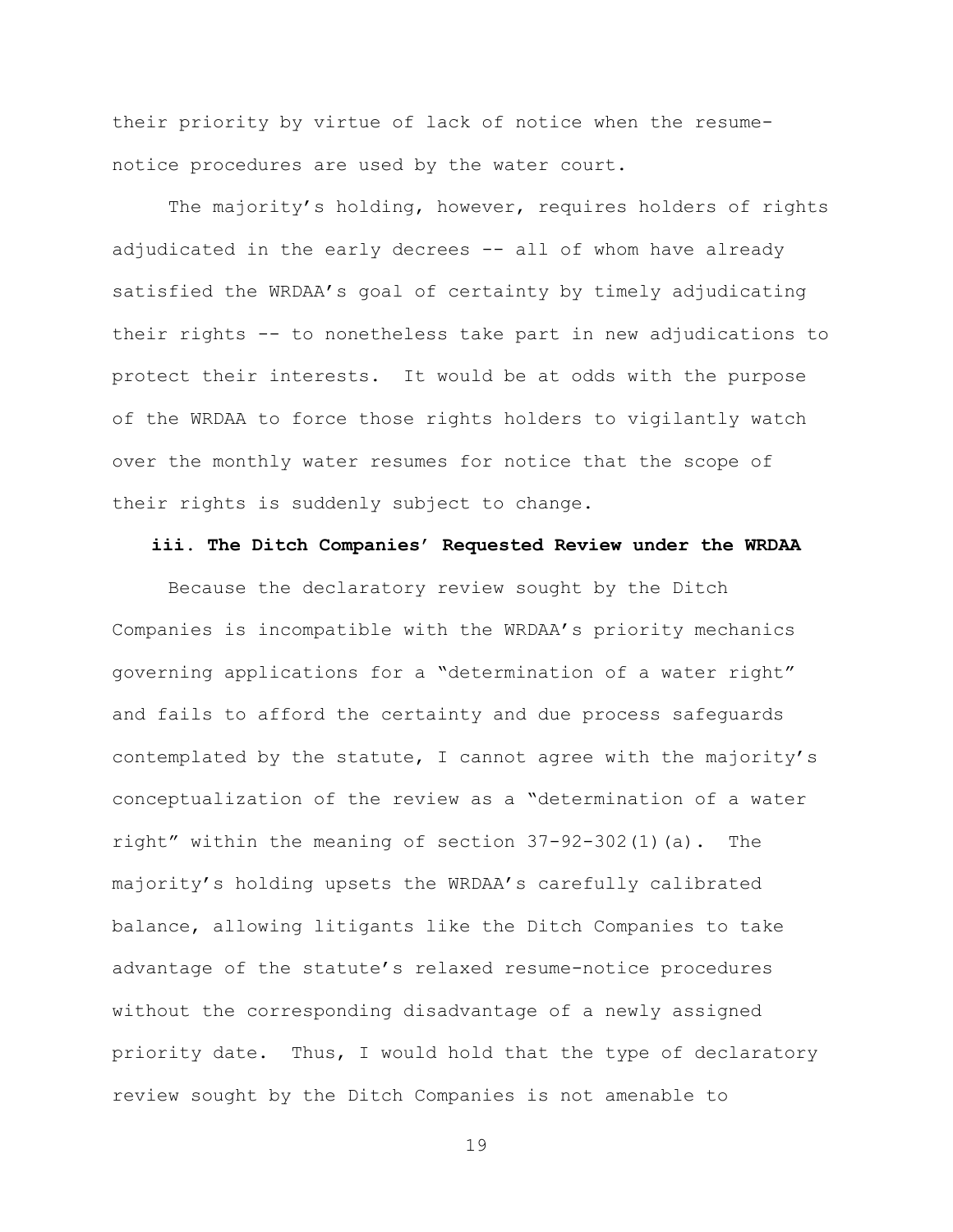resolution under the resume-notice procedures of section 37-92-302(3), and that adjudication of such review is subject to the relevant portions of the Colorado Rules of Civil Procedure.

# **E. The Ditch Companies' Requested Declaratory Review and the Colorado Rules of Civil Procedure**

Instead of adjudicating the Ditch Companies' application under the resume-notice procedures, the water court should have required the Ditch Companies to identify the holders of the water rights affected by the requested review, join them as parties pursuant to C.R.C.P. 19, and serve them with process pursuant to C.R.C.P. 4. See Gardner, 200 Colo. at 223-24, 614 P.2d at 358. If the Ditch Companies were unable or unwilling to comply, the water court should have dismissed the application. See id.

The Ditch Companies' requested review of all the water rights in the Initial Decrees affects not just the Ditch Companies, but all other parties whose water rights were adjudicated under the Initial Decrees and subsequent decrees of water rights on the Pine River. While identifying, joining, and serving all those parties may have been difficult and expensive, their interests nonetheless should have been protected to satisfy the requirements of C.R.C.P. 57. See People ex rel. Inter-Church Temperance Movement v. Baker, 133 Colo. 398, 403-05, 297 P.2d 273, 277-78 (1956). Furthermore, the Ditch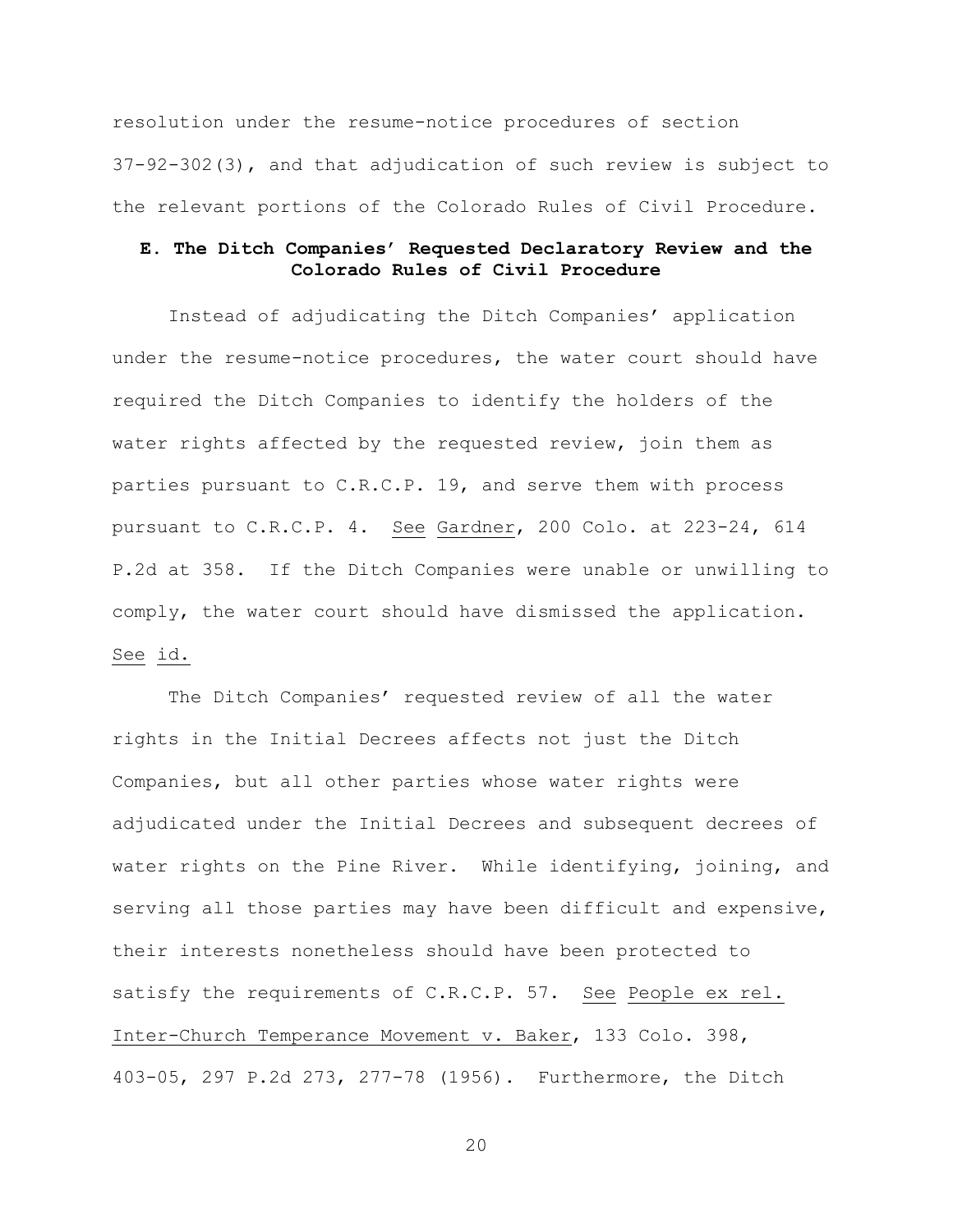Companies' burden in this case was tempered by the reality that the inability to seek their requested review and the alleged uncertainty in the decree should not have dissuaded them from exercising their water rights, since nonuse of those rights could have given rise to a finding of abandonment, Se. Colo. Water Conservancy Dist. v. Twin Lakes Assocs. (In re the Application for Water Rights of O"Neill and Twin Lakes Assocs.), 770 P.2d 1231, 1237-38 (Colo. 1989). Accordingly, the core purpose of declaratory judgments -- to clarify rights in advance of the commission of wrongs, Baker, 133 Colo. at 404, 297 P.2d at 277 (citation omitted)  $--$  is not implicated in this case.<sup>9</sup>

Because the Ditch Companies" application in this case for a declaratory review of the Initial Decrees did not properly seek a "determination of a water right" under the meaning of section  $37-92-302(1)(a)$ , the water court therefore erred by adjudicating the application under the WRDAA"s resume-notice procedures. When the water court adjudicated a water matter outside the scope of section  $37-92-302(1)(a)$ , C.R.C.P. 81 no longer applied and the water court was obligated to proceed in compliance with

It is also unclear how the imminent filing of new Pine River water rights applications -- the Ditch Companies' underlying justification for seeking their requested review -- could have prejudiced the Ditch Companies in a way that could be remedied by the requested review.

i<br>L

 $9$  While the Ditch Companies contend that an adverse holding might affect the results of certain prior adjudications by the District 7 Water Court, the facts of those adjudications are not before this Court.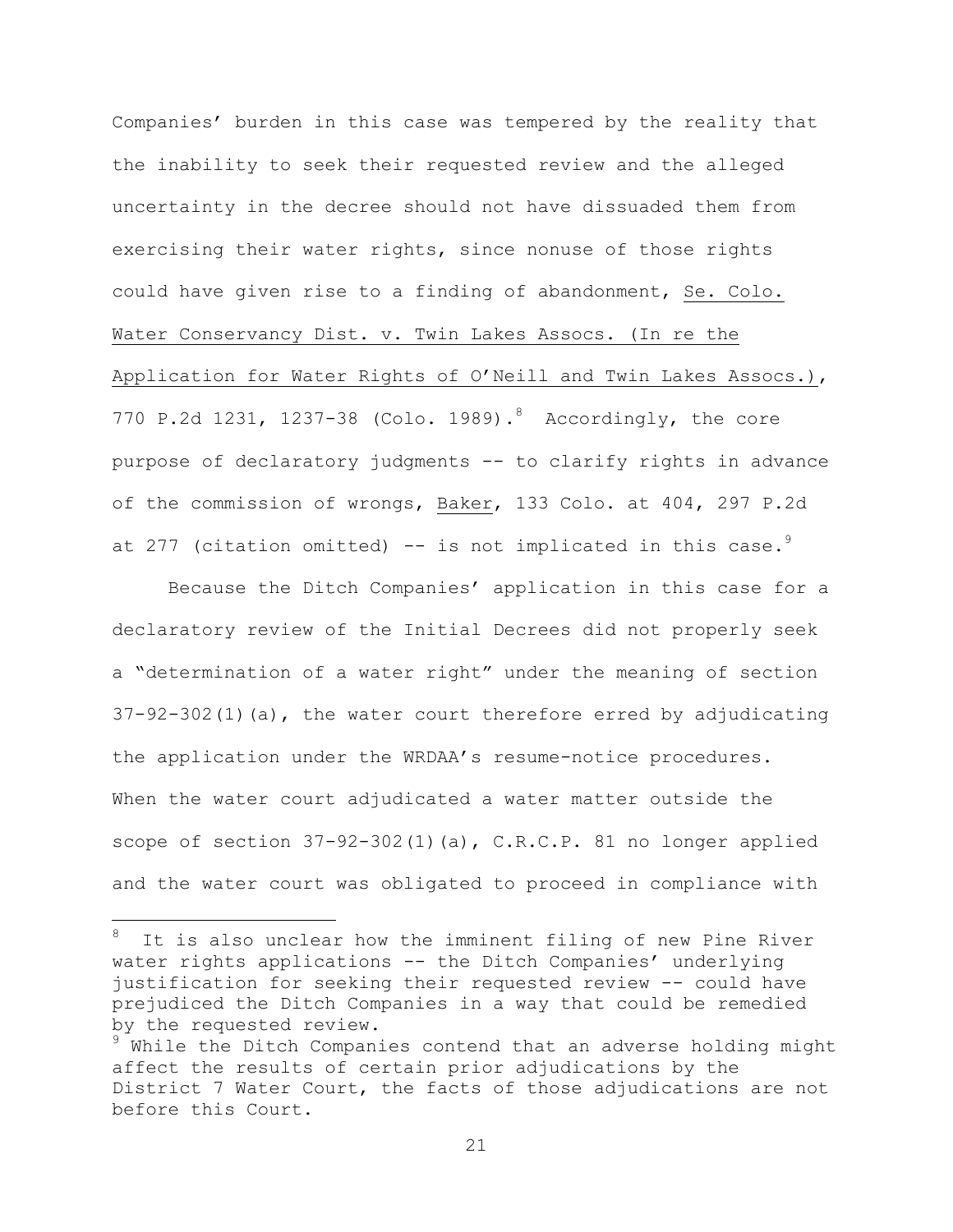the service of process and mandatory joinder requirements of C.R.C.P. 4 and 19. See Gardner, 200 Colo. at 223-24, 614 P.2d at 358.

While the Ditch Companies argued that e-mailing the Tribe a copy of their unverified application somehow cured this procedural defect, that argument holds no merit. It is fundamental that even a defendant"s actual knowledge of the pendency of an action cannot substitute for actual service of process under C.R.C.P. 4. Weber v. Williams, 137 Colo. 269, 277, 324 P.2d 365, 369 (1958). Furthermore, a party seeking to serve process by mail must comply with all the requirements of C.R.C.P. 4(g), including filing a verified motion with the court for an order for service by mail. Jones v. Colescott, 134 Colo. 552, 553, 307 P.2d 464, 465 (1957). The Ditch Companies filed no verified motion seeking an order for service by mail, and neither an e-mailed copy of an unverified application failing to name the Tribe as a party nor the Tribe's resulting knowledge of the application could have satisfied the Ditch Companies' obligations under C.R.C.P. 4 and 19. Accordingly, I would hold the water court"s decree in this case void, and its adjudication of the Ditch Companies' requested review of the Initial Decrees a nullity. See Weber, 137 Colo. at 278, 324 P.2d at 369.